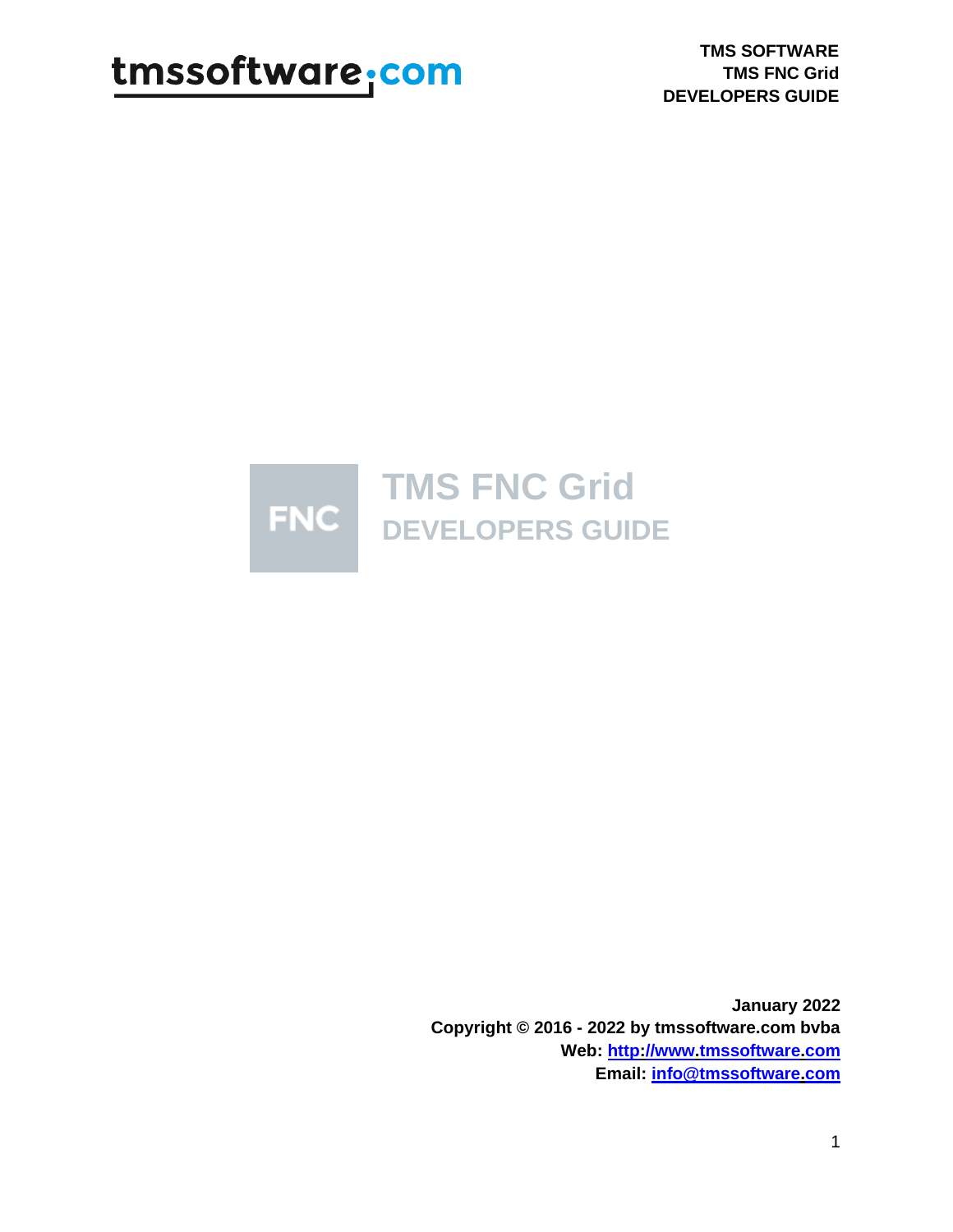### Index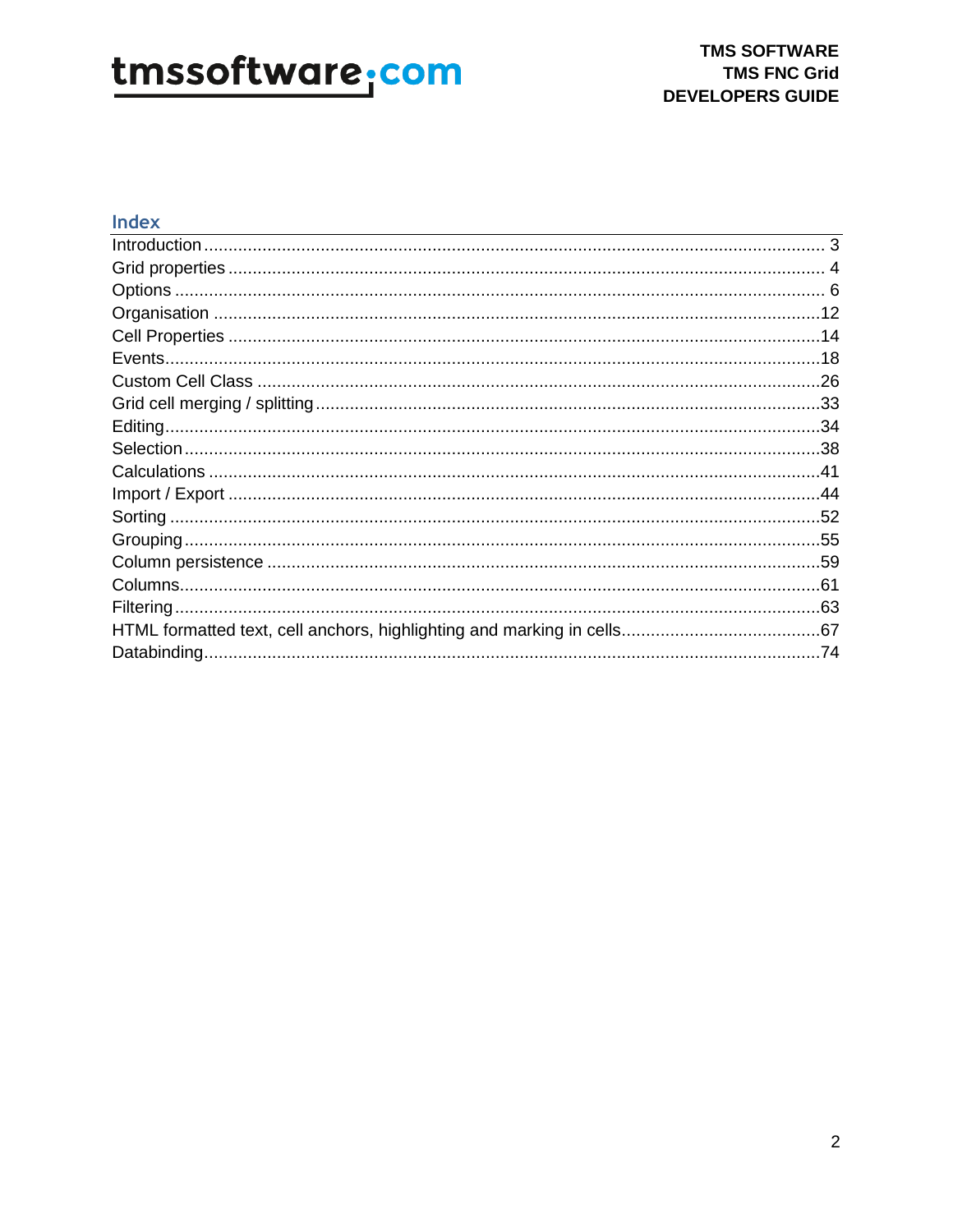### <span id="page-2-0"></span>**Introduction**

The TMS FNC Grid offers a fully cross-platform, high-performing, versatile and feature packed grid. It is built from the ground up and at the same time, it is sufficiently similar to the VCL TAdvStringGrid to make developers used to TAdvStringGrid quickly familiar and up & running.

|                              | <b>Q</b> TMS FireMonkey Grid Demo |            |             |               |             |            |                  |         |                          |                          |                          |                    |                   |                       |                                      |                    |              |                          |             |                |
|------------------------------|-----------------------------------|------------|-------------|---------------|-------------|------------|------------------|---------|--------------------------|--------------------------|--------------------------|--------------------|-------------------|-----------------------|--------------------------------------|--------------------|--------------|--------------------------|-------------|----------------|
|                              | Cars                              | Model      | Power       | Average Speed |             | Category   | <b>Max Speed</b> | Price   |                          | Image                    |                          |                    |                   |                       |                                      |                    |              |                          |             |                |
| 1                            | ila Rom                           | 156 1,675  | 1595        | 88            | l4          |            | 120              | 699000  |                          | sin 4                    |                          |                    |                   |                       |                                      |                    |              |                          |             |                |
| 12                           | Alfa Romeo                        | 156 1.875  | 1774        | 106           | l4          |            | $\Box$ 144       | 769000  |                          | sing 4                   |                          |                    |                   |                       |                                      |                    |              |                          |             |                |
| 3                            | Alfa Romeo                        | 156 2,075  | 1970        | 114           | l4          |            | 155              | 899000  |                          | m <sub>4</sub>           |                          |                    |                   |                       |                                      |                    |              |                          |             |                |
| l4                           | Alfa Romeo                        | 156 2.5    | 2492        | 140           | G           |            | $\Box$ 190       | 1099000 |                          | ana A                    |                          |                    |                   |                       |                                      |                    |              |                          |             |                |
| ls.                          | Alfa Romeo                        | 166 2015   | 1970        | 114           |             |            |                  | 1100000 |                          | $+1$                     |                          |                    |                   |                       |                                      |                    |              |                          |             |                |
| la                           | Alfa Romeo                        | 166 2 DV6  | 1996        | 000           | Cars        | Model      | Power            |         | TMS FireMonkey Grid Demo |                          | Category                 |                    | <b>Max Speed</b>  | Price                 | $h^A$                                |                    |              |                          |             |                |
| 17                           | Alfa Romeo                        | 166 2,5V6  | 2492        |               |             |            |                  |         | Average Speed<br>88      |                          |                          |                    | 120               | 699000                |                                      |                    |              |                          |             |                |
| la                           | Alfa Romeo                        | 166 1 DV6  | 2959        |               | a Pom       | 156 1,6TB  | 1598             |         |                          |                          | 4                        |                    |                   |                       |                                      |                    |              |                          |             |                |
| la                           | Alfa Romeo                        | Spider 1.8 | 1747        | 2             | Alla Romeo  | 156 1,8TB  | 1774             |         | 106                      |                          | $\Delta$                 |                    | 144               | 769000                |                                      |                    |              |                          |             |                |
| 10                           | Alfa Romeo                        | Spider 2,0 | 1970        | <b>3</b>      | Alla Romeo  | 156 2,0TB  | 1970             |         | 114                      |                          | 4                        |                    | 155<br>$\Box$ 190 | 899000                |                                      |                    |              |                          |             |                |
| 11                           | Alfa Romeo                        | Spider 3,0 | 2959        | ٠             | Alla Romeo  | 156 2.5    | 2492             |         | 140                      |                          | 6                        |                    |                   | 1099000               |                                      |                    |              |                          |             |                |
| 12                           | Audi.                             | A3 1.6     | 1595        |               | Alla Romeo  | 166 2,0TS  | 1970             |         | 114                      |                          |                          |                    |                   | 1100000               |                                      |                    |              |                          |             |                |
|                              |                                   |            |             | 6             | Alla Romeo  | 166 2,0V6  | 1996             |         |                          |                          |                          |                    |                   |                       |                                      |                    |              |                          |             |                |
| 13<br>A3 1.8<br>Audi<br>1781 | F.                                |            |             |               |             | Alla Romeo | 166 2,5V6        | 2492    |                          | Carrier $\mathcal D$     | Cass.                    | Model              | Power             | Avenue Speed Category | 4:53 PM                              | <b>Max Spood</b>   | <b>Price</b> | Image                    | <b>Ente</b> | $10076 - 1000$ |
|                              |                                   | a          | Alla Plomeo | 166 3,0V6     | 2060        |            |                  |         | 100 1.675                | 1918                     | m                        | u                  | D <sub>120</sub>  | 600000                | in 4                                 | 16-05-2002         |              |                          |             |                |
|                              |                                   |            |             | 9             | Alla Romeo  | Spider 1.8 | 1747             |         |                          | Alta Romeo               | 100 1.675                | 1774               | 106               | u                     | $\square$ 1644                       | <b>TERCOB</b>      |              | 15-04-2005               |             |                |
| 14                           | Audi                              | A3 1,9TOL  | 1896        | 10            | Alla Romeo  | Spider 2.0 | 1970             |         |                          | Alta Romeo               | 195 2.07%                | 1972               | 114               | и                     | D <sub>196</sub>                     | assoca             |              | 07-07-2006               |             |                |
| 15                           | Audi                              | A4 1.6     | 1595        | 11            | Alla Romeo  | Spider 3.0 | 2959             |         |                          | Alta Romeo<br>Alla Roman | 1958 2.5<br>100 2,078    | 3410<br>wn         | 140<br>114        | ×                     | $\Box$ 180                           | 1099000<br>1100000 | ×            | 09-06-2004<br>21-06-2021 |             |                |
| 16                           | Audi                              | A4 1.8     | 1781        | 12            | <b>Audi</b> | A3 1.6     | 1505             |         |                          | Alla Romeo               | 105 2, 016               | 1916               | 15V               | ▫                     | http://www.tmosoftwa.ne.com          | 1390080            |              | 03 08 0008               |             |                |
| 17                           | Audi                              | A4 2.4     | 2393        |               |             |            |                  |         |                          | Alla Romac               | 966 2.696                | 2402               | 140               |                       |                                      | 1400080            |              | 16:00:0008               |             |                |
| $\preccurlyeq$               |                                   |            |             | 13            | Audi        | A3 1.8     | 1781             |         |                          | Alla Romeo               | 966 3, 096               | 2053               | 168               | k                     | $\square$ 236                        | 1580080            |              |                          |             |                |
|                              |                                   |            |             |               |             |            |                  |         |                          | Alka Roman<br>Alta Romeo | Ealder 1.8<br>Spider 2.0 | 1747<br>1979       | 106<br>114        | u<br>k                | D <sub>544</sub><br>D <sub>195</sub> | 909008<br>1070000  |              |                          |             |                |
|                              |                                   |            |             |               |             |            |                  |         |                          | Alta Romeo               | Spider 3.0               | <b>ING</b>         | 141               | k                     | D <sub>192</sub>                     | 1437080            |              | 11-02-2005               |             |                |
|                              |                                   |            |             | 14            | Audi        | A3 1,9TDI  | 1896             |         | <b>http:</b>             | o.                       | A3 1.6                   | 1946               | <b>PA</b>         | ٠                     | <b>Dist</b>                          | 400008             | ×            | 27-03-2019               |             |                |
|                              |                                   |            |             | 15            | Audi        | A4 1.6     | 1595             |         |                          |                          |                          |                    |                   |                       |                                      |                    |              |                          |             |                |
|                              |                                   |            |             | 16            | Audi        | A4 1.B     | 1781             |         | <b>HE</b>                | Audi                     | A9 1.8                   | 1761               | w                 |                       | D <sub>18</sub>                      | 794008             |              | 01-08-0012               |             |                |
|                              |                                   |            |             | 17            | Audi        | A4 2.4     | 2303             |         |                          |                          |                          |                    |                   |                       |                                      |                    |              |                          |             |                |
|                              |                                   |            |             | 41            |             |            |                  |         | 14                       | Audi                     | A8 1,9701                | 1816               | los               | la.                   | $\square$ se                         | 490008             |              | 04-05-2004               |             |                |
|                              |                                   |            |             |               |             |            |                  |         | u                        | Audi<br>Aug 1            | A41.6                    | 1916<br><b>TRI</b> | 74<br>lse.        | l4<br>la.             | <b>D</b> set                         | 409008<br>ихвоов   |              | 23-10-2008<br>23-04-2003 |             |                |
|                              |                                   |            |             |               |             |            |                  |         | w<br>u                   | Audi                     | A4 1.8<br>M14            | 2310               | 120               | k                     | D <sub>38</sub><br>$\Box$ set        | 1005000            |              | 19-09-2009               |             |                |
|                              |                                   |            |             |               |             |            |                  |         | u                        | <b>Audi</b>              | ALLB                     | 2771               | 142               | k                     | $\square$ set                        | 1315500            |              | 19-10-2008               |             |                |
|                              |                                   |            |             |               |             |            |                  |         | w                        | Aud                      | A4 1,0701                | 1816               | ing.              | la.                   | D <sub>m</sub>                       | <b>AIKYOOB</b>     |              | 18:09:3001               |             |                |
|                              |                                   |            |             |               |             |            |                  |         |                          | Audi                     | <b>TT Coupe</b>          | THE                | 152               | k                     | <b>D</b> we                          | 1295080            |              | 12-10-2011               |             |                |
|                              |                                   |            |             |               |             |            |                  |         |                          | Audi                     | A6 1.8                   | <b>CM</b>          | w                 | la.                   | Dw                                   | 1093000            |              | 12-06-0088               |             |                |
|                              |                                   |            |             |               |             |            |                  |         |                          |                          |                          |                    |                   |                       | <b>CO</b> <sub>ne</sub>              |                    |              |                          |             |                |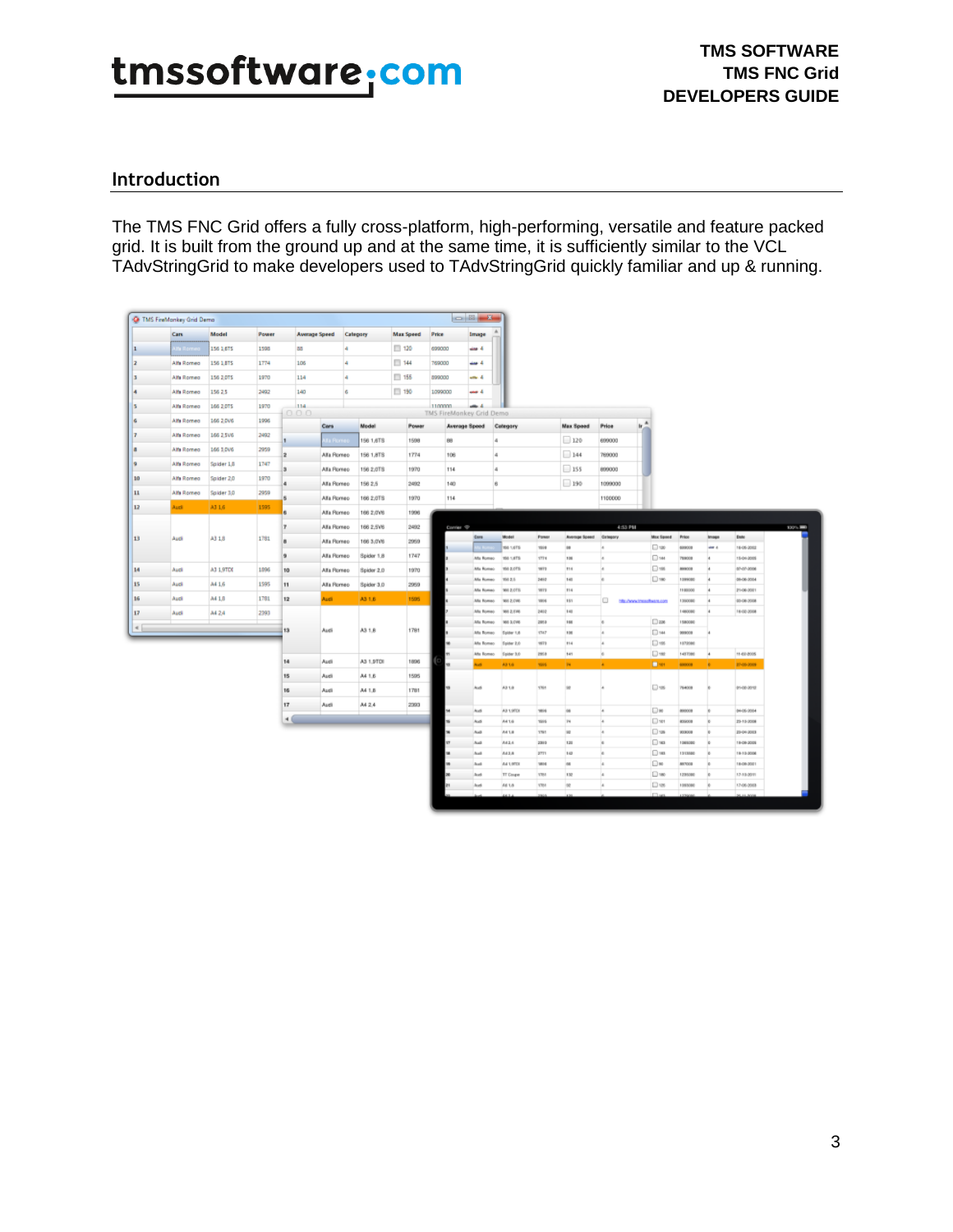### <span id="page-3-0"></span>**Grid properties**

**ColumnCount**: integer: Gets or sets the number of columns displayed in the grid.

**Columns**: TTMSFNCGridColumns: A collection of columns to allow designtime / runtime customization and persistence of grid cell layout / types and behavior such as sorting and editing. More information about the columns collection can be found in the "Columns" chapter.

**DefaultColumnWidth**: single: The default width of a column. When new columns are added to the grid, the width will default to this value. The width of a column can be changed per column with grid.ColumnWidths[ACol]: single.

**DefaultRowHeight**: single: The default height of a row. When new rows are added to the grid, the height will default to this value. The height of a row be changed per row with grid.RowHeights[ARow]: single.

**FixedColumns**: integer: Gets or sets the amount of fixed columns in the grid. Fixed columns are columns that remain visible at all times, that do not scroll along with the grid when scrolling horizontal and that get a separate appearance, the fixed cell appearance.

**FixedFooterRows**: integer: Gets or sets the amount of fixed footer rows. Footer rows are rows that are positioned at the bottom side of the grid, remain visible at all times, do not scroll along with the grid when scrolling vertical and that get a separate appearance, the fixed cell appearance.

**FixedRightColumns**: integer: Gets or sets the amount of fixed right columns. Right columns are columns which are positioned at the right side of the grid, remain visible at all times and do not scroll along with the grid when scrolling horizontal.

**FixedRows**: integer: Gets or sets the amount of fixed rows in the grid. Fixed rows are rows which remain visible at all times and do not scroll along with the grid when scrolling vertical.

**LeftCol**: integer: Gets or sets the index of the first visible normal column that is selectable. Use this property to programmatically control the horizontal scroll position in the grid.

**Options**: The various options available in the grid. (Explained in "Options" chapter)

**RowCount**: integer: Gets or sets the amount of rows in the grid.

**ScrollMode**: TTMSFNCGridScrollMode: Gets or sets the type of scrolling. There are 2 types of scrolling: cellscrolling and pixelscrolling. With cellscrolling is selected, the scrolling is based on entire columns or rows. A complete row or column is moved depending on the scroll direction. With pixelscrolling is selected, the scrolling is based on the total width and height of the cells allowing you to scroll more precisely and having cells partially visible.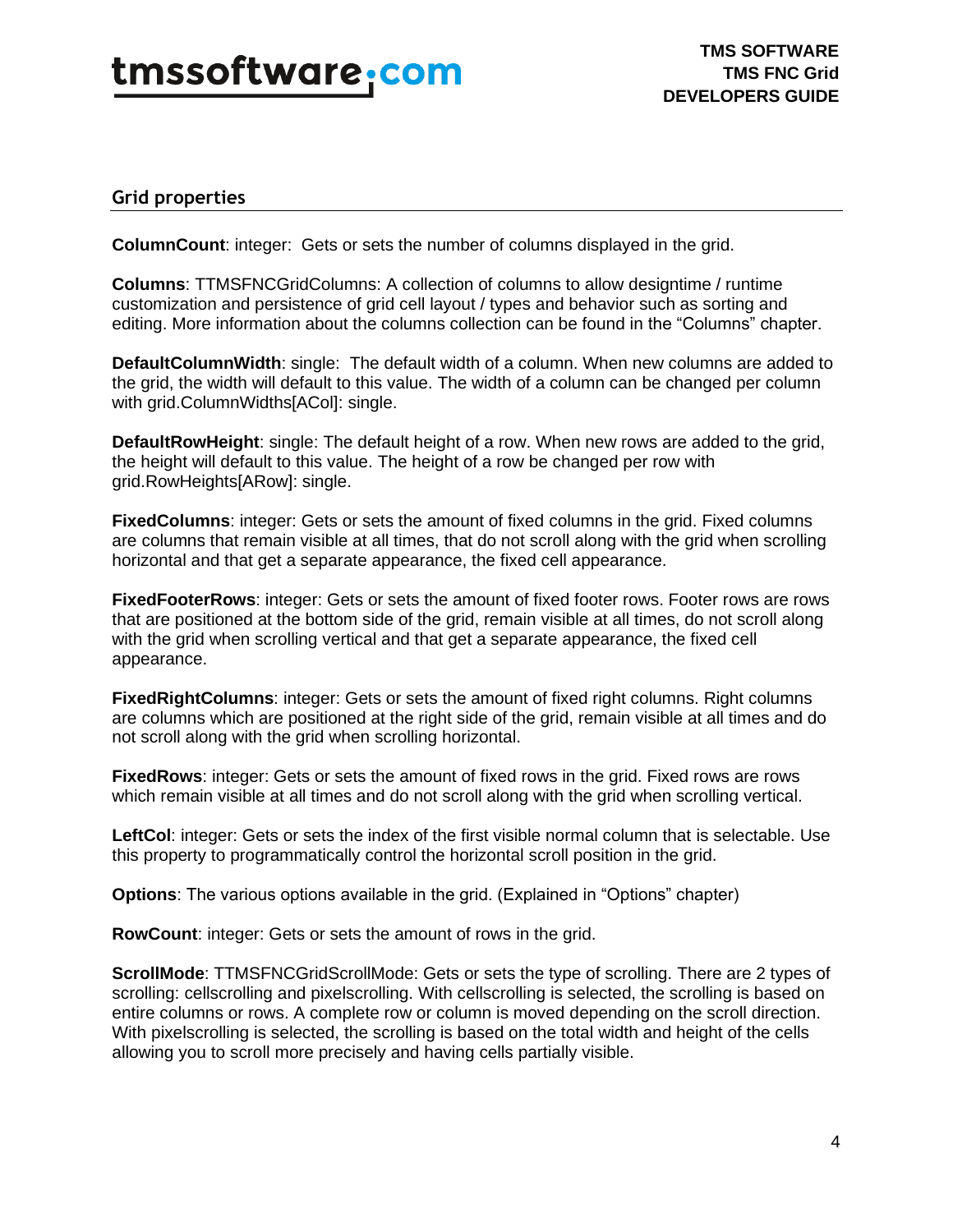

**TopRow**: integer: Gets or sets the first normal visible row that is selectable. This property can be used to programmatically control the vertical scroll position in the grid.

**UseColumns**: Boolean: public property used to toggle between persisted column data through the columns collection at designtime/runtime (UseColumns = true) or dynamically created data at runtime (UseColumns = false). More information about the Columns collection can be found in the "Columns" chapter.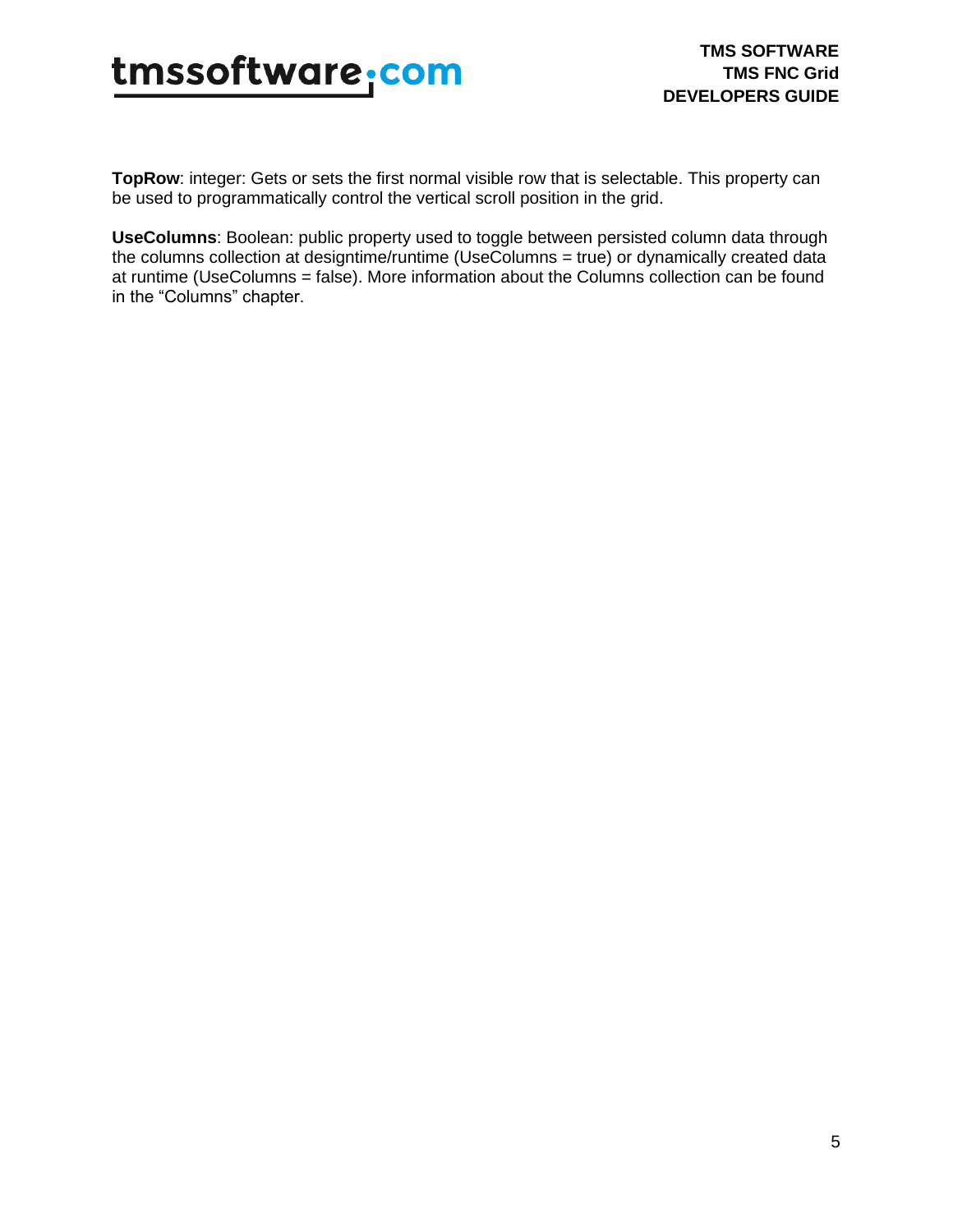### <span id="page-5-0"></span>**Options**

The options persistent class property hierarchically exposes many of the grid's settings for different areas of usage:

### **Bands**

**BandRowCount**: integer: The amount of alternative colored rows (bands). The appearance of

the band row is controlled by the style.

**Enabled**: Boolean: Enables banding on the grid. When not enabled, all rows have the normal appearance.

**NormalRowCount**: integer: The amount of normal colored rows.

### **Borders**

**CellBorders**: TTMSFNCGridBorders: Sets which borders (vertical, horizontal or all) are visible on normal cells.

**FixedCellBorders**: TTMSFNCGridBorders: Sets which borders (vertical, horizontal or all) are visible on fixed cells.

### **Cell**

**DisplayHTMLFormatting**: Boolean: enables displaying HTML formatted text or plain text with HTML tags if the text is HTML based.

### **ColumnSize**

**Stretch**: Boolean: Allows stretching the columns to the available width of the control. **StretchColumn:** Integer: Sets the column that needs to be stretched.

**StretchAll**: Boolean: When true, stretches all columns equally. When false, only stretches the column based on the property StretchColumn.

**SyncWithGrid**: Boolean: When true, the columns are proportionally sized with the grid when the grid's client width changes.

**SyncNormalCellsOnly**: Boolean: When true, the columns that are not fixed are stretched proportionally.

### **Clipboard**

**AllowColGrow**: Boolean: Automatically adds the amount of columns if necessary when pasting data of more cells than can fit into the grid.

**AllowRowGrow**: Boolean: Automatically adds the amount of rows if necessary when pasting data of more cells than can fit into the grid.

**Enabled**: Boolean: Enables copy & paste shortcuts (Ctrl-X, Ctrl-V, Ctrl-C) at runtime **IgnoreReadOnly**: Boolean: Enables or disables a paste or cut operation for readonly cells.

**PasteAction**: TTMSFNCGridClipboardPasteAction: 2 options: overwrites the data of the cells within range of the clipboard data, or inserts new rows and columns from the focused cell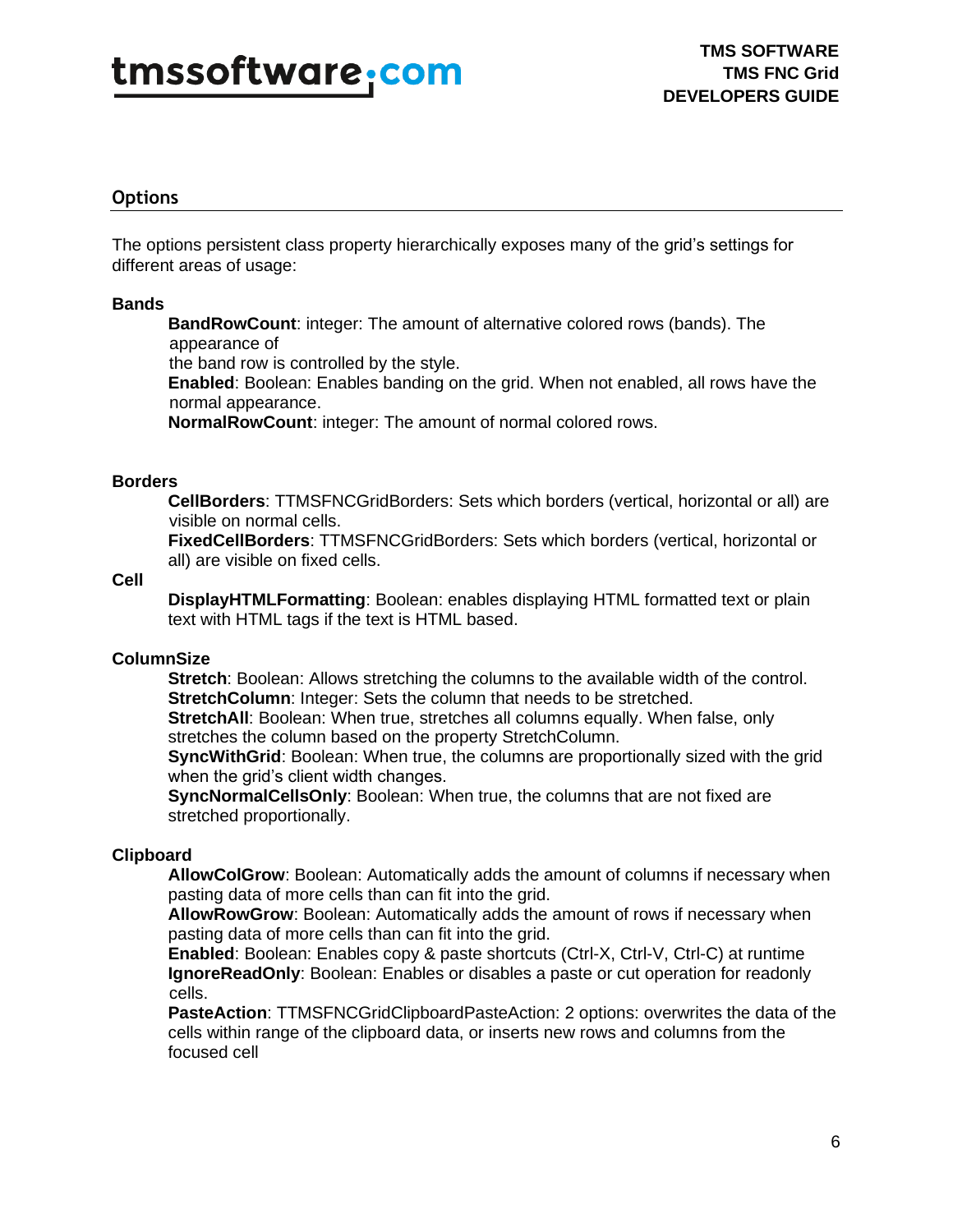### **Editing**

**AutoComplete**: Boolean: Enables autocompletion in the edit field when the editortype is set to use an edit or an edit with button (etEdit, etEditBtn inplace editor types) and adds a possibility to display the autocomplete list with a popup or directly in the edit area. **AutoCompleteItems**: TStringList: The items that appear when autocompletion is enabled.

**AutoHistory**: Boolean: Automatically adds the text when editing is finished to the AutoCompleteItems list.

**Enabled**: Boolean: Enables or disables editing in the grid.

**DirectComboDrop**: Boolean: Enables direct combo drop when clicking on a cell and the editor is set to a combo type editor.

### **Filtering**

**DropDown**: Boolean: Shows a dropdown button on the fixed row that is set with **DropdownFixedRow**: integer: Selects the fixed row where the filter dropdown appears in case there are more than one fixed row. By default, the filter dropdown appears in the first fixed row (0)

**DropDownHeight**: integer: Gets or sets the height of the filter dropdown list. **DropDownWidth**: integer: Gets or sets the width of the filter dropdown list.

**MultiColumn**: boolean: allows automatic multicolumn filtering.

**Rows**:TTMSFNCGridFilterRows: Filtering applies to all cells in a specific filtered column or only the normal cells, which exclude summary, fixed and node cells. By default, only normal row cell values are used in the filter operation.

### **Footer**

**Visible**: Boolean: When true, shows the footer area of the grid.

### **Grouping**

**AutoCheckGroup**: Boolean: When true and rows, including the group header rows have checkboxes, a click on the group header row's checkbox, will check/uncheck all rows within the group.

**AutoSelectGroup**:Boolean: When true, a click on the group header row will perform a selection of all rows within the group. For this automatic selection of rows within a group to work, the Options.Selection.Mode should be either smCellRange or smDisjunctRow **GroupCalcFormat**: string: sets the format to use to display a group calculation result in the group summary row.

**MergeHeader**: Boolean: when true, the header row of a group is automatically merged. **MergeSummary**: Boolean: when true, the summary row of a group is automatically merged.

**ShowGroupCount**: Boolean: when true, the number of rows within a group is automatically displayed in the group header.

**Summary**: Boolean: when true, when grouping is applied, a summary row is automatically added for each group.

### **IO**

**AlwaysQuotes**: Boolean: When true, all text is exported within double quotes when exporting to CSV files. When false, only cell text that contains a space character or the delimiter character is surrounded by double quotes.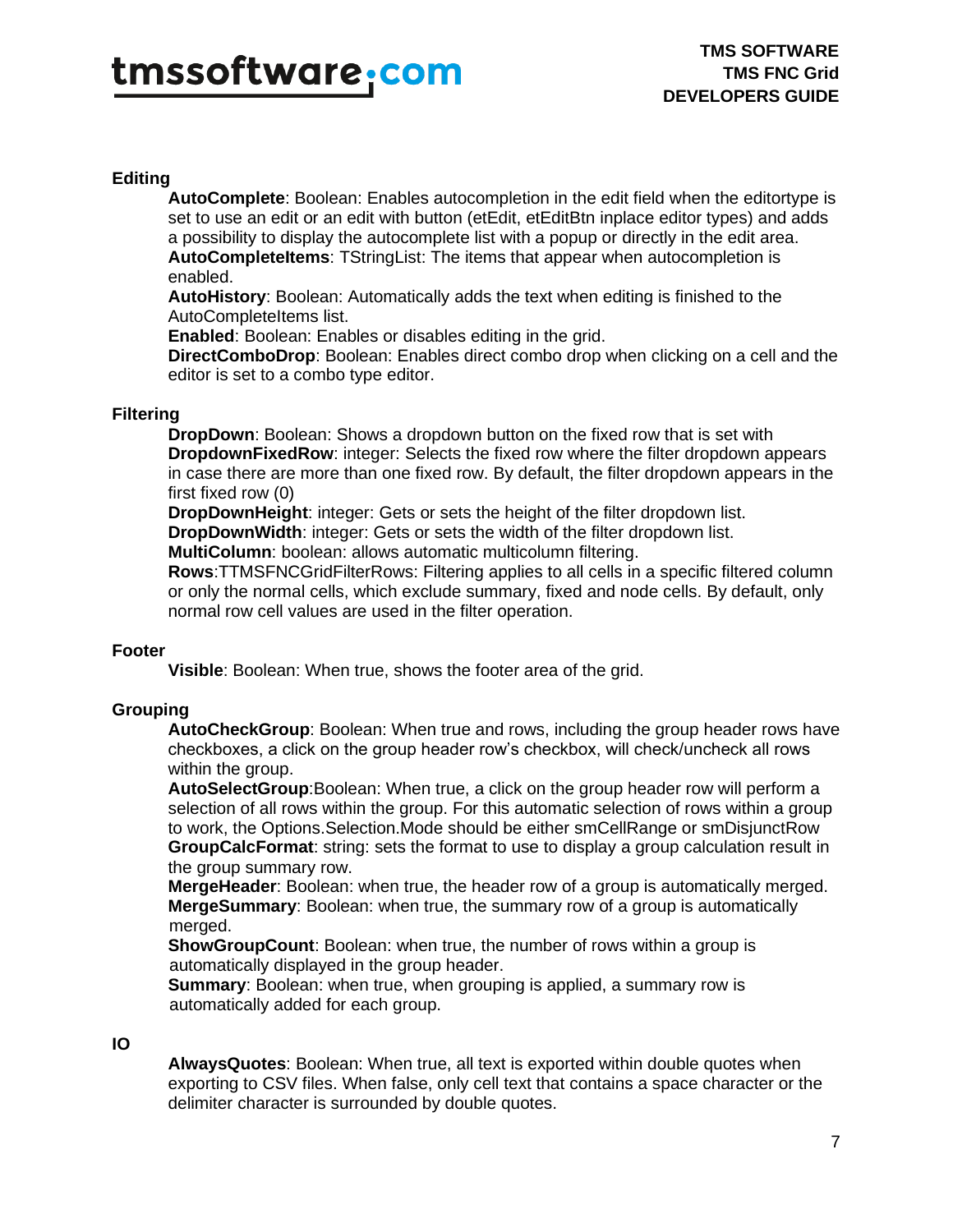**Delimiter**: Char: Gets or sets the delimiter character used to export/import CSV files. When Delimiter equals #0, the grid will try to determine the used column delimiter itself and will use the default ',' delimiter to export, otherwise it will use the specified Delimiter. **QuoteEmptyCells**: Boolean: When true, an empty cell is exported as "", otherwise it is exported as just empty text.

**XMLEncoding**: string: Gets or sets the XML encoding attribute for the generated XML file during export. By default, XMLEncoding is: ISO-8859-1

**SaveVirtualCellData**: Saves data set in OnGetCellData to format of choice when exporting.

### **HTMLExport**

**BorderSize**: integer: sets the HTML border size of the HTML table exported from the grid.

**CellPadding**: integer: sets the HTML cell padding used in the HTML table exported from the grid.

**CellSpacing**: integer: sets the HTML cell spacing used in the HTML table exported from the grid.

**ConvertSpecialChars**: Boolean: when true, special characters like &, ", … will be exported as HTML special characters & amp:, & quot: etc...

**ExportImages**: Boolean: when true, images used in the grid will be exported as separate set of images in the subfolder \Images where the HTML file is generated. **FooterFile**: string: specifies a HTML file that will be included as footer in the generated HTML file.

**HeaderFile**: string: specifies a HTML file that will be included as header in the generated HTML file.

NonBreakingText: Boolean: exports spaces in cell text as to ensure there is no automatic text breaking in the exported HTML.

**PrefixTag**: string: prefix that is rendered just before the HTML table.

**SaveColors**: Boolean: when true, all colors are exported to HTML.

**SaveFonts**: Boolean: when true, all font settings per cell are exported to HTML.

**Show**: Boolean: when true, the generated HTML file is automatically shown with the

default viewer on the operating system after generation with grid.SaveToHTML().

**SuffixTag**: string: suffix that is rendered after the HTML table.

**Summary**: string: sets the HTML summary tag attribute text.

**TableStyle**: string: sets the HTML table attributes

**Width**: Boolean: sets the width as % of the generated HTML table.

**XHTML**: Boolean: when true, generates HTML table according to XHTML spec.

### **Selection**

**Mode**: TTMSFNCGridSelectionMode: Gets or sets the type of selection with mouse or keyboard that is allowed in the grid. The selection varies from single to multiple cells, column and row selections, disjunct selections.

*smNone*: Hides selection, all other interaction remains active *smSingleCell*: Selects a single cell. When changing selection, the previous cell state returns to normal.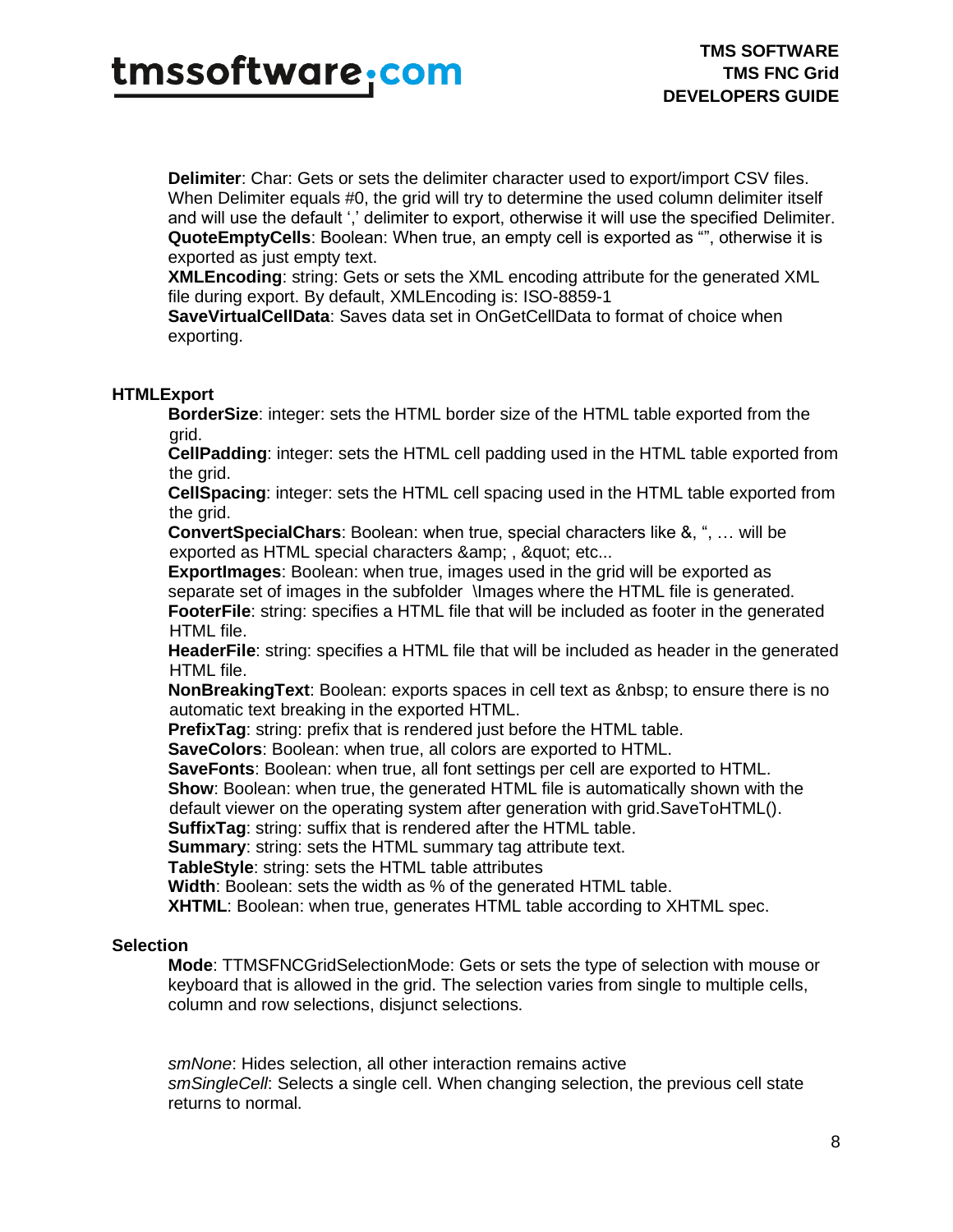*smSingleRow*: Selects a complete row. When changing selection, the previous row state returns to normal.

*smSingleColumn*: Selects a complete column. When changing selection, the previous column state returns to normal.

*smCellRange*: Enables selecting multiple cells. When performing a shift-click, the range between the previous cell and current cell is selected. A range of cells can also be selected when holding and dragging the mouse over the grid.

*smRowRange*: Enables selecting multiple rows. When performing a shift-click, the range between the previous row and current row is selected. A range of rows can also be selected when holding and dragging the mouse over the grid.

*smColumnRange*: Enables selecting multiple columns. When performing a shift-click, the range between the previous column and current column is selected. A range of columns can also be selected when holding and dragging the mouse over the grid.

*smDisjunctRow*: Has the same functionality as smRowRange, and with the ability to distinct select rows with the ctrl key.

*smDisjunctColumn*: Has the same functionality as smColumnRange and with the ability to distinct select columns with the ctrl key.

*smDisjunctCell*: The ability to distinct select cells with the ctrl key.

### **Keyboard**

**AllowCellMergeShortCut**: Boolean: When true, this enables the shortcuts Ctrl-M and Ctrl-S to perform merging & splitting of selected cells.

**ArrowKeyDirectEdit**: Boolean: Enables or disables direct editing when navigating with the arrowkeys left / right / up / down in the editor. When the up / down key is pressed the previous / next row cell is selected in the same column. When left / right key is pressed the previous / next column cell is selected in the same row. When pressing the left / right key the selection is only changed when the cursor is at the end of the text or the beginning of the text.

**DeleteKeyHandling**: TTMSFNCGridDeleteKeyHandling Enables or disables deleting a row in the grid.

**EnterKeyDirectEdit**: Boolean: Enables or disables direct editing when pressing the enter key in the previous cell and when EnterKeyHandling property is set.

**EnterKeyHandling**: TTMSFNCGridEnterKeyHandling:Sets the way of handling the enter key after editing. After pressing the enter key you can move to the next column or row, and optionally choose if the columncount / rowcount needs to be increased when pressing enter at the end of the column / row.

**InsertKeyHandling**: TTMSFNCGridInsertKeyHandling: Enables or disables inserting a row in the grid.

**PageScrollSize**: integer: Sets the amount of cells that are scrolled when pressing pagedown or pageup. The PageScrollSize property is 0 by default which means that the PageScrollSize is automatically calculated based on the size of the grid and the size of the cells.

**TabKeyDirectEdit**: Boolean: Enables or disables direct editing when pressing the tab key in the previous cell.

**TabKeyDirection**: TTMSFNCGridTabKeyDirection:Sets the direction when pressing the tab key on a cell. The next cell will be located the next column or the next row.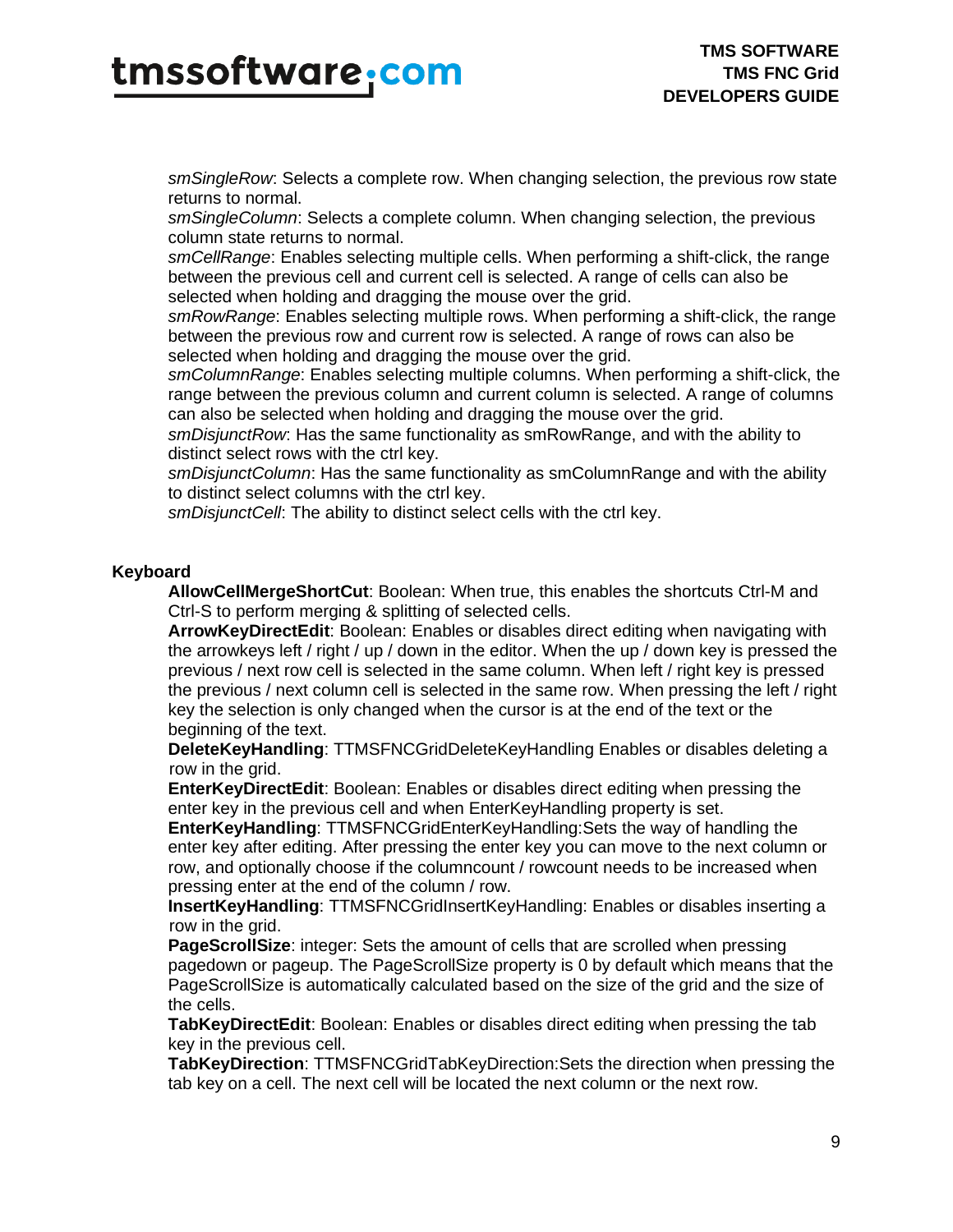## tmssoftware<sub>:</sub>com

**TabKeyHandling**: TTMSFNCGridTabKeyHandling:Sets what the tab key handling should do when at the end of a row / column or when at the beginning or end of the grid. Here the tab key can move to the next control in the application, remain inside the grid or use a mixed mode where the next control is focused if the tab key is pressed on the last cell / first cell of the grid depending on the Direction and if the shift key is pressed.

### **Lookup**

**CaseSensitive**: Boolean: Enables or disables case sensitive lookup.

**Enabled**: Boolean: Enables or disables lookup. When lookup is enabled, editing must be disabled in order to function properly.

**Incremental**: Boolean:Adds the typed character to an internally used lookup string that is used to search after the correct cell inside the focused column. When Incremental is false, the internal lookup string is set empty each time a key is pressed. The lookup will then only search for text in cells starting with the last typed character.

#### **Mouse**

**AutoDragging**: Boolean: Enables or disables auto dragging when performing column dragging / row dragging. When enabled the grid performs automatic dragging, in the direction where the mouse is going, when the mouse is outside the grid. The further the mouse is removed from the edges the faster the scrolling will occur.

**AutoScrolling**: Boolean: Enables or disables auto scrolling. When enabled the grid performs automatic scrolling, in the direction where the mouse is going, when the mouse is outside the grid. The further the mouse is removed from the edges the faster the scrolling will occur.

**AutoScrollingInterval**: integer: Sets the interval of the timer that takes care of the automatic scrolling.

**AutoScrollingSpeed**: integer: Sets the speed of the automatic scrolling. **ColumnDragging**: Boolean: Enables column dragging. When pressing and dragging a column, the cursor changes and a column can be swapped with a different column. **ColumnSizing**: Boolean: Enables column sizing. When hovering with the mouse over the normal grid cells. The cursor will change if the column can be sized. This can also be controlled with events.

**DirectEdit**: Boolean: Enables direct editing when clicking on a cell. When DirectEdit is false.The cell must be selected first and then clicked again to allow editing.

**FixedColumnSizing**: Boolean: Enables fixed column sizing. When hovering with the mouse over the fixed grid cells. The cursor will change if the column can be sized. This can also be controlled with events.

**FixedRowSizing**: Boolean: Enables fixed row sizing. When hovering with the mouse over the fixed grid cells. The cursor will change if the row can be sized. This can also be controlled with events.

**RowDragging**: Boolean:Enables row dragging. When pressing and dragging a row, the cursor changes and a row can be swapped with a different row.

**RowSizing**: Boolean: Enables row sizing. When hovering with the mouse over the fixed grid cells. The cursor will change if the row can be sized. This can also be controlled with events.

**TouchScrolling**: Boolean: Enables or disables touch scrolling. With touch scrolling, the area of the grid can be used to scroll. This can only be used in combination with single cell, row or column selection mode.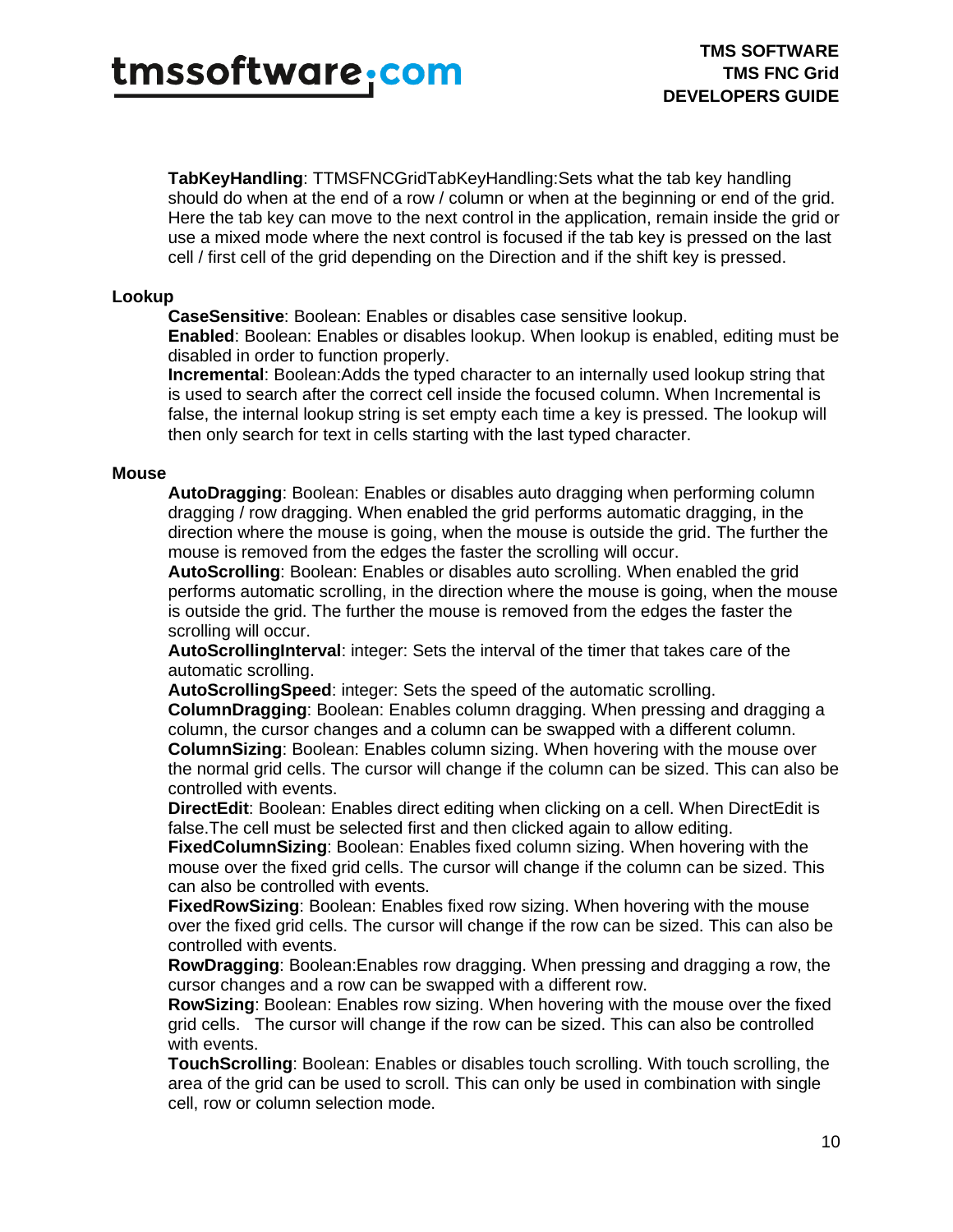**TouchScrollingSensitivity**: single: The sensitivity of the touch scrolling. **WheelScrollSize**: integer: The amount of cells that are scrolled when using the mousewheel to navigate.

### **Sorting**

**BlankPosition**: TTMSFNCGridSortBlankPosition: determines where empty (blank) cells should be positioned during sorting, ie. blFirst as first cells in ascending sorts or blLast as last cells in ascending sorts.

**Columns**: TTMSFNCGridSortColumns: determines what columns will be sorted. By default, scAll is set, meaning that when sorting is performed, the cells in all columns will be reordered by the sort. When set to scNormal, fixed column cells will not be affected by the sort. When set to scSingle, only the cells of the column for which the sort is performed will be reordered.

**FixedColumns**: Boolean: when true, fixed column header cells can be clicked as well to trigger a sort.

**IgnoreBlanks**: Boolean: when true, sorting will ignore spaces inside the text for comparisation

**IgnoreCase**: Boolean: When true, perform sorting always without case sensitivity. **Mode**: TTMSFNCGridSortingMode: selects whether sorting by clicking on fixed column header cells is possible or not and whether it triggers a single column or multi column sort.

**MultiColumn**: boolean: When true, multiple columns can be defined as sort criteria. The primary sort column is set with a simple click, additional secondary sort columns are set with shift click.

### **URL**

**Color**: TTMSFNCGraphicsColor: sets the color hyperlinks in the grid.

**Full**: Boolean: when true, the hyperlink is displayed with its protocol identifier. When false, the protocol identifier is hidden, the URL without protocol identifier is shown in URL color and optionally underlined in the grid cell.

**Open**: Boolean: when true, automatically open the hyperlink when click in the default browser.

**Show**: Boolean: when true, automatically show hyperlinks (i.e. text with prefix http://, file://, ftp://, nntp://, mailto: as hyperlinks.

**Underline**: Boolean: when true, automatically show hyperlinks in cells underlined

### **Scrolling**

**VerticalScrollBarVisible**: Boolean: Shows or hides the vertical scrollbar. **HorizontalScrollBarVisible**: Boolean: Shows or hides the horizontal scrollbar.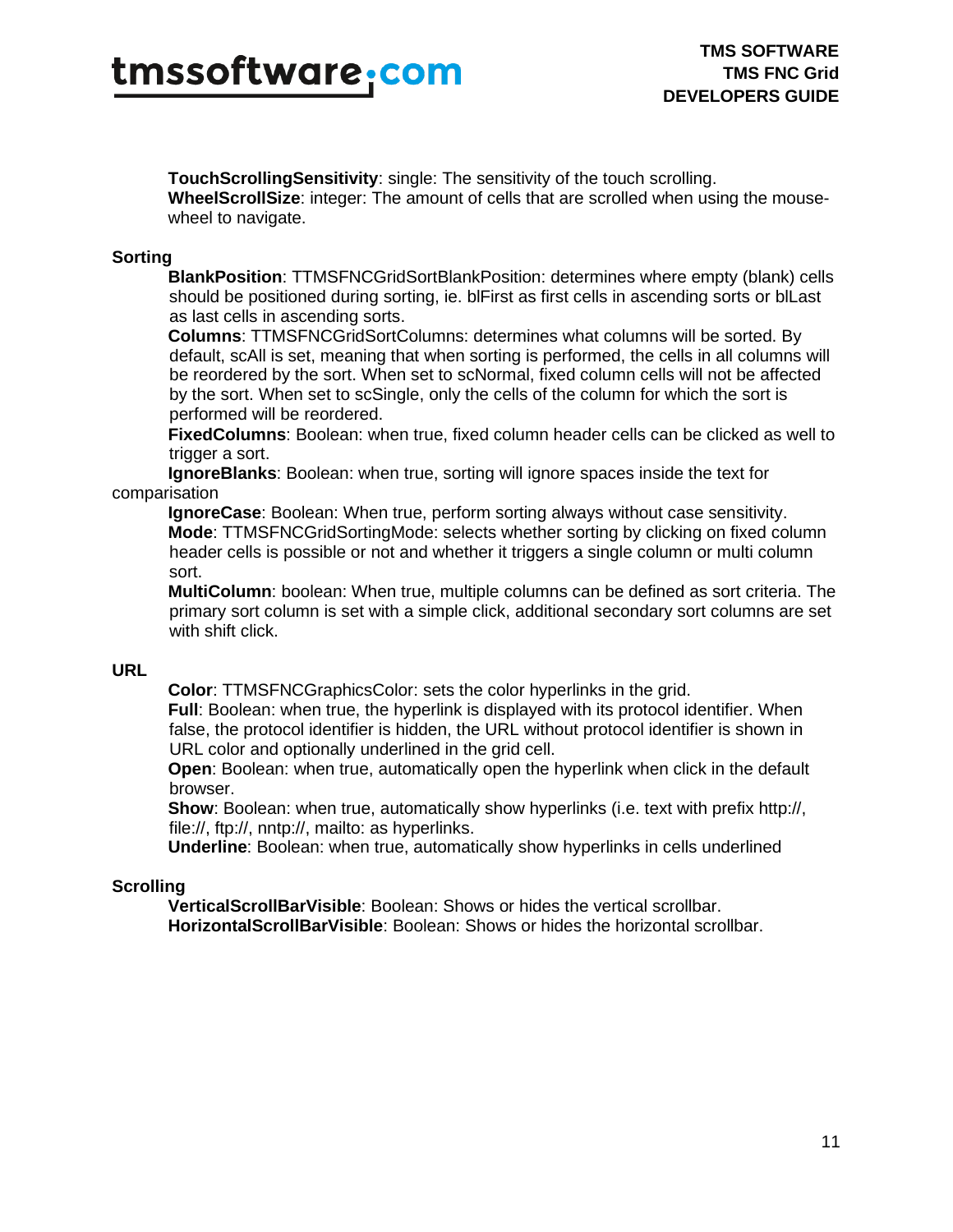### <span id="page-11-0"></span>**Organisation**

In its basic layout, a grid is a matrix of cells with mainly fixed cells (not editable) and normal cells. A fixed cell will not scroll along with normal cells and thus remain visible on any of the 4 sides of the grid. This number of fixed rows and/or columns on the 4 sides of the grid is controlled by properties: grid.FixedRows, grid.FixedColumns, grid.FixedFooterRows, grid.FixedRightColumns. In addition to fixed, non scrolling rows and/or columns, the grid can also perform column freezing. These are columns or rows of normals cells that will not scroll along with the other columns or rows in the grid. The number of freeze columns and rows is set with grid.FreezeColumns, grid.FreezeRows. Cells are accessible via grid.Cells[Column,Row]:string and the selected cell(s) can be set with properties:

```
grid.Selection := MakeCellRange(StartCol,StartRow,EndCol,EndRow);
grid.FocusedCell := MakeCell(Col,Row);
```
The grid features several selection modes: single cell selection, single row selection, single column selection, cell range selection, row range selection, column range selection, disjunct row selection, disjunct cell selection and disjunct column selection. The selection mode is chosen with the property:

```
grid.Options.Selection.Mode: TTMSFNCGridSelectionMode;
```
The scroll position in the grid can be programmatically set or retrieved via the properties grid.LeftCol: integer, grid.TopRow: integer.

Note that scrolling in the grid can be performed in two ways: cell scrolling and pixel level scrolling. In cell scrolling mode, the minimum quantity of a scroll is an entire column or row, in pixel scrolling mode, scrolling is per pixel and can thus be done on sub cell level. The scrolling mode is controlled by the property:

grid.ScrollMode = (smCellScrolling, smPixelScrolling)

When navigating through the grid, the grid will automatically scroll when selecting a cell that is partially visible and bring it in view. When clicking and dragging the mouse outside of the grid normal cells area, the grid will start an autoscroll operation which will scroll with a delta that is automatically calculated based on the distance of the mouse to the last position inside the grid.

This automatic scrolling and some additional properties to control speed and interval can be set under grid.Options.Mouse.

The size of columns & rows is controlled by grid.ColumnWidths[ColumnIndex]: single, grid.RowHeights[RowIndex]: single and it can be configured that the user can resize columns or rows at runtime with: grid.Options.Mouse.ColumnSizing, grid.Options.Mouse.FixedColumnSizing, grid.Options.Mouse.RowSizing, grid.Options.Mouse.FixedRowSizing.

The amount of displayed columns and rows are set with grid.ColumnCount: integer and grid.RowCount: integer properties.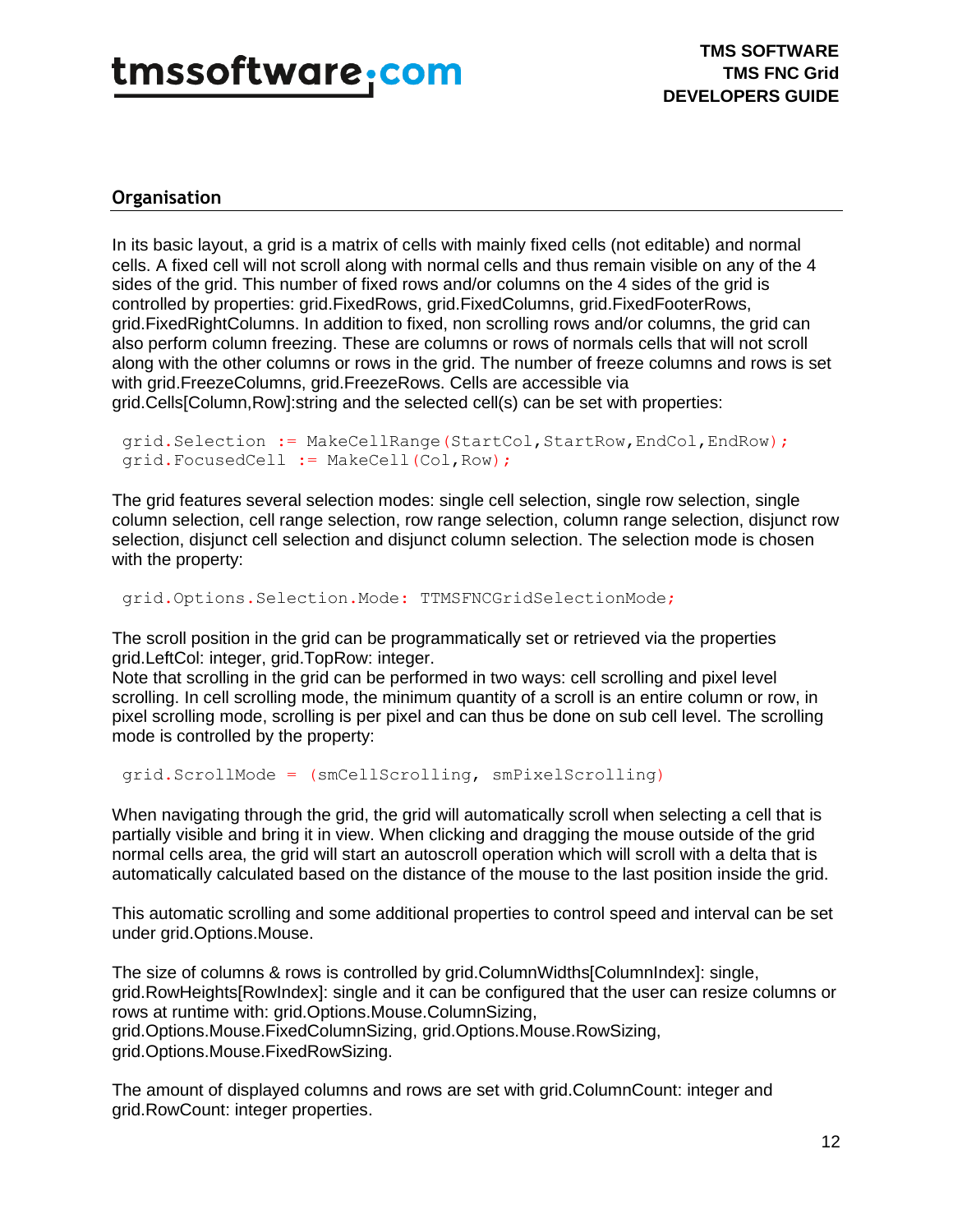## tmssoftware<sub>:</sub>com

Rows and columns can be inserted / deleted by pressing the Insert / Delete key on the keyboard. Note that when a row is inserted or deleted from the user interface, the events OnCanInsertRow, OnInsertRow, OnCanDeleteRow,OnDeleteRow are triggered. The OnCanInsertRow, OnCanDeleteRow events occur before the actual insert or delete happens and have the extra parameter Allow: Boolean that can be set to false to disallow a specific row insert or delete.

Programatically, following methods are available inserting, deleting columns or rows but also to move and swap columns or rows:

grid.InsertRow(ARow: integer): insert a new row at row ARow grid.InsertRows(ARow, NumRows: integer): insert NumRows rows at row ARow grid.DeleteRow(ARow: integer) : remove row with index ARow from the grid grid.DeleteRows(ARow, NumRows: integer): remove NumRows rows at row ARow. grid.InsertColumn(ACol: integer): insert a new column at column ACol grid.DeleteColumn(ACol: integer): remove column with index ACol from the grid grid.MoveRow(FromRow, ToRow: integer): move row from index FromRow to index ToRow grid.MoveColumn(FromCol, ToCol: integer): move column from index FromCol to index ToCol grid.SwapRows(Row1,Row2: integer): swap content of Row1 and Row2 grid.SwapColumns(Col1,Col2: integer): swap content of Col1 and Col2

The keyboard interaction can be modified with the grid.Options.Keyboard.InsertKeyHandling and grid.Options.Keyboard.DeleteKeyHandling properties.

Columns and Rows can be moved to another position by clicking on the fixed column / row and dragging them to a different position. When dragging, a visual copy is made of the column and is then moved transparently on the grid. When releasing the column or row is swapped with the column or row on the new position. The Column and row dragging can be enabled in the grid.Options.Mouse.ColumnDragging and grid.Options.Mouse.RowDragging properties.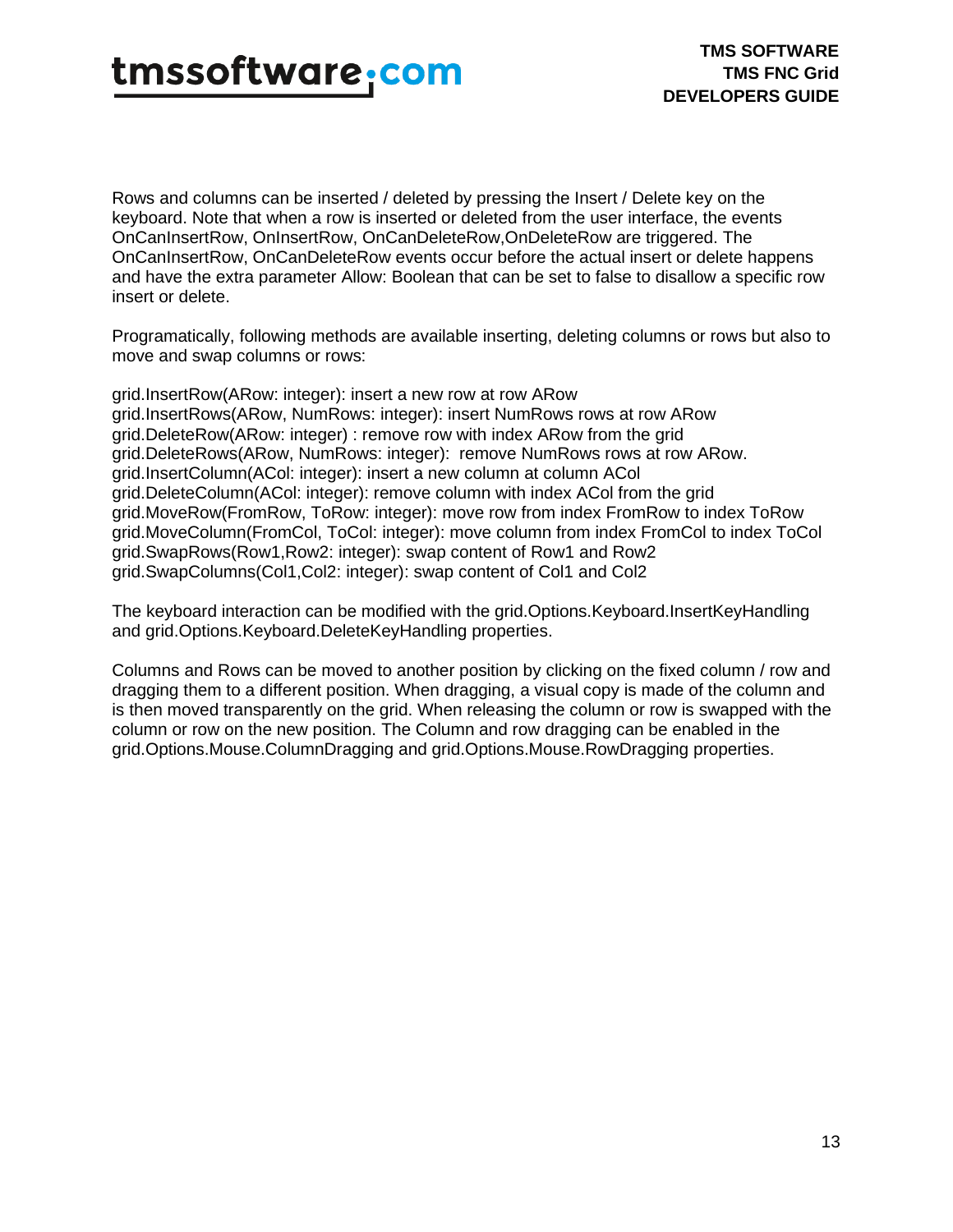### <span id="page-13-0"></span>**Cell Properties**

### **Cells[Col,Row: Integer]: string**

Sets the text of a cell. Col & row are the visual column & row coordinates of the cell.

Hello World!

### **Floats[Col,Row: Integer]: double**

Gets or sets the value of a cell as a double.

### **AllCells[Col,Row: Integer]: string**

Similar behavior as Cells[Col, Row: Integer]: TCellData This accesses the cells with column & row coordinates irrespective of column or row hiding. Coordinates are real column, row coordinates.

### **StrippedCells[Col,Row: Integer]: string**

Returns the text of a cell with all HTML formatting removed.

### **AllFloats[Col,Row: Integer]: double**

Gets or sets the value of a cell as a double. This accesses the cells with column & row coordinates irrespective of column or row hiding where grid.Floats[Col,Row] access the value based on displayed cell coordinates.

45.4

### **ColumnWidths[Col: Integer]: single**

Gets or sets the width of a column. When no column width is set for a column, the width is set to DefaultColumnWidth.

Hello World!

### **RowHeights[Row: Integer]: single**

Gets or sets the height of a row. When no row height is set for a row, the height is set to DefaultRowHeight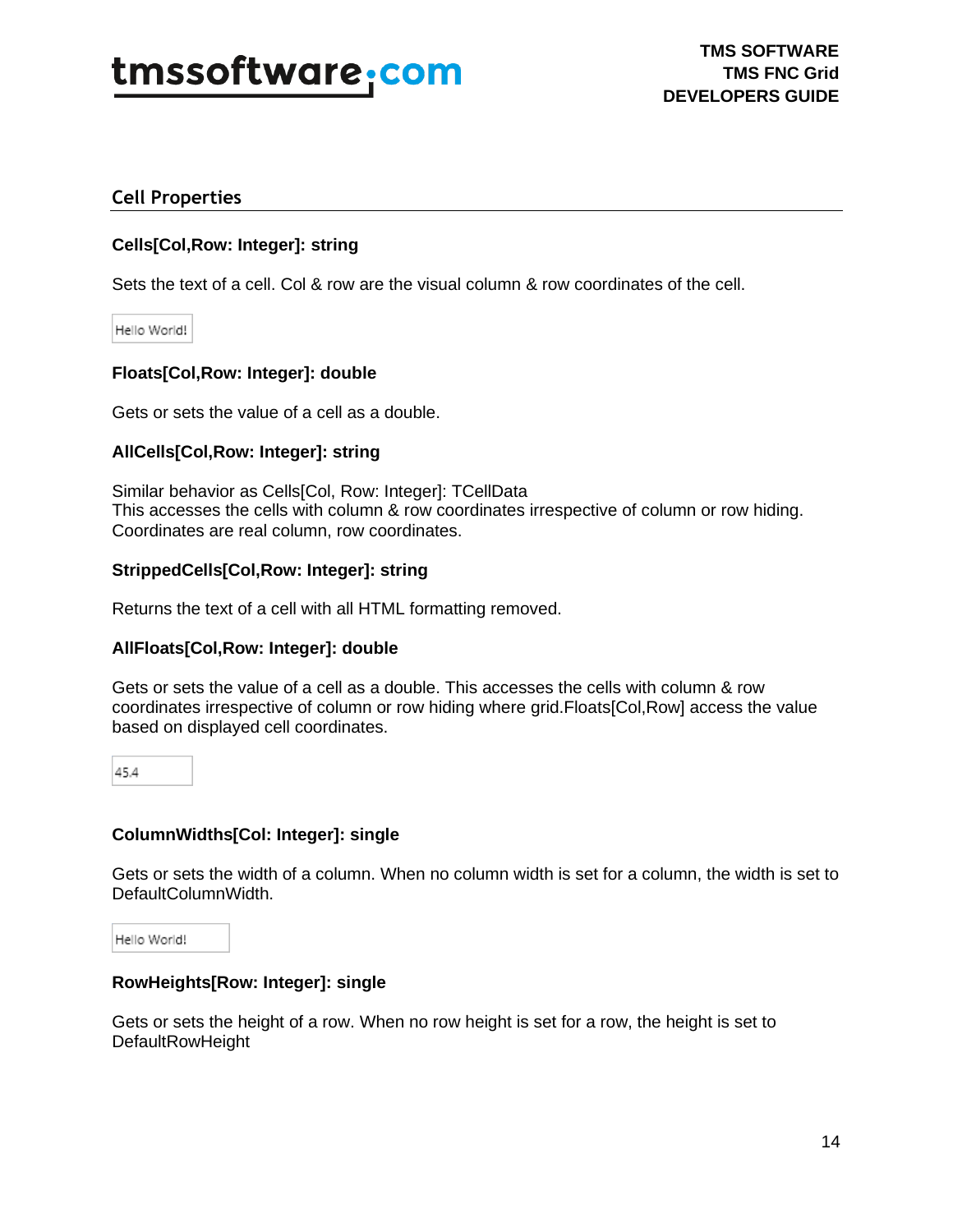Hello World!

### **Colors[Col,Row: Integer]: TTMSFNCGraphicsColor**

Sets a background color on the cell.

Hello World!

Note that it is also possible to set the cell color dynamically via the event OnGetCellLayout.

```
procedure TForm4.TMSFNCGrid1GetCellLayout(Sender: TObject; ACol, ARow: 
Integer;
  ALayout: TTMSFNCGridCellLayout; ACellState: TCellState);
begin
   if (ACol = 3) and (ARow >= TMSFNCGrid1.FixedRows) then
    ALayout.Fill.Color := gcRed;
end;
```
### **HorzAlignments[Col,Row: Integer]: TTMSFNCGraphicsTextAlign**

Changes the horizontal text alignment in a cell.



Note that is also possible to dynamically set the cell text alignment via the event OnGetCellLayout:

```
procedure TForm4.TMSFNCGrid1GetCellLayout(Sender: TObject; ACol, ARow: 
Integer;
  ALayout: TTMSFNCGridCellLayout; ACellState: TCellState);
begin
   if ARow < TMSFNCGrid1.FixedRows then
   ALayout.TextAlign := TTMSFNCGraphicsTextAlign.taCenter;
end;
```
### **VertAlignments[Col,Row: Integer]: TTMSFNCGraphicsTextAlign**

Changes the vertical text alignment in a cell.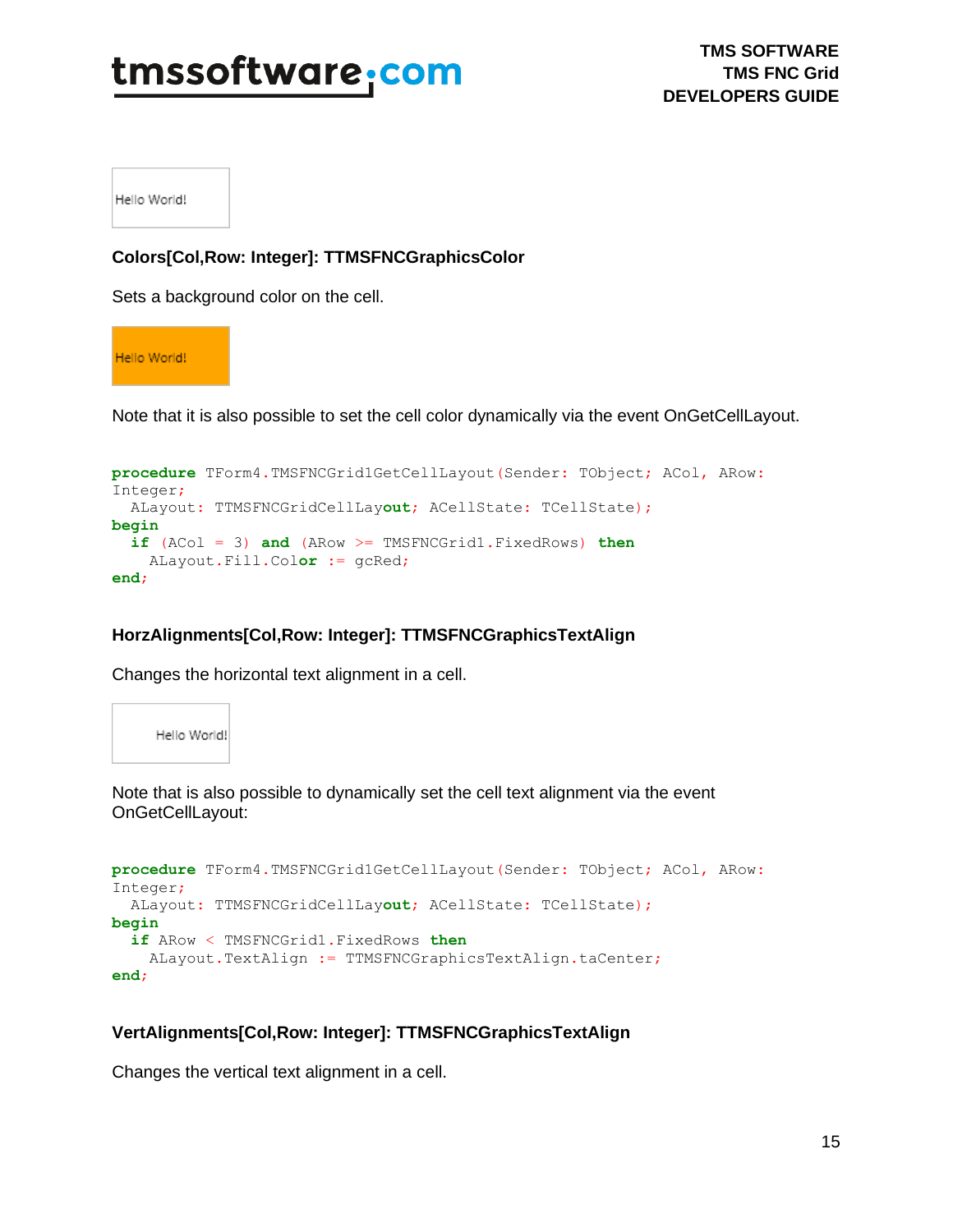Hello World!

### **FontSizes[Col,Row: Integer]: single**

Changes the size of the font of the text in a cell.

### Hello World!

### **FontStyles[Col,Row: Integer]: TFontStyles**

Changes the style of the font of the text in a cell.

### Hello World!

### **FontNames[Col,Row: Integer]: string**

Changes the name of the font of the text in a cell.

```
Hello World!
```
### **FontColors[Col,Row: Integer]: TTMSFNCGraphicsColor**

Changes the color of the font of the text in a cell.

### Hello World!

Note that the cell font can also be set dynamically with the event OnGetCellLayout. In this sample, the font is set red for negative values in the grid:

```
procedure TForm1.TMSFNCGrid1GetCellLayout(Sender: TObject; ACol, ARow: 
Integer;
  ALayout: TTMSFNCGridCellLayout; ACellState: TCellState);
var
   cv: Double;
begin
   if (ACol >= TMSFNCGrid1.FixedColumns) and (ARow >= TMSFNCGrid1.FixedRows) 
then
  begin
```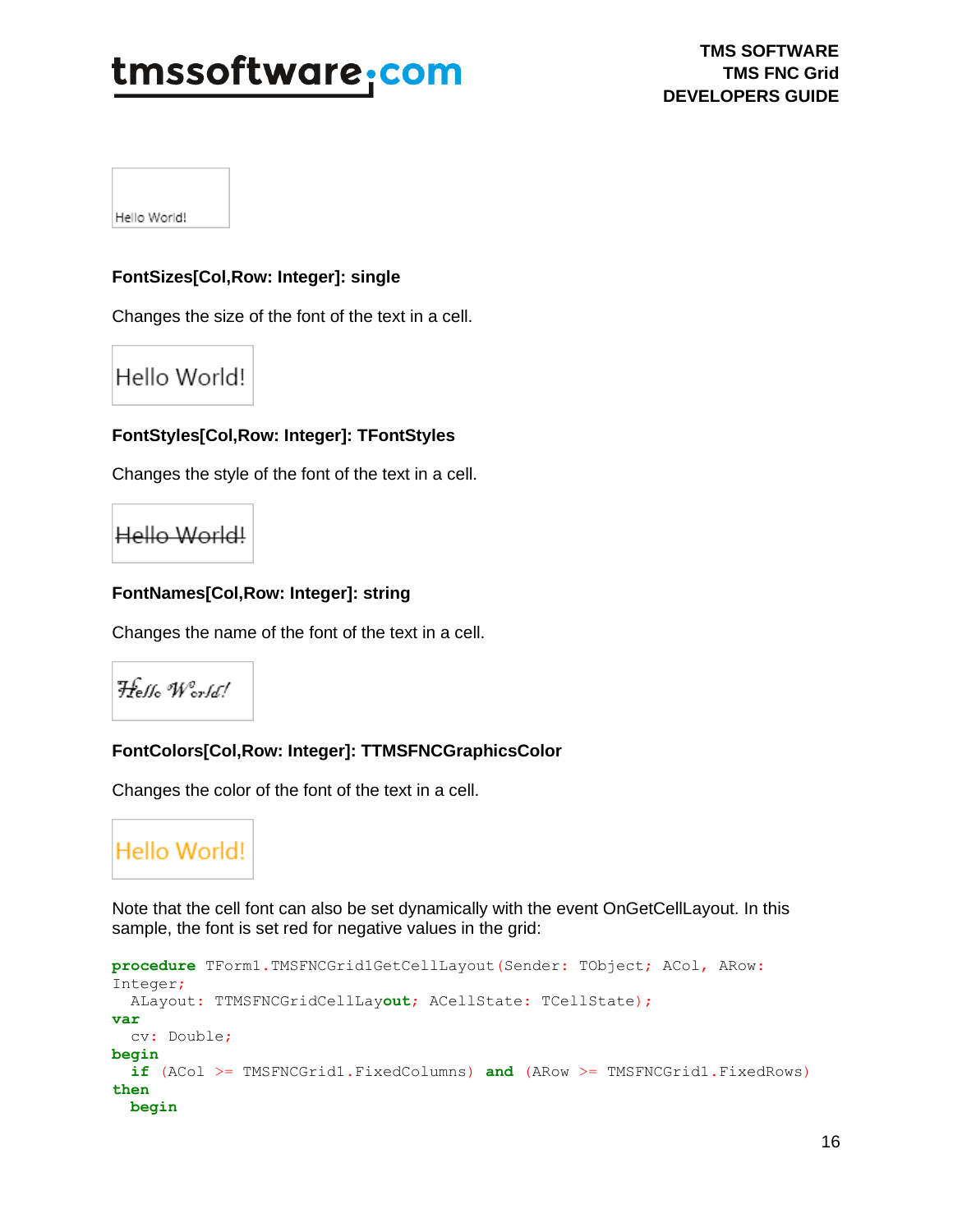```
 cv := TMSFNCGrid1.AllFloats[ACol,ARow];
     if cv < 0 then
      ALayout.Font.Color := gcRed
     else
       ALayout.Font.Color := gcGreen;
   end;
end;
```
### **ReadOnlys[Col,Row: Integer]: boolean**

Sets a cell readonly, which means that the cell is no longer editable via the user-interface. The equivalent event for dynamically controlling this is OnGetCellReadOnly.

### **Objects[Col,Row: Integer]: TObject**

Adds a reference to an object that can be used to link to a cell. Note that the application is responsible for the lifetime of the object and should as such destroy the object when needed. All the grid provides is a reference to any TObject instance.

### **Comments[Col,Row: Integer]: string**

Adds a comment cell to the grid, when clicking on the comment triangle, a popup is shown with the comment that has been added to a cell. By default the comment is indicated by a red triangle in the top right corner of the cell.



### **CommentColors[Col,Row: Integer]: TTMSFNCGraphicsColor**

Sets the color of the comment triangle.

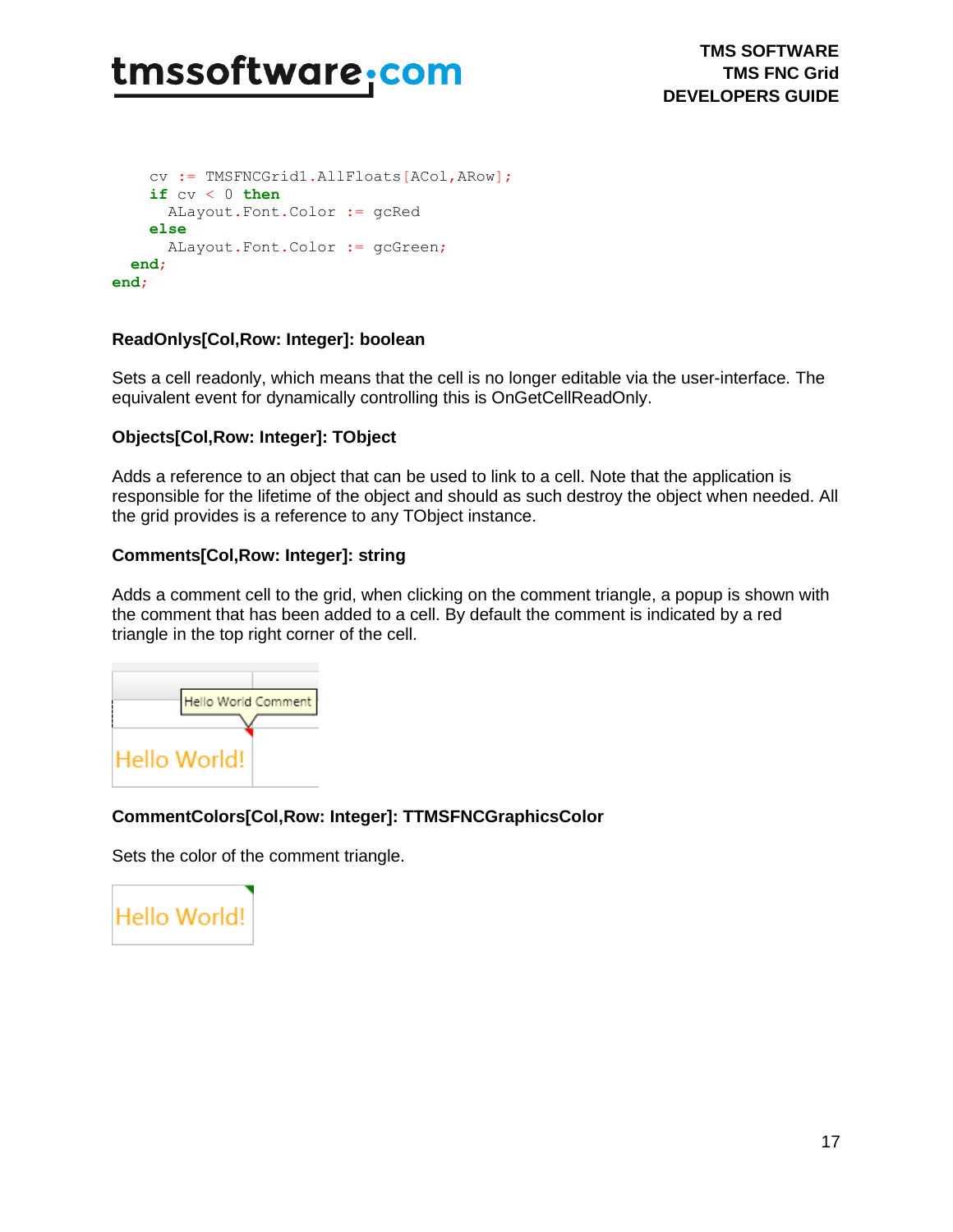## tmssoftware.<u>com</u>

### <span id="page-17-0"></span>**Events**

**OnCustomCompare**:Event called when format type is set to ssCustom through the OnSortFormat: Event triggered during sorting to allow to dynamically specify what sort method the grid should use for a specific column. By default, the grid tries to automatically determine the type of data in cells and can as such detect regular text, numbers and dates.

**OnIOProgress**:Event called when exporting or importing data to indicate the progress of the operation.

**OnRawCompare**: Event called when format type is set to ssRaw through the OnSortFormat event. This allows defining at application level the compare method to use for a sort operation.

**OnCellsChanged**: Event called when the values of a cell change for example as result of a clipboard cut / paste action, a file import etc…

**OnClipboardBeforePasteCell**: Event called before pasting the data in the cell. The event passes a Value parameter that can be modified per cell as well as an Allow parameter to allow the text to be inserted in the cell.

**OnClipboardAfterPasteCell**: Event called after pasting the data in the cell. Here the value is passed after the data has been pasted from the clipboard.

**OnClipboardPaste**: Event called when pasting the data in the range of selected cells. Through this event the selection can be retrieved.

**OnNeedFilterDropDown**: Event called when applying filtering, to allow / disallow filtering on a column. By default the dropdown is shown by setting grid.options.filtering.dropdown := True. Through this event, the dropdown can additionally be hidden for specific columns.

**OnNeedFilterDropDownData**: Event called to fetch the data displayed in the filter list. When the dropdown is active and the filtering can be applied (retrieved through an optional combination of grid.options.filtering.dropdown and the OnNeedFilterDropDown event), the data can be modified, items can be added to and removed from the filtering display list.

**OnFilterSelect:**Event called when clicking on an item in the filter list.

**OnLoadCell**:Event called when loading data into the grid. Allows to dynamically modify a cell value after it was retrieved from a file, for example to decrypt data.

**OnSaveCell**:Event called when saving data from the grid. Allows to dynamically modify the value that will be stored in a file during a save, for example to encrypt data.

**OnSelectCell**: Event called before selecting a cell, to specify if a cell can be selected or not with an var Allow: Boolean parameter.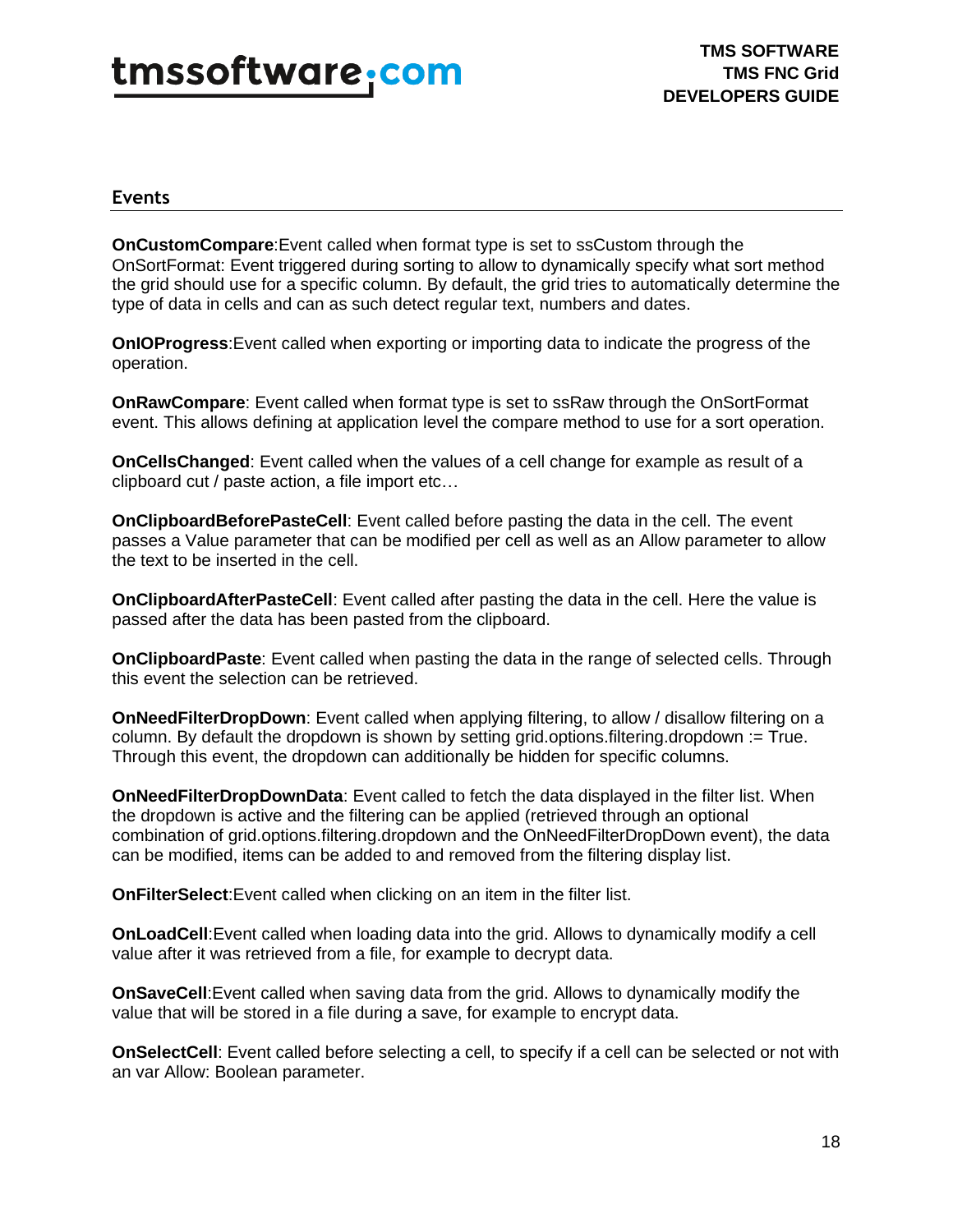**OnGetCellClass**: Event called to return the type of cell that is used inside the grid. Allows to customize the type of any cell in the grid. There are some predefined cell types that can be used and that implement controls such as a checkbox, radio button and bitmap.

The sample code below adds a grid cell with a bitmap. With the OnGetCellProperties the cell can be casted to the cellclasstype defined in the OnGetCellClass event to change properties and to add a bitmap.

```
procedure TForm738.TMSFNCGrid1GetCellClass(Sender: TObject; ACol,
  ARow: Integer; var CellClassType: TTMSFNCGridCellClass);
begin
  if (ACol = 4) and (ARow = 3) thenCellClassType := TTMSFNCBitmapGridCell;
end;
```
**OnGetCellData**: Event called when loading the data that is displayed inside the cell. Allows to dynamically change the text displayed in a cell or to implement virtual cells.

**OnGetCellProperties**: Event called to apply additional properties dynamically to the cell. Through this event, properties can be applied that are unique per column, row or cell. This event is called simultaneously with the OnGetCellAppearance, but to keep a clean overview it is recommended to apply all non-cell visual related properties through this event.

**OnGetCellLayout**: Event called to apply additional appearance settings dynamically to the cell. The Cell object parameter can be casted to the TTMSFNCGridCell type or depending on the type of cell added, casted to a different implementation type of TTMSFNCGridCell such as TTMSFNCCheckGridCell or TTMSFNCBitmapGridCell. With this event, the layout can be modified of the cell per state that can be retrieved through the ACellState parameter.

```
procedure TForm1.TMSFNCGrid1GetCellLayout(Sender: TObject;
   ACol, ARow: Integer; ACellState: TCellState);
begin
   case ACellState of
     csNormal: ALayout.Fill.Color := gcRed;
     csFocused: ALayout.Fill.Color := gcBlue;
     csFixed: ALayout.Fill.Color := gcGreen;
     csFixedSelected: ALayout.Fill.Color := gcOrange;
     csSelected: ALayout.Fill.Color := gcLime;
   end;
end;
```
**OnGetCellMergeInfo**: Event called to get the merge information of a cell. Used to display merged cells.

**OnGetCellReadOnly**: Event called to set a cell read-only. With the AReadOnly parameter a cell can be set readonly, this means that the cell data cannot be changed by editing, or by pasting data inside the cell.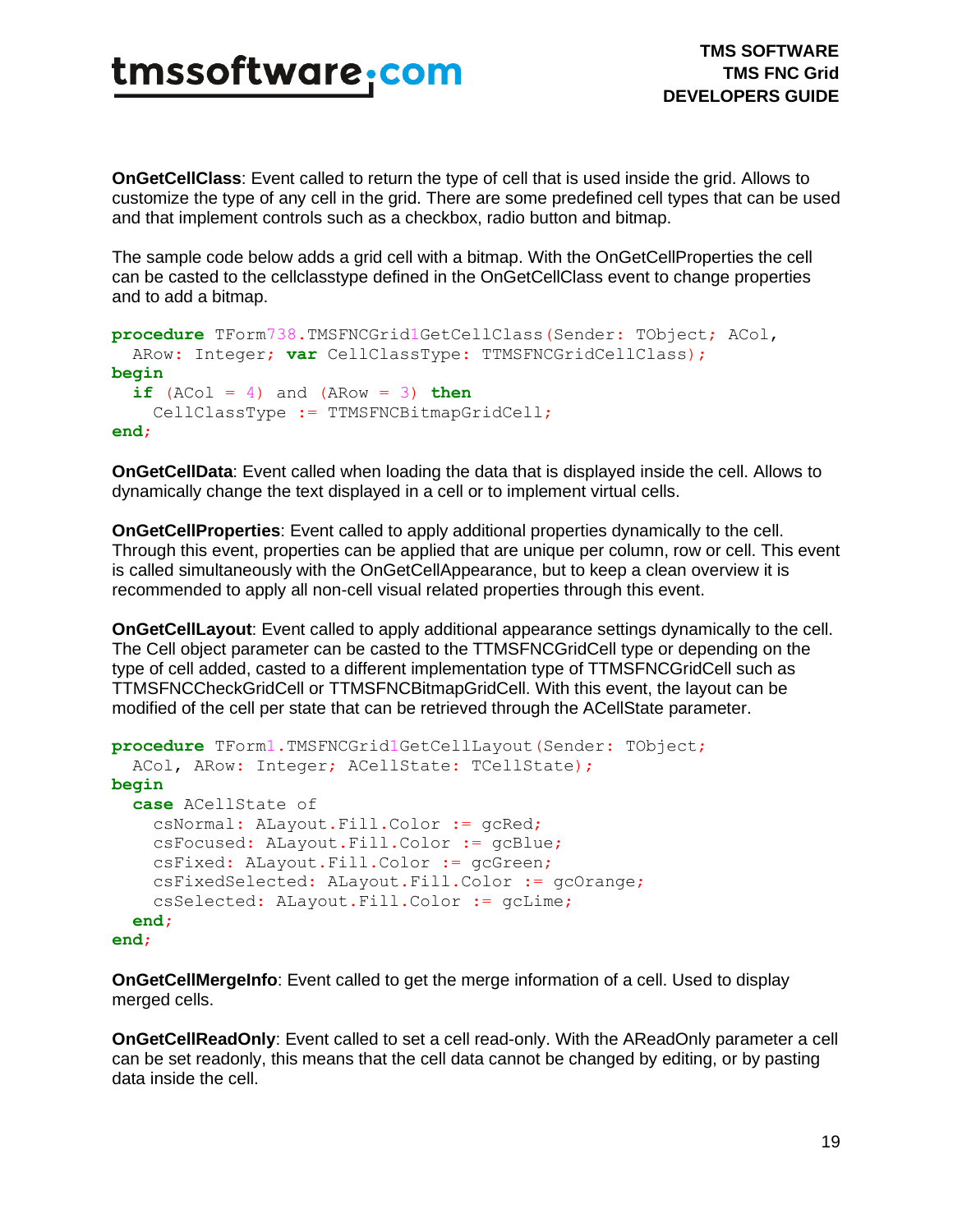**OnGetRowIsBand**: Event called to set if a row is alternate and needs to use the banding layout. The banding layout can be found in the stylebook when editing the custom or default style.

**OnCanInsertRow**: Event called if a row can be inserted in the grid or not.

```
procedure TForm1.TMSFNCGrid1CanInsertColumn(Sender: TObject;
  ACol: Integer; var Allow: Boolean);
begin
  Allow := ACol = 5; //allows inserting when the active row is 4 and 
the inserted row will be inserted on column index 5
end;
```
**OnCanAppendRow**: Event called if a row can be appended (added) to the grid or not.

```
procedure TForm1.TMSFNCGrid1CanAppendRow(Sender: TObject;
  ARow: Integer; var Allow: Boolean);
begin
  Allow := ACol <= 11; //allows appending one column
end;
```
**OnCanAppendColumn**: Event called if a column be appended (added) to the grid or not.

Example with 10 columns:

```
procedure TForm1.TMSFNCGrid1CanAppendColumn(Sender: TObject;
  ACol: Integer; var Allow: Boolean);
begin
  Allow := ACol <= 11; //allows appending one column
end;
```
**OnCanDeleteRow**: Event called if a row can be deleted in the grid.

Example with 10 columns:

```
procedure TForm1.TMSFNCGrid1CanDeleteRow(Sender: TObject;
  ACol: Integer; var Allow: Boolean);
begin
  Allow := ARow > 4; //does not allow deleting the first 5 rows
end;
```
**OnInsertRow:** Event called after a row is inserted.

**OnAppendRow**: Event called after a row is appended.

**OnAppendColumn**: Event called after a column is appended.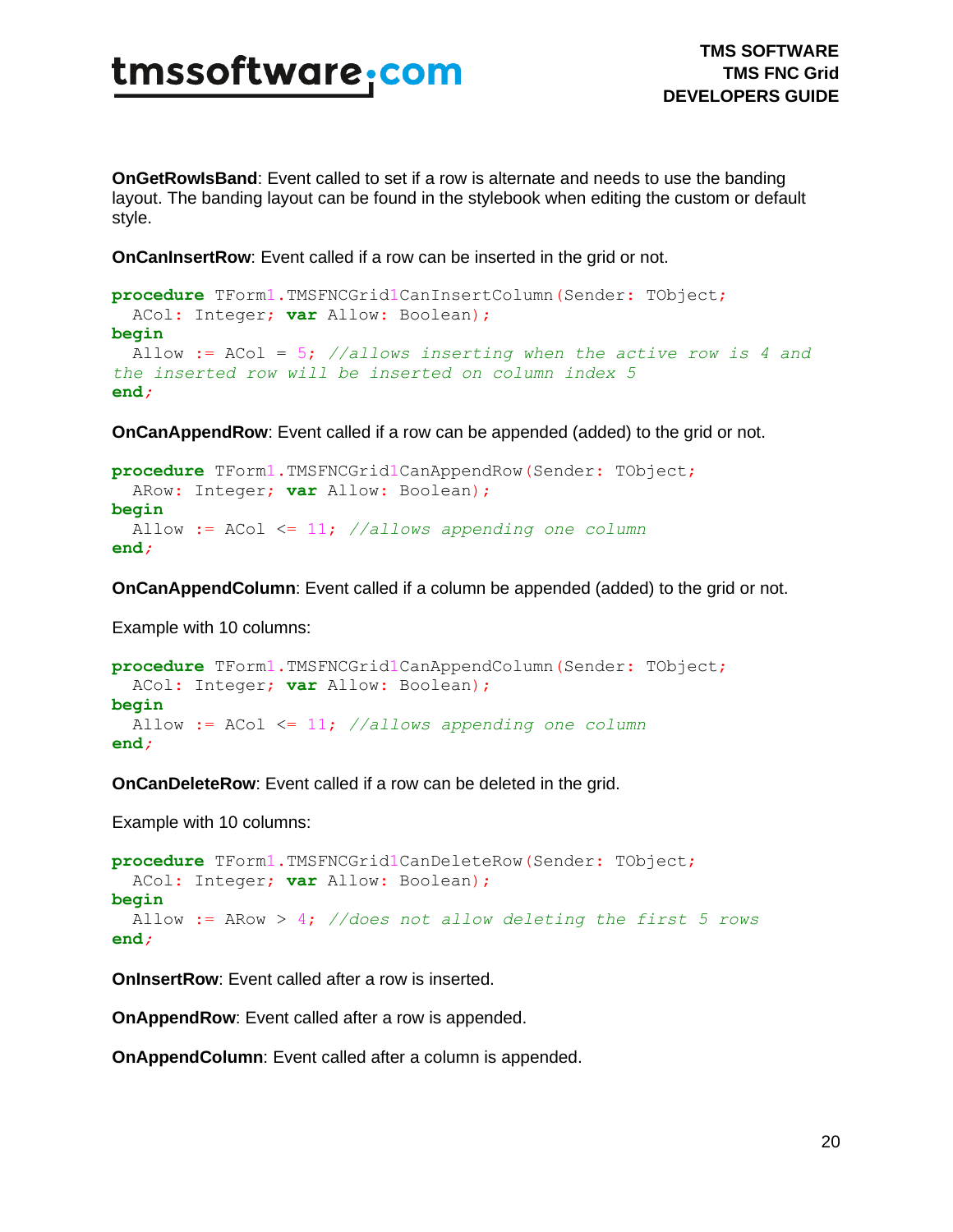

**OnDeleteRow**: Event called after a row is deleted.

**OnCellAnchorClick**: Event called if a cell with an anchor is clicked.

**OnGetCellEditorCustomClassType**: Event called to specify a custom class type for an inplace editor that is not directly supported by the grid.

Sample with column index 4 and row index 2 returns a custom editor of TTreeview type.

```
procedure TForm1.TMSFNCGrid1GetCellEditorType(Sender: TObject;
  ACol, ARow: Integer; var CellEditorType: TTMSFNCGridEditorType);
begin
 if (ACol = 4) and (ARow = 2) then CellEditorType := etCustom;
end;
procedure TForm1.TMSFNCGrid1GetCellEditorCustomClassType(
   Sender: TObject; ACol, ARow: Integer;
  var CellEditorCustomClassType: TTMSFNCGridEditorClass);
begin
  if (ACol = 4) and (ARow = 2) thenCellEditorCustomClassType := TTreeView;
end;
```
**OnGetCellEditorType**: Event called to specify the type of an inplace editor. If the type is set to etCustom, the OnGetCellEditorCustomClassType event is called.

**OnCellEditGetData**: Event called to predefine the value set in the inplace editor.

Cellstring that is set in the inplace editor is 'Hello World'.

```
procedure TForm1.TMSFNCGrid1CellEditGetData(Sender: TObject; ACol,
  ARow: Integer; CellEditor: TTMSFNCGridEditor; var CellString:
string);
begin
  CellString := 'Hello World';
end;
```
**OnCellEditValidateData**: Event called to validate the value coming from the inplace editor. After the OnCellEditGetData is called and the cellstring is set in the edit, this event is called when the editing stops. The value that comes from the editor and is ready to be inserted in the cell can be validated and modified through this event.

**OnCellEditSetData**: Event called to set the data in the cell. Through this event when validation returns true, the value can be modified one last time before the data is inserted in the cell.

**OnCellEditGetColor**: Event called to predefine the color set in the inplace editor. Similar to the OnCellEditGetData, this event passes a color parameter that can be changed before the color is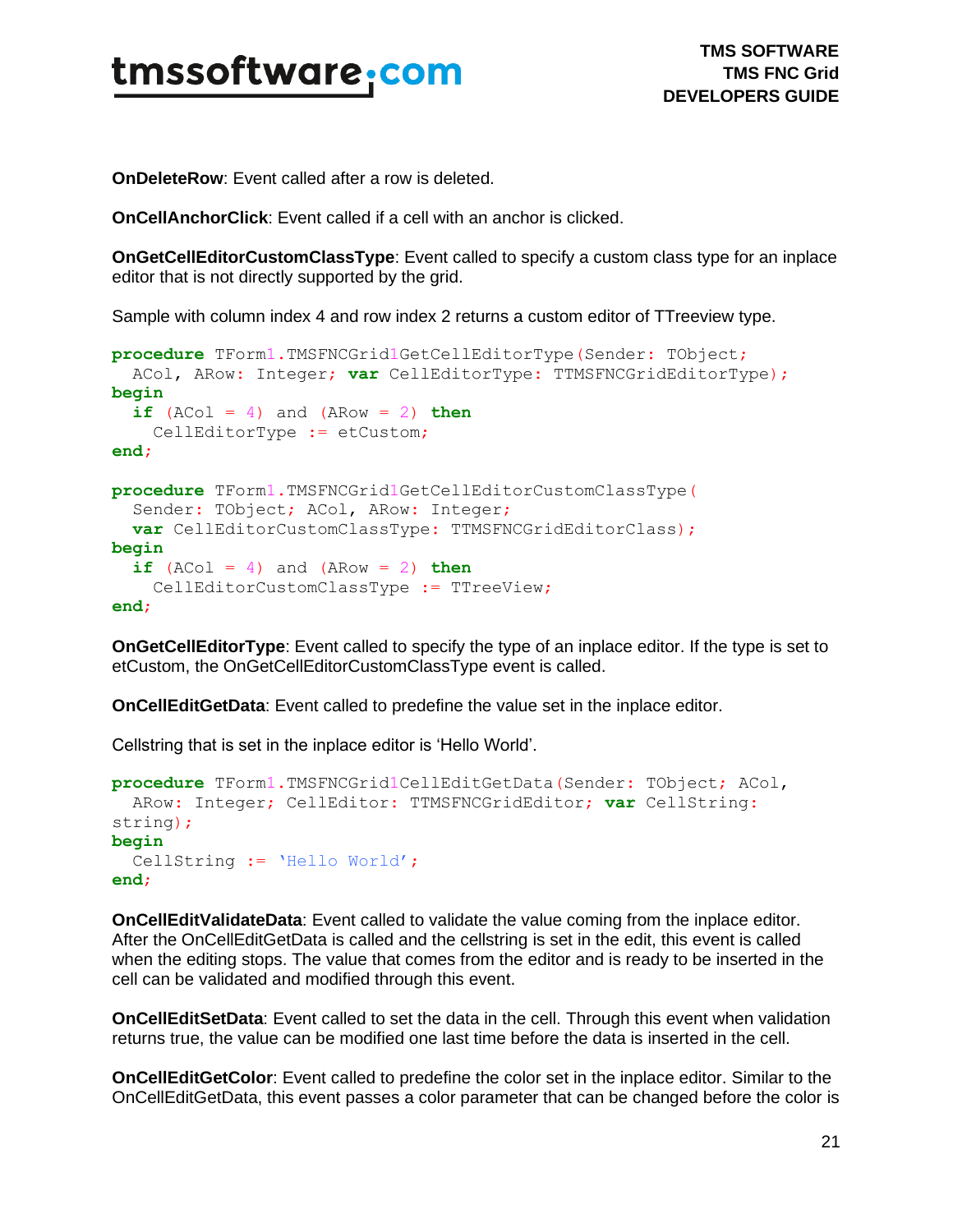passed to the editor. This event is only used when setting the correct editor type in the OnGetCellEditorType. The etColorPicker and etColorComboBox are editor types that will trigger this event instead of the Data variant.

**OnCellEditValidateColor**: Event called to validate the color coming from the inplace editor. In the same way as the data variant, the selected color can be validate and modified.

**OnCellEditSetColor**: Event called to set the color in the cell. When validation is true, the value is used as a background color for the cell. The color of the cell can be retrieved with grid.Colors[ACol, ARow: Integer]: TTMSFNCGraphicsColor;

**OnCellEditDone**: Event called when editing is finished.

**OnGetCellEditorProperties**: Event called before the inplace editor is shown to apply additional properties. Depending on the chosen editor type in the OnGetCellEditorType event, the CellEditor parameter must be casted to the correct editor class type. Below is a list for the supported editor types: et\*Edit: all: TTMSFNCEdit class type.

et\*EditBtn: TTMSFNCEditBtn class type etComboBox: TComboBox class type etComboEdit: TComboEdit class type etSpinBox: TSpinBox class type. etDatePicker: TCalendarBox class type. etDateEdit: TCalendarEdit class type. etColorPicker: TComboColorBox class type. etColorComboBox: TColorComboBox class type. etTrackBar: TTrackBar class type. etArcDial: TArcDial class type. etCustom: class type passed through OnGetCellEditorCustomClassType

**OnGetCellIsFixed**: Event called to return if a normal cell is fixed or not. When this event returns true for a normal cell, the cell cannot be selected or modified and has the fixed cell layout applied.

**OnFixedCellDropDownButtonClick**: Event called when clicking on the dropdownbutton of a fixed cell. The return type for the OnGetCellClass is TTMSFNCFixedGridCell and the showdropdownbutton property set through OnGetCellProperties is true and the OnNeedFilterDropDown event allows showing the dropdown button on a fixed cell.

**OnCellBeforeDraw**: Event called before the cell is drawn. Through this event custom drawing can be done, before the actual content of the cell is drawn, for example to draw a different background or to add additional painting under the background and text. With the AllowDraw parameter set to false the complete cell is not drawn, with the ADrawBackGround parameter set to false the background is not drawn and the same applies to the ADrawText parameter. The ARect is the full cell rectangle and the ATextRect parameter is the rectangle for the text, taking optionally enabled cell controls in to calculation.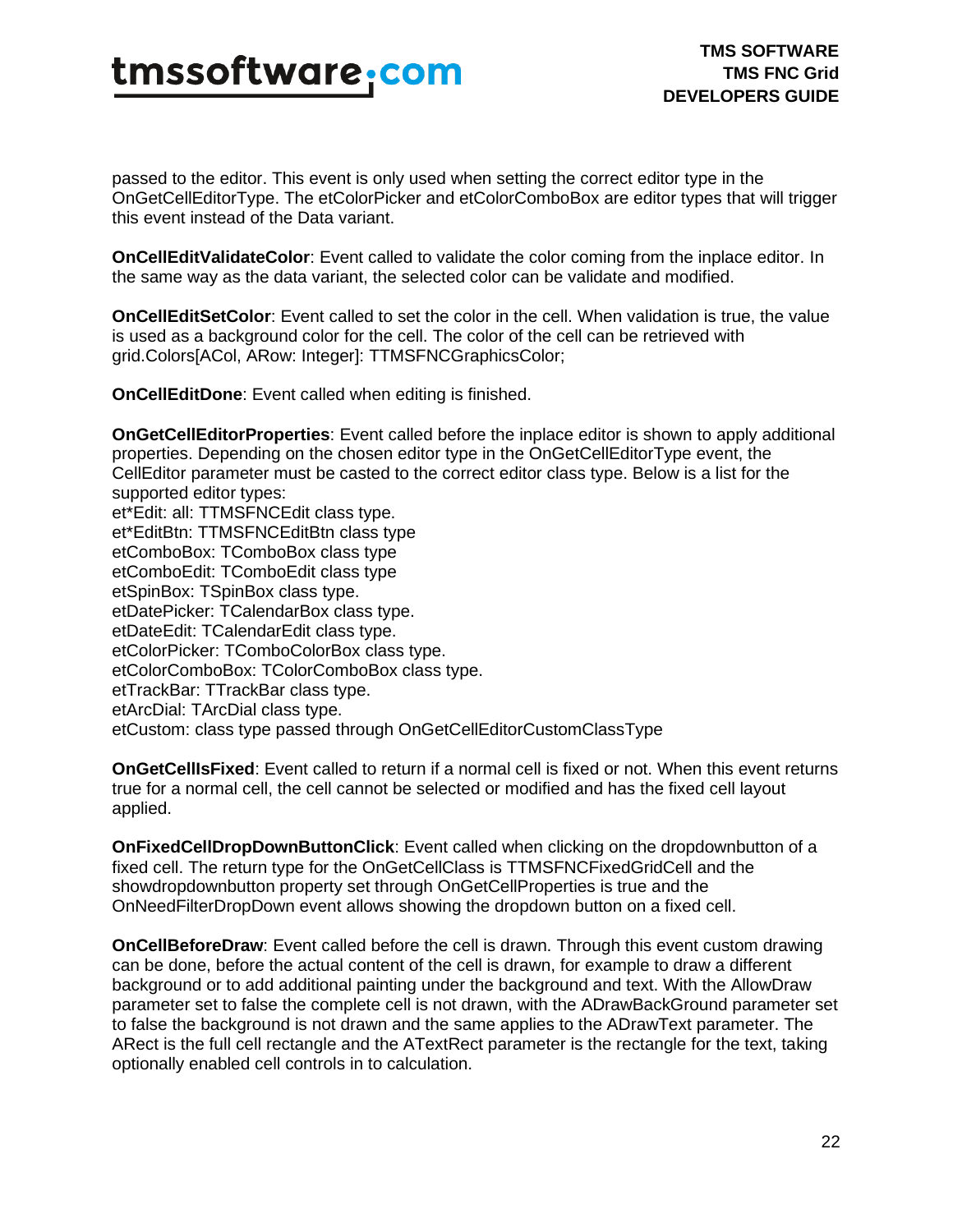

```
procedure TForm1.TMSFNCGrid1CellBeforeDraw(Sender: TObject; ACol, ARow: 
Integer;
  ACanvas: TCanvas; var ARect, ATextRect: TRectF; var ADrawText,
   ADrawBackGround, AllowDraw: Boolean);
begin
  AllowDraw := False;
end;
```
**OnCellAfterDraw**: Event called after the cell is drawn. Event that can be used in the same way as the OnCellBeforeDraw event, but after all cell content is drawn, here there are no Allow parameters because the cell is already been painted. Through this event, additional painting can be done above all the already painting cell content.

**OnCellBitmapClick**: Event called when clicking on the bitmap of a cell. The return type for the OnGetCellClass is TTMSFNCBitmapGridCell or the cell has been added with grid.AddBitmap or grid.AddBitmapName procedures.

**OnCellRadioButtonClick**: Event called when clicking on the radiobutton of a cell. The return type for the OnGetCellClass is TTMSFNCRadioGridCell or the cell has been added with grid.AddRadioButton or grid.AddRadioButtonColumn procedures.

**OnCellShowPopup**: Event called when showing the popup of a cell. The return type for the OnGetCellClass is TTMSFNCFixedGridCell or TTMSFNCCommentGridCell and the cell has filtering enabled in case of TTMSFNCFixedGridCell or has set a comment in case of TTMSFNCCommentGridCell and the popup is shown by clicking the dropdown button or the comment triangle.

**OnCellCheckBoxClick**: Event called when clicking on the checkbox of a cell. The return type for the OnGetCellClass is TTMSFNCCheckGridCell or the cell has been added with grid.AddCheckBox, grid.AddCheckBoxColumn or grid.AddHeaderCheckBox procedures.

**OnCellCommentClick**: Event called when clicking on the comment triangle of a cell. The return type for the OnGetCellClass is TTMSFNCCommentGridCell or the cell has been added with grid.Comments[ACol, ARow: Integer].

**OnCellSortClick**: Event called when the fixed sort column is clicked. The return type for the OnGetCellClass is TTMSFNCFixedGridCell, sorting is enabled and the fixed cell has been clicked to apply sorting.

**OnCellNodeClick**: Event called when clicking on the node of a cell. The return type for the OnGetCellClass is TTMSFNCNodeGridCell or the cell has been added with grid.AddNode.

**OnCanSizeColumn**: Event called when a column is about to be sized. Set Allow parameter to false if sizing of a specific column needs to be blocked.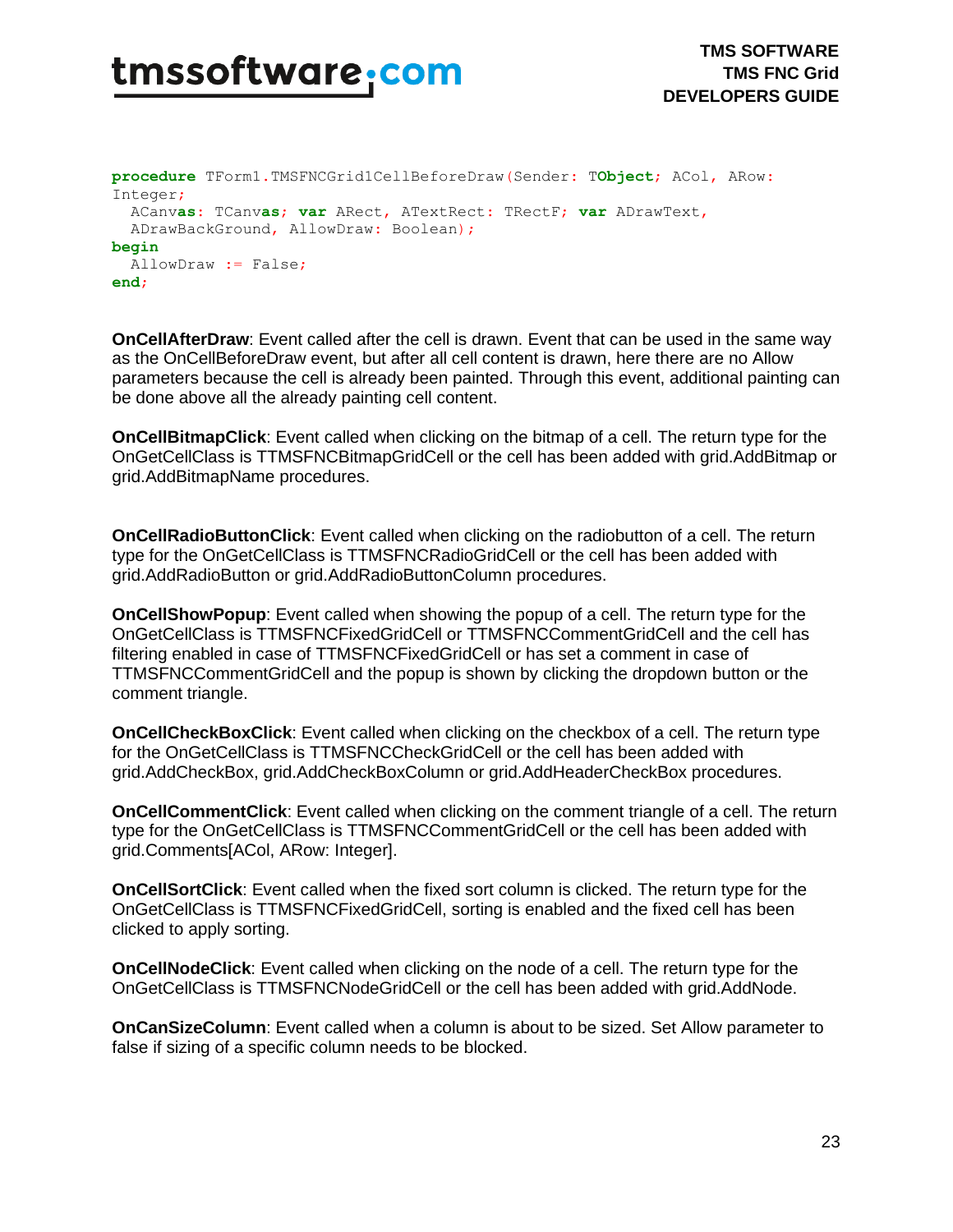**OnCanSizeRow**: Event called when a row is about to be sized. Set Allow parameter to false if sizing of a specific row needs to be blocked.

**OnColumnSize**: Event called while the column is being sized. The NewWidth parameter can be modified when sizing to limit the size of the column.

**OnRowSize**: Event called while the row is being sized. The NewHeight parameter can be modified when sizing to limit the size of the row.

**OnColumnSized**: Event called when the column is done sizing.

**OnRowSized**: Event called when the row is done sizing.

**OnColumnSorted**: Event called when the column is sorted.

**OnCanSortColumn**: Event called when a column is about to be sorted. Set the Allow parameter to false if sorting of a specific column should be blocked.

**OnCellClick**: Event called when a cell is clicked.

**OnFixedCellClick**: Event called when a fixed cell is clicked.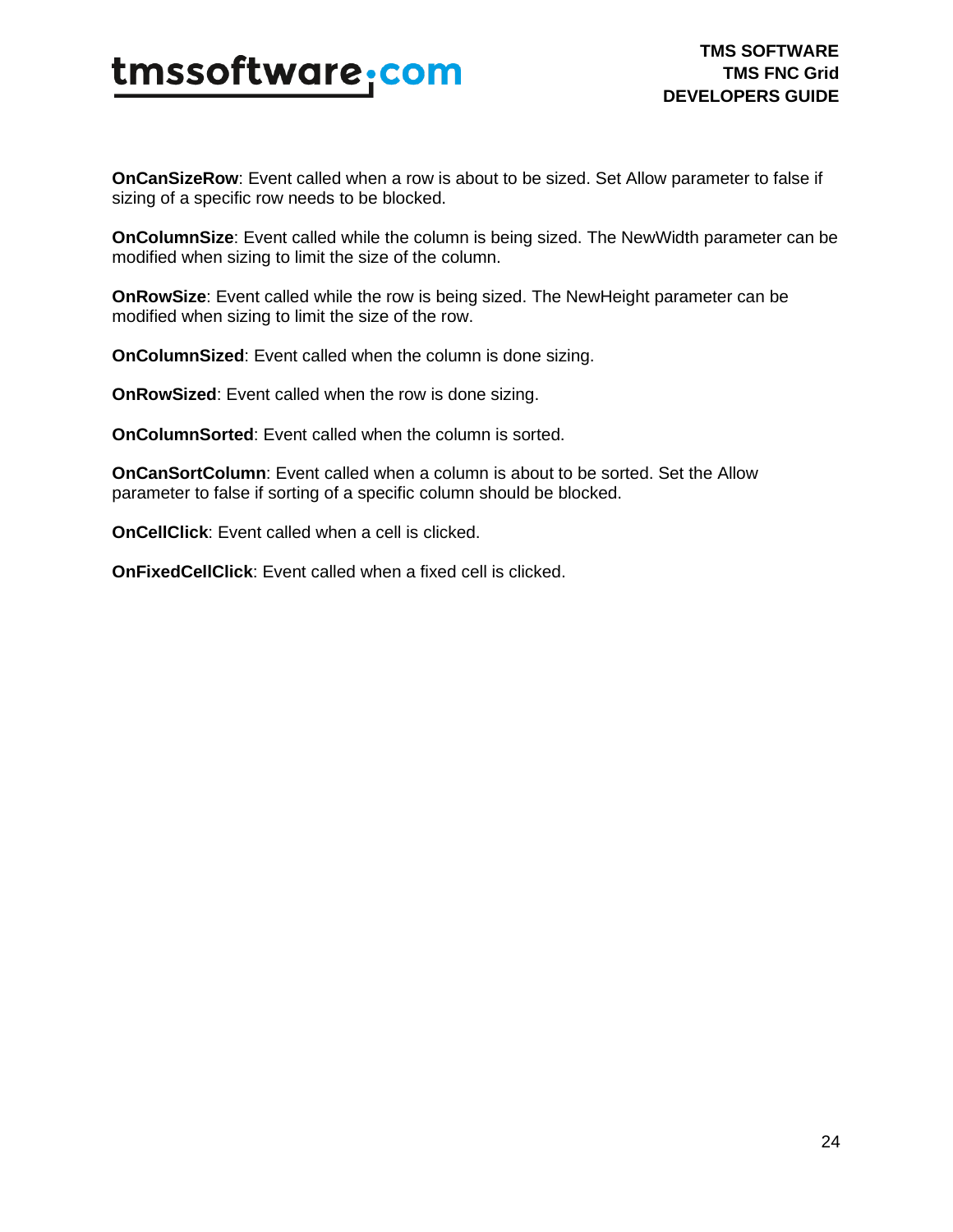Custom Cell Drawing

Each cell supports custom drawing via an event and with event parameters to optionally disable the background, text, as well as a reference to the Canvas and the rectangle. With the events OnCellBeforeDraw and OnCellAfterDraw you can custom draw on a cell, or complete column / row of choice that can be retrieved by using the Row and Column parameters. Below is a sample that draws a diagonal line as a background which replaces the default background of a cell on location 3, 3.

```
procedure TForm135.TMSFNCGrid1CellAfterDraw(Sender: TObject; ACol,
 ARow: Integer; AGraphics: TTMSFNCGraphics; ARect, ATextRect:
TRectF);
begin
 if (ACol = 3) and (ARow = 3) then begin
     AGraphics.SetStrokeColor(gcRed);
    AGraphics.DrawLine(PointF(ARect.Left, ARect.Top), 
PointF(ARect.Right, ARect.Bottom));
  end;
end;
```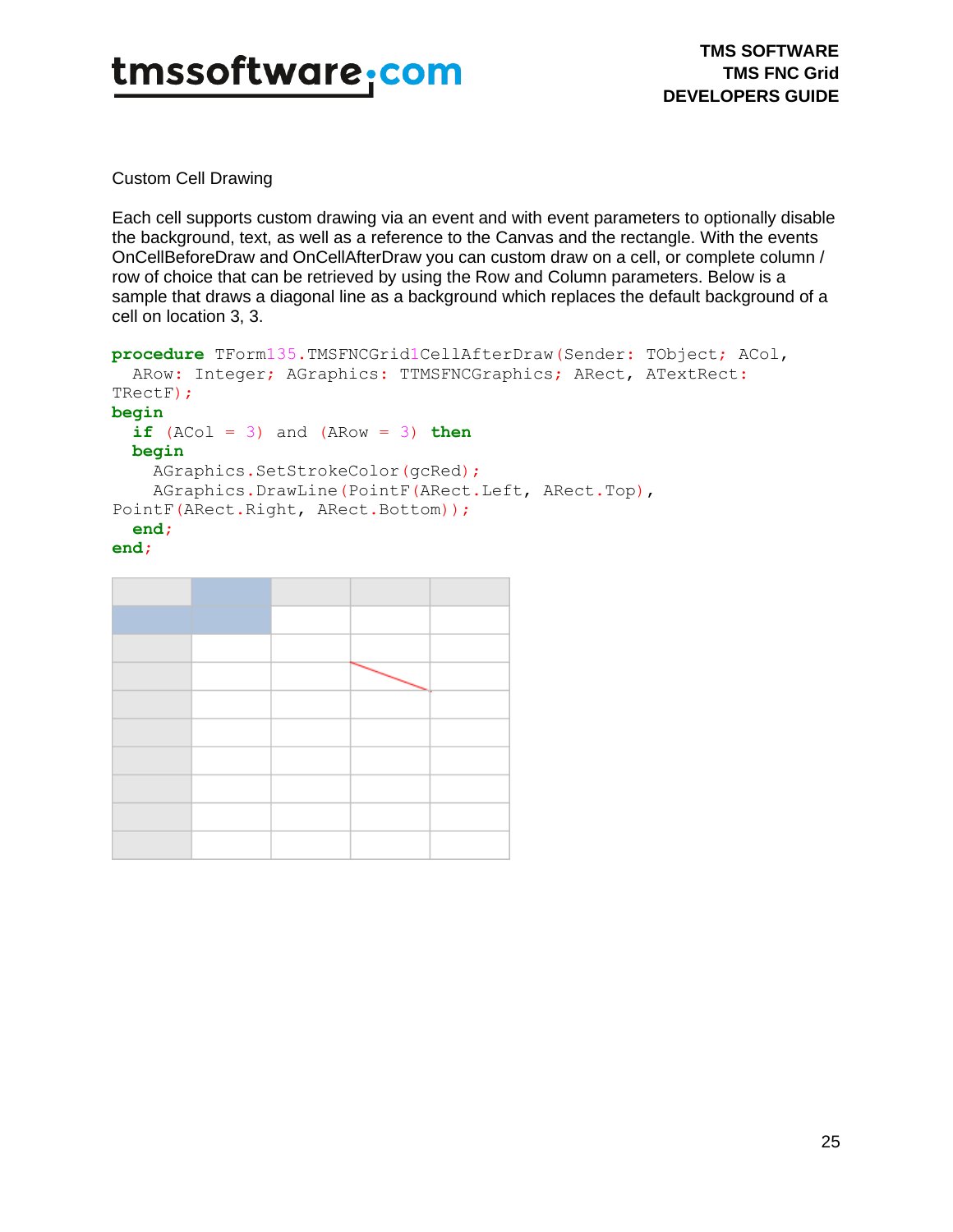### <span id="page-25-0"></span>**Custom Cell Class**

When dropping a default grid on the form, you will notice fixed and normal cells. The basic implementation supports a fill, stroke and a text. For a normal default cell, the cell class type is TTMSFNCGridCell. A fixed cell implements and inherits all features from the base cell and adds the possibility to add controls that will help you in terms of filtering, checking a complete column or additional functionality that you can provide with the various events that are implemented. The fixed cell class is TTMSFNCFixedGridCell and is used when the grid detects a cell is fixed. The default grid cell can be changed to a different type through events or with the correct procedures in the grid. The grid cell already supports a number of different classes that are listed below.

The cell class type can be set dynamically via the event OnGetCellClass or various methods are provided to set this programmatically. The grid already offers a number of predefined cell classes for the most common uses and events like OnGetCellLayout can deal with these built-in classes to properly set cell properties as color, font, alignment. When using a class type not known to the grid, it will be required to dynamically control properties such as color, font, etc… via the OnGetCellProperties and cast the parameter Cell: TTMSFNCGridCell to the type specified for the cell.

Example: specifies that a checkbox is used for column 3:

```
procedure TForm4.TMSFNCGrid1GetCellClass(Sender: TObject; ACol, ARow: 
Integer;
   var CellClassType: TTMSFNCGridCellClass);
begin
   if (ARow >= TMSFNCGrid1.FixedRows) and (ACol = 3) then
     CellClassType := TTMSFNCCheckGridCell;
end;
```
The equivalent code to programmatically add checkboxes is:

```
var
   i: integer;
begin
   for i := TMSFNCGrid1.FixedRows to TMSFNCGrid1.RowCount - 1 do
     TMSFNCGrid1.AddCheckBox(3,i,false);
end;
```
To dynamically change a property of such checkbox cells when needed, the code that could be used is:

```
procedure TForm1.TMSFNCGrid1GetCellProperties(Sender: TObject; ACol,
 ARow: Integer; Cell: TTMSFNCGridCell);
begin
   if (ACol = 3) and (ARow >= TMSFNCGrid1.FixedRows) and (Cell is
TTMSFNCCheckGridCell) then
  begin
     (Cell as TTMSFNCCheckGridCell).CheckBox.IsChecked := true;
```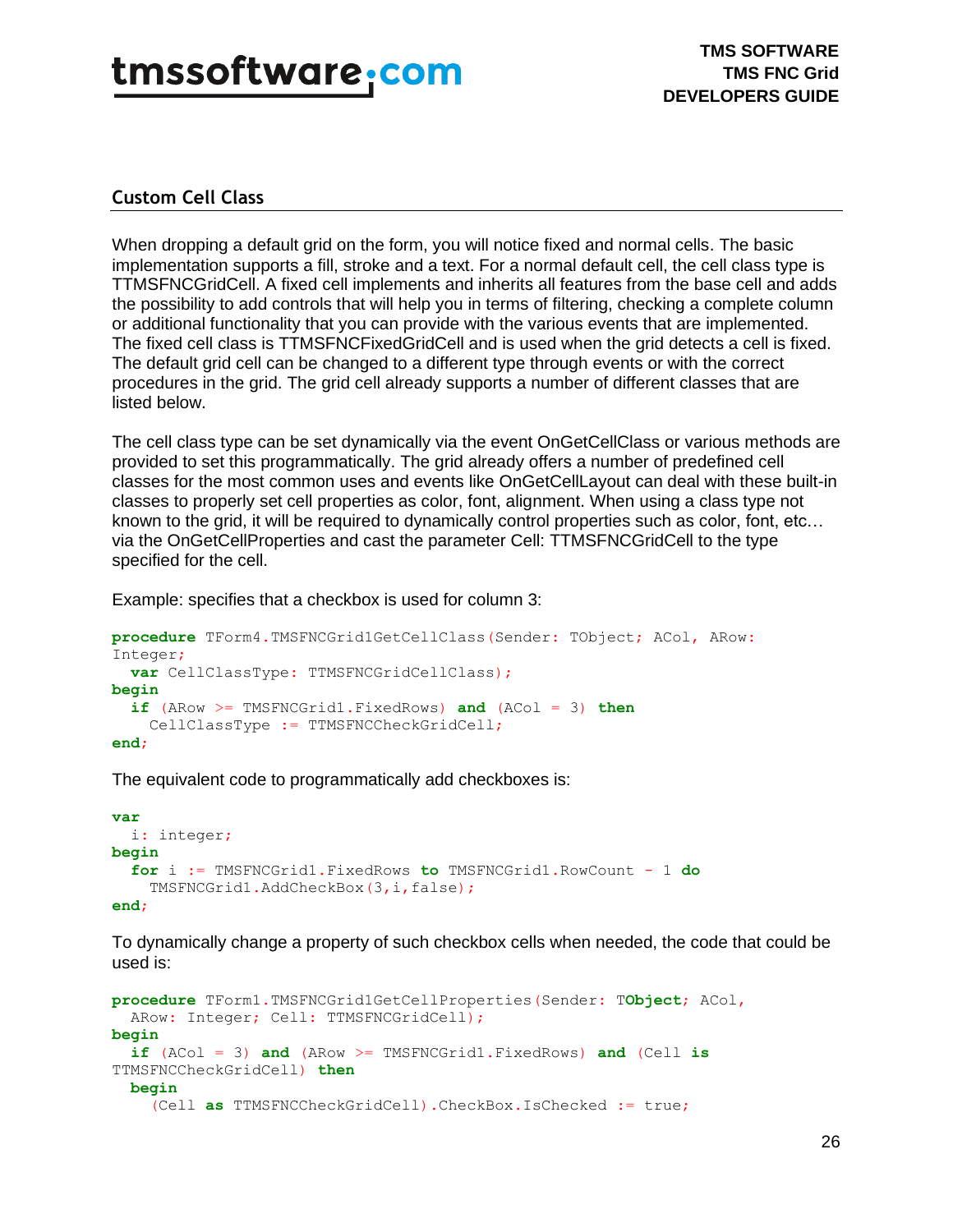**end**; **end**;

### **TTMSFNCGridCell**

Basic implementation of a grid cell, with a fill, stroke and text properties.

 $1:1$ 

### **TTMSFNCRadioGridCell**

Inherits from TTMSFNCGridCell and adds the capability to display a radiobutton.

 $\bigcirc$  1:1

The methods to add & remove radiobuttons are:

TMSFNCGrid.AddRadioButton(Col,Row,Index: integer; State: boolean = false); Adds a radiobutton in cell Col,Row belonging to group Index. The State parameter sets the default state of the radiobutton.

TMSFNCGrid.AddRadioButtonColumn(Col,Index: integer); Adds a column of radiobuttons as group Index

TMSFNCGrid.RemoveRadioButton(Col,Row: integer); Removes the radiobutton from cell Col,Row

TMSFNCGrid.IsRadioButton(Col,Row: integer): boolean; Returns true when the cell contains a radiobutton

TMSFNCGrid.RadioButtonState(Col,Row: integer): boolean; Returns the state of a radiobutton in cell Col,Row

Index parameter: The index of a radio group to which the radiobutton belongs State parameter: Sets the radiobutton in a checked or unchecked state.

Examples:

```
TMSFNCGrid1.AddRadioButton(1, 1, 4, True);
TMSFNCGrid1.AddRadioButtonColumn(1, 1);
```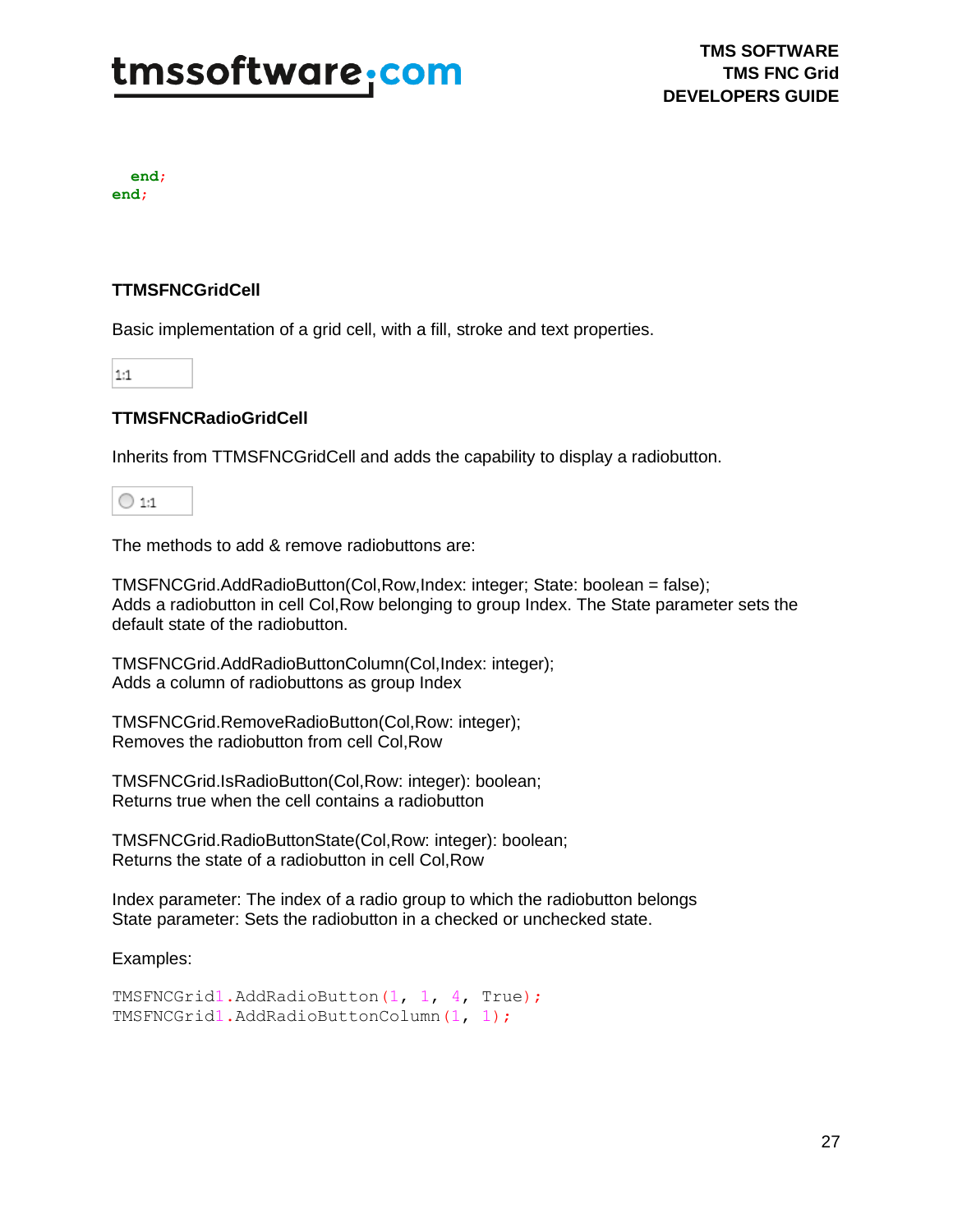### **TTMSFNCCheckGridCell**

Inherits from TTMSFNCGridCell and adds the capability of displaying a checkbox.

The methods to add & remove checkboxes are:

TMSFNCGrid.AddHeaderCheckBox(Col,Row: integer; State: boolean = false); Adds a checkbox in a fixed column header cell. A column header checkbox will toggle the checkbox state of all checkboxes in a column when it is clicked.

TMSFNCGrid.AddCheckBox(Col,Row: integer; State: boolean = false); Add a checkbox to cell Col,Row.

TMSFNCGrid.AddCheckBoxColumn(Col: integer); Add checkboxes in all cells of column Col.

TMSFNCGrid.RemoveCheckBox(Col,Row: integer); Remove the checkbox in cell Col,Row.

TMSFNCGrid.IsCheckBox(Col,Row: integer): boolean; Returns true when the cell Col,Row contains a checkbox.

TMSFNCGrid.CheckBoxState[Col,Row: integer]: boolean Gets or sets the checkbox state of cell Col,Row

TMSFNCGrid.AddDataCheckBox(Col,Row: integer; State: boolean = false); Adds a data checkbox to cell Col,Row. A data checkbox cell is a cell with a checkbox where the checked state of the checkbox reflects the text value of the cell. When the text value of the cell equals TMSFNCGrid.CheckTrue, it will be displayed as checked. When the text value of the cell equals TMSFNCGrid.CheckFalse, it will be displayed as unchecked. To get or set the checkbox state of this checkbox type, use:

TMSFNCGrid.Cells[Col,Row] := TMSFNCGrid.CheckTrue.

or

if TMSFNCGrid.Cells[Col,Row] = TMSFNCGrid.CheckTrue then // checkbox is true

TMSFNCGrid.AddDataCheckBoxColumn(Col: integer); Adds data checkboxes in all cells of column Col.

Examples: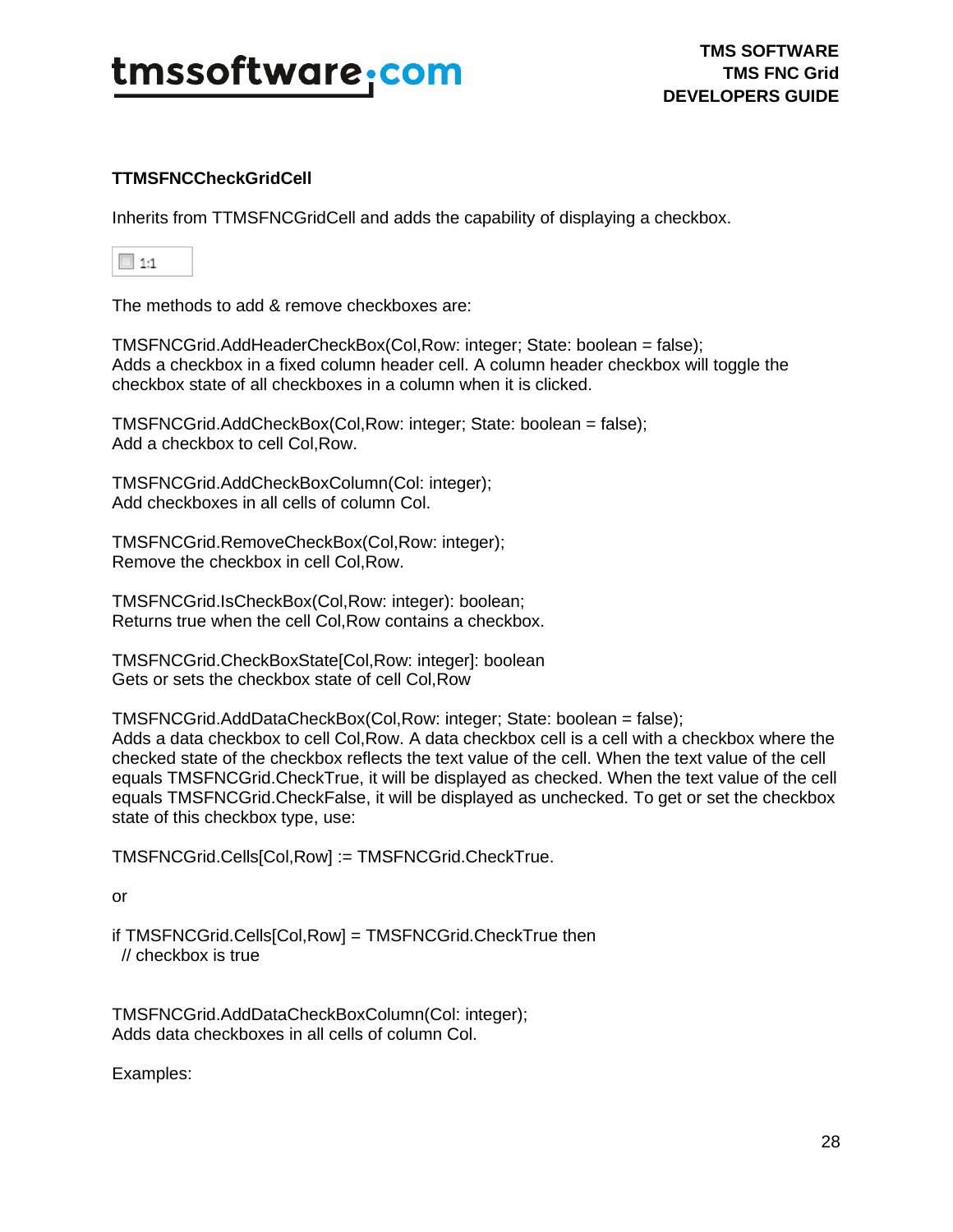TMSFNCGrid1.AddCheckBox(1, 1, True); TMSFNCGrid1.AddCheckBoxColumn(1);

### **TTMSFNCProgressGridCell**

Inherits from TTMSFNCGridCell and adds the capability of displaying a progressbar.

 $-50$ 

Progressbar values are between 0 and 100.

The methods to add & remove progress bars in the grid are:

TMSFNCGrid.AddProgressBar(Col,Row: Integer; Value: Single); Adds a progress bar with position Value in the grid cell Col,Row.

TMSFNCGrid.AddButton(Col,Row: Integer; AText: string; AWidth: Integer = 20; AHeight: Integer  $= 20$ :

Adds a button with a specific text, width and height. Generates the OnCellButtonClick event when clicked.

TMSFNCGrid.AddDataProgressBar(Col,Row: Integer); Adds a data progress bar in the grid cell Col,Row. The value of the progressbar is controlled by the value set in grid.Cells[Col,Row].

TMSFNCGrid.SetProgressBarValue(Col,Row: Integer; Value: single); Sets the value of a progressbar in cell Col,Row.

TMSFNCGrid.GetProgressBarValue(Col,Row: integer): single; Retrieves the value of a progressbar in cell Col,Row.

TMSFNCGrid.IsProgressBar(Col,Row: Integer): boolean; Returns true when cell Col,Row contains a progress bar.

TMSFNCGrid.RemoveProgressBar(Col,Row: Integer); Removes the progressbar from cell Col,Row.

Examples:

TMSFNCGrid1.AddProgressBar(1, 1, 50);

### **TTMSFNCCommentGridCell**

Inherits from TTMSFNCGridCell and adds the capability of display a comment in a popup. Also adds an indicator in the topright corner.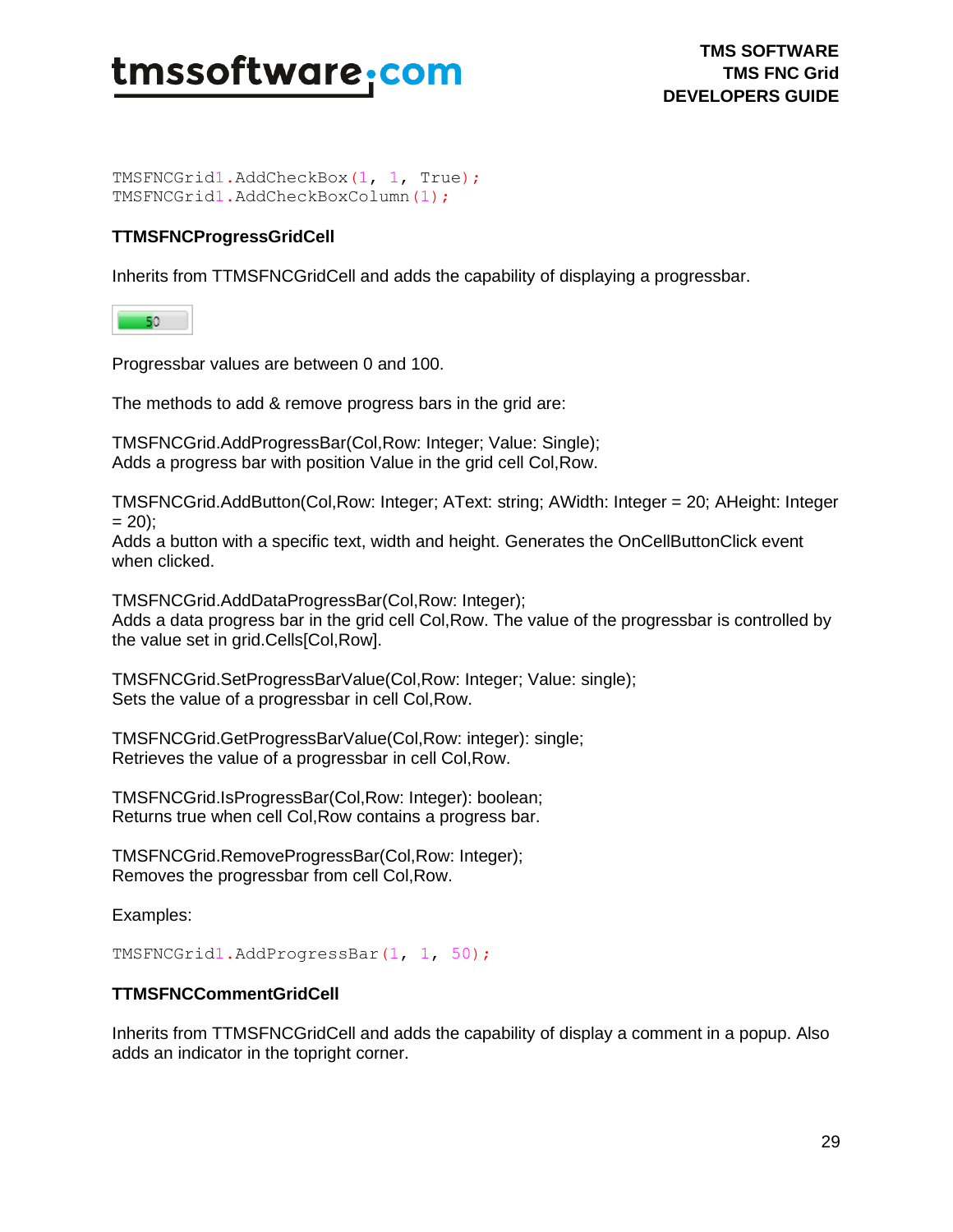

The comment text and comment indicator triangle color can also be controlled by properties:

TMSFNCGrid.Comments[Col,Row]: string; TMSFNCGrid.CommentColors[Col,Row]: TTMSFNCGraphicsColor;

When the comment text is an empty string, no comment triangle will be displayed.

Examples:

```
TMSFNCGrid1.Comments[1, 1] := 'Hello World!';
TMSFNCGrid1.CommentColors[1, 1] := gcRed;
TMSFNCGrid1.Comments[2, 2] := '; // remove comment from cell 2,2
```
### **TTMSFNCFixedGridCell**

Inherits from TTMSFNCGridCell and adds several capabilities such as showing a sorting indicator, a filter dropdown button, a column header checkbox.

### **TTMSFNCNodeGridCell**

Inherits from TTMSFNCGridCell and adds the capability of displaying a node with which several rows can be collapsed or expanded.

The methods to deal with nodes in the grid are:

TMSFNCGrid.AddNode(Row, Span: Integer); Adds a node that spans Span rows in cell 0,Row.

TMSFNCGrid.RemoveNode(Row: Integer); Removes a node from cell 0,Row.

TMSFNCGrid.IsNode(Row: Integer): boolean; Returns true when cell 0,Row contains a node.

TMSFNCGrid.SetNodeState(Row: Integer; State: TNodeState); Sets the state of the node in cell 0,Row as opened or closed. TNodeState = (nsClosed, nsOpen);

TMSFNCGrid.GetNodeState(Row: integer): TNodeState; Returns the state of a node in cell 0,Row with TNodeState = (nsClosed, nsOpen);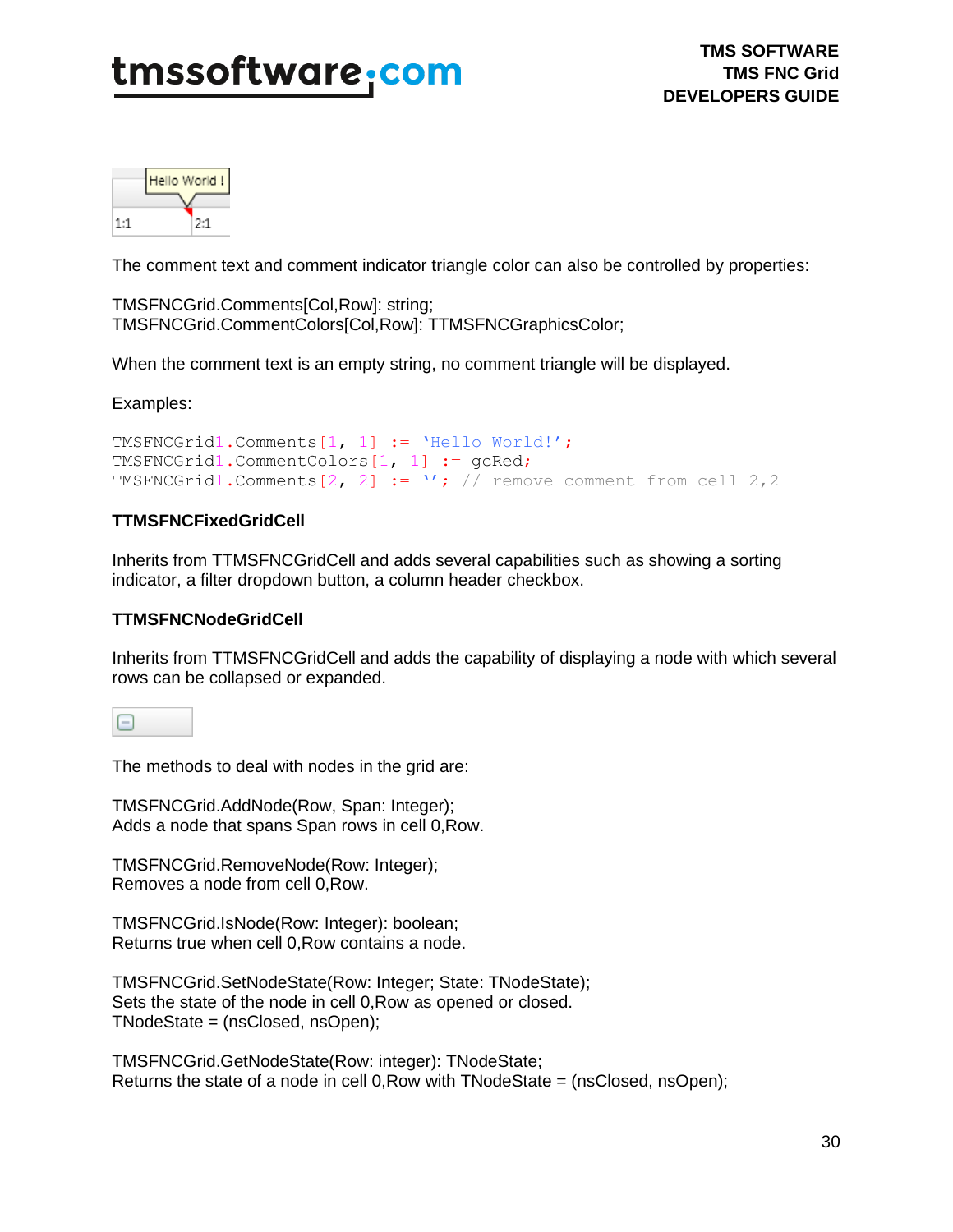TMSFNCGrid.SetNodeSpan(Row: Integer; Span: Integer); Changes the number of rows a node at cell 0,Row spans.

TMSFNCGrid.GetNodeSpan(Row: Integer): Integer; Retrieves the number of rows a node spans.

TMSFNCGrid.GetNode(Row: Integer): TCellNode; Gets the node object used in cell 0,Row.

TMSFNCGrid.OpenNode(Row: Integer); Opens (expands) all rows within the span of node at cell 0,Row.

TMSFNCGrid.CloseNode(Row: Integer); Closes (collapses) all rows within the span of node at cell 0,Row.

TMSFNCGrid.OpenAllNodes; Opens all nodes in the grid.

TMSFNCGrid.CloseAllNodes; Closes all nodes in the grid.

### **TTMSFNCBitmapGridCell**

Inherits from TTMSFNCGridCell and adds the capability of displaying a bitmap.



The methods to deal with cell bitmaps in the grid are:

TMSFNCGrid.AddBitmap(Col,Row: Integer; AName: string); Adds a bitmap with name AName from the assigned BitmapContainer to cell Col,Row

TMSFNCGrid.AddBitmap(Col,Row: Integer; ABitmap: TBitmap); Adds a bitmap instance ABitmap to cell Col,Row

TMSFNCGrid.AddBitmapFile(Col,Row: Integer; AFileName: string); Adds a bitmap from file AFileName to cell Col,Row

TMSFNCGrid.CreateBitmap(Col,Row: Integer): TBitmap; Creates a new bitmap instance that is added to cell Col,Row. The bitmap instance can be used to load images from another source.

TMSFNCGrid.AddDataBitmap(Col,Row: Integer);

Adds a data bitmap to cell Col,Row. The bitmap that will be displayed in the cell will depend on the text value in the cell that is used as name in the assigned BitmapContainer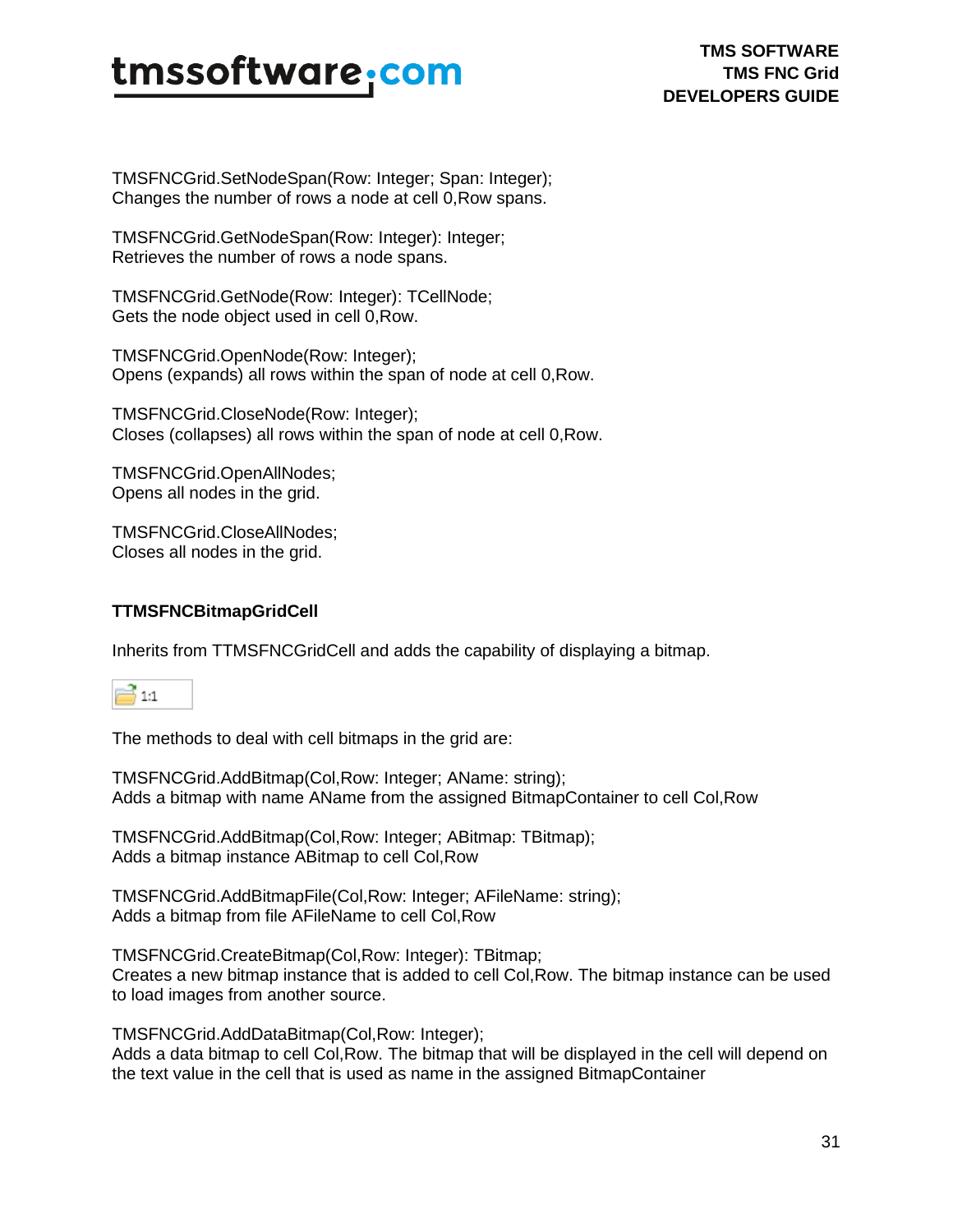TMSFNCGrid.RemoveBitmap(Col,Row: Integer); Remove the bitmap from cell Col,Row.

TMSFNCGrid.IsBitmap(Col,Row: integer): boolean; Returns true when the cell Col,Row contains a bitmap.

TMSFNCGrid.GetBitmap(Col,Row: integer): TBitmap; Returns the bitmap instance in cell Col,Row.

TMSFNCGrid.SetBitmapName(Col,Row: integer; AName: string); Sets/updates the name of the bitmap referring to the assigned BitmapContainer that was added before with the method AddBitmap()

TMSFNCGrid.GetBitmapName(Col,Row: integer): string; Returns the name of a bitmap referring to the assigned BitmapContainer.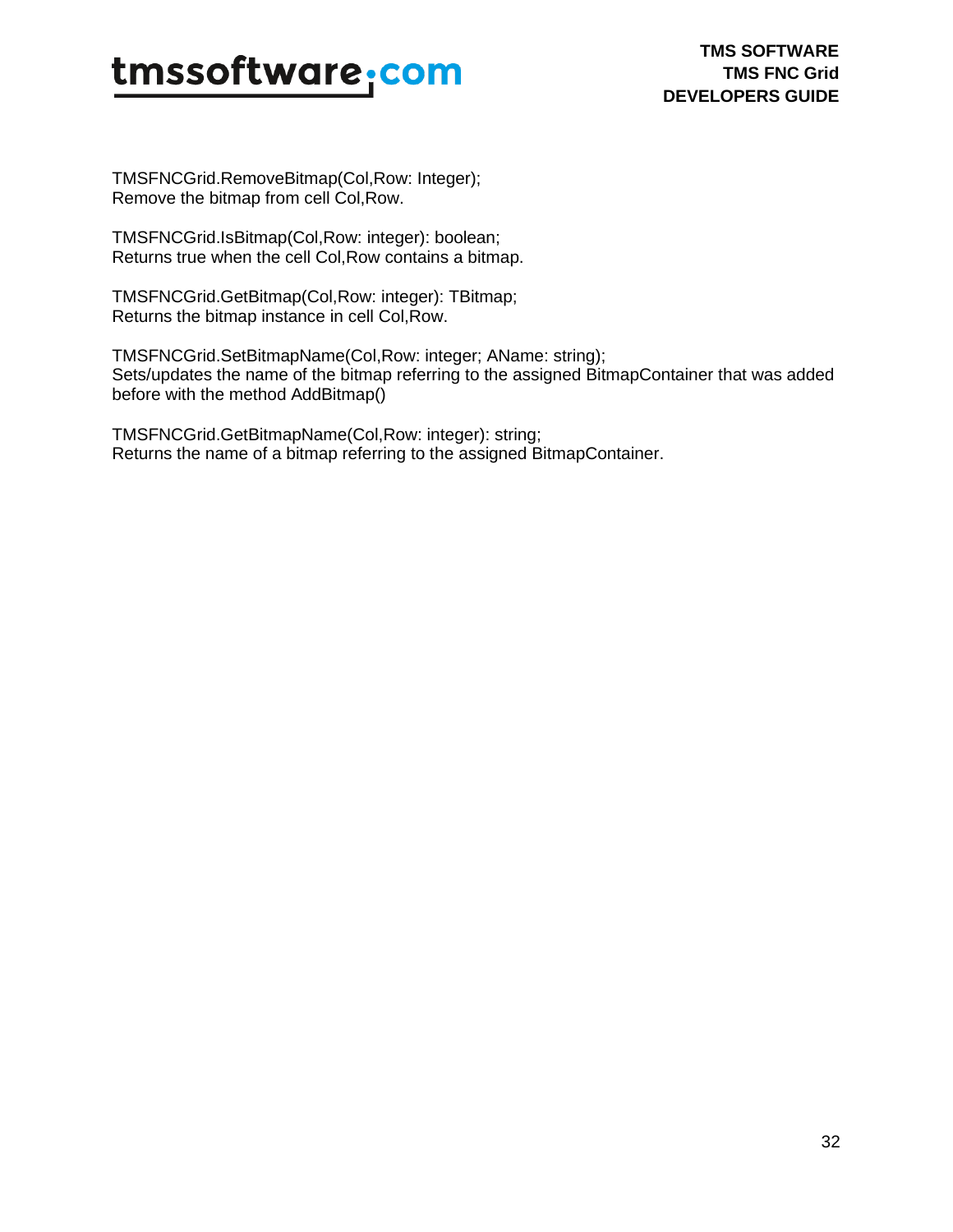

### <span id="page-32-0"></span>**Grid cell merging / splitting**

The grid supports merging and splitting cells programmatically as well as with the keyboard. To merge a range of cells simple call

grid.MergeCells grid.MergeSelection

### Sample:

```
TMSFNCGrid1.MergeCells(2, 3, 3, 2);
TMSFNCGrid1.MergeSelection(TMSFNCGrid1.CellRange(2, 3, 3, 2));
```

|   |     |     |     |     |     | ▲                       |
|---|-----|-----|-----|-----|-----|-------------------------|
|   | 1:1 | 2:1 | 3:1 | 4:1 | 5:1 |                         |
|   | 1:2 | 2:2 | 3:2 | 4:2 | 5:2 |                         |
|   | 13  | 2:3 |     |     | 53  |                         |
|   | 1:4 |     |     |     | 5:4 |                         |
|   | 1:5 | 2:5 | 3:5 | 4:5 | 5:5 |                         |
|   | 1:6 | 2:6 | 3:6 | 4:6 | 5:6 |                         |
|   | 1:7 | 2:7 | 3:7 | 4:7 | 5:7 |                         |
|   | 1:8 | 2:8 | 3:8 | 4:8 | 5:8 |                         |
|   | 1:9 | 2:9 | 3:9 | 4:9 | 5:9 | $\overline{\mathbf{v}}$ |
| 4 |     |     |     |     |     |                         |

To split the merged cells, you can use the procedure grid.SplitCell. The parameters passed in the procedure need to be the base cell of the range of merged cells.

Sample:

```
TMSFNCGrid1.SplitCell(2, 3);
```
When enabled via grid.Options.Keyboard.AllowCellMergeShortCuts, the following shortcuts invoke a merge & split of the selected cells:

CTRL + M: merge a selection of cells. CTRL + S: split a merged cell.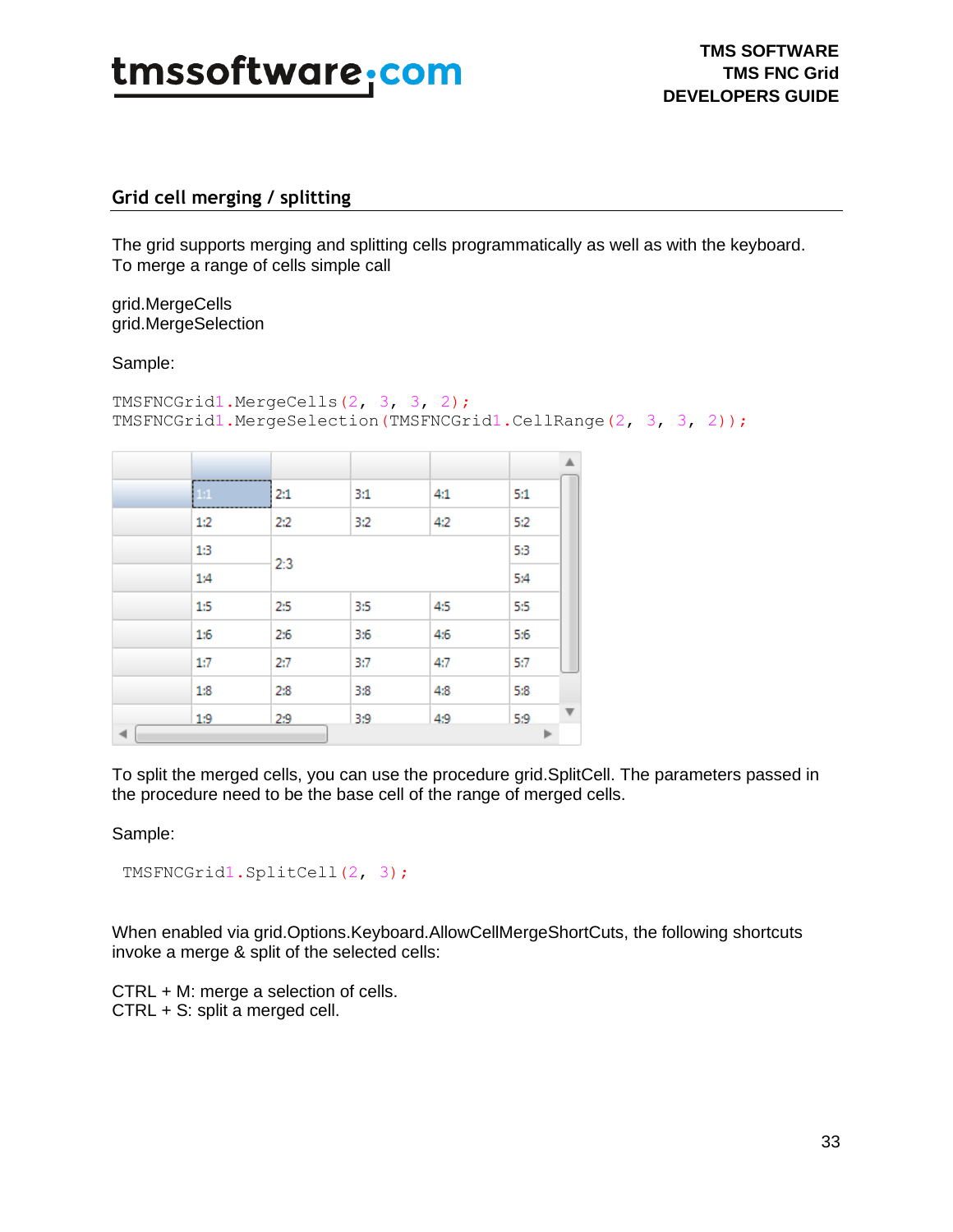### <span id="page-33-0"></span>**Editing**

By default the grid supports editing, this can be turned on and off with grid.Options.Editing.Enabled. The default editor is a TTMSFNCEdit which is an control descending from TEdit and that adds a range of new features that offer a more user-friendly experience for grid editing.

To start editing, click on a selected cell to display the inplace editor or press F2 or start typing any key:



Under grid.Options.Keyboard, grid.Options.Mouse, grid.Options.Editing there are various properties that can be used to customize the way the editing occurs, from direct editing to navigating from edit to edit with the arrow keys, as well as enterkeyhandling to jump to the next row or column, … .

These are the different type of editors available in the grid:

etEdit, etNumericEdit, etSignedNumericEdit, etFloatEdit, etSignedFloatEdit, etUppercaseEdit, etMixedCaseEdit, etLowerCaseEdit, etMoneyEdit, etHexEdit, etAlphaNumericEdit, etValidCharsEdit, etComboBox, etSpinBox, etDatePicker, etColorPicker, etTrackBar, etMemo, etCustom.

To change an editor type for a specific cell, column or row, implement the OnGetCellEditorType event:

```
procedure TForm1.TMSFNCGrid1GetCellEditorType(Sender: TObject; ACol,
  ARow: Integer; var CellEditorType: TTMSFNCGridEditorType);
begin
  if (ACol = 4) and (ARow = 3) then CellEditorType := etColorPicker;
end;
```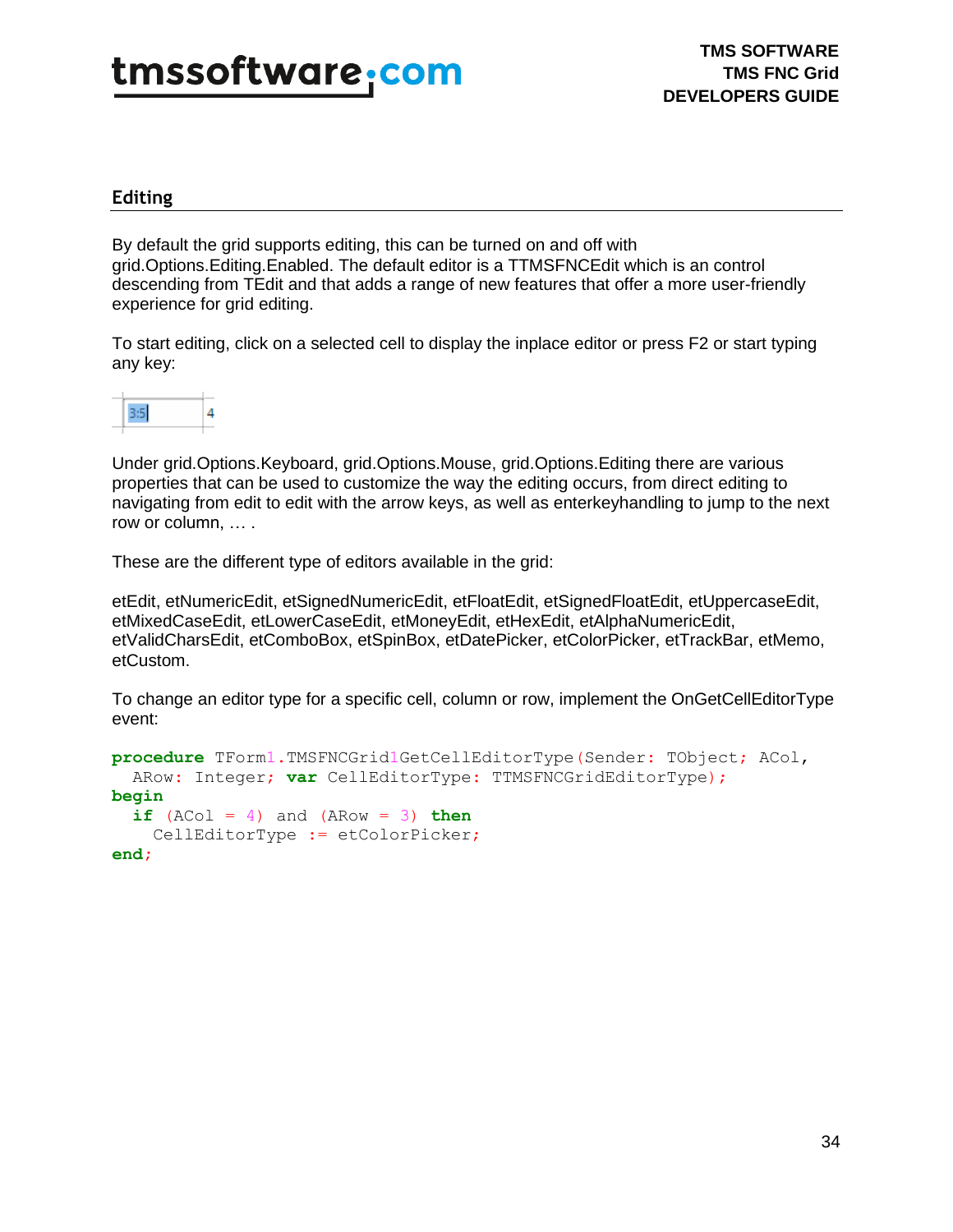| 1:1 | 2:1 | 3:1               | 4:1 | 5:1 | 6:1     | 7:1 |
|-----|-----|-------------------|-----|-----|---------|-----|
| 1:2 | 2:2 | 3:2               | 4:2 | 5:2 | 6:2     | 7:2 |
| 1:3 | 2:3 | 3:3               |     | 5:3 | 6:3     | 7:3 |
| 1:4 | 2:4 | $\overline{3}$ :4 |     |     |         | s.  |
| 1:5 | 2:5 | 3:5               |     |     | $\circ$ |     |
| 1:6 | 2:6 | 3:6               |     |     |         |     |
| 1:7 | 2:7 | 3:7               |     |     |         |     |
|     | 2:8 | 3:8               |     |     |         |     |
| 1:8 |     |                   |     |     |         |     |
| 1:9 | 2:9 | 3:9               |     |     |         |     |

Choosing a color will automatically access the grid.Colors to set the background color of the cell:

### $4:3$

The possibility exists to use a custom editor. To implement this, etCustom must be set to the var parameter in the OnGetCellEditorType event. For this sample we have used a TTreeView item in a cell that has a modified columnwidth and rowheight:

```
TMSFNCGrid1.ColumnWidths[4] := 150;
TMSFNCGrid1.RowHeights[4] := 100;
procedure TForm1.TMSFNCGrid1GetCellEditorType(Sender: TObject; ACol,
  ARow: Integer; var CellEditorType: TTMSFNCGridEditorType);
begin
   CellEditorType := etCustom;
end;
```
To specify which editor the custom type is, the OnGetCellEditorCustomClassType must be implemented, returning the editor type of choice.

```
procedure TForm1.TMSFNCGrid1GetCellEditorCustomClassType(Sender:
TObject;
  ACol, ARow: Integer; var CellEditorCustomClassType:
TTMSFNCGridEditorClass);
begin
  CellEditorCustomClassType := TTreeView;
end;
```
Additional properties, items, appearance can be added to the custom editor in the OnGetCellEditorProperties event.

**procedure** TForm1.TMSFNCGrid1GetCellEditorProperties(Sender: TObject; ACol,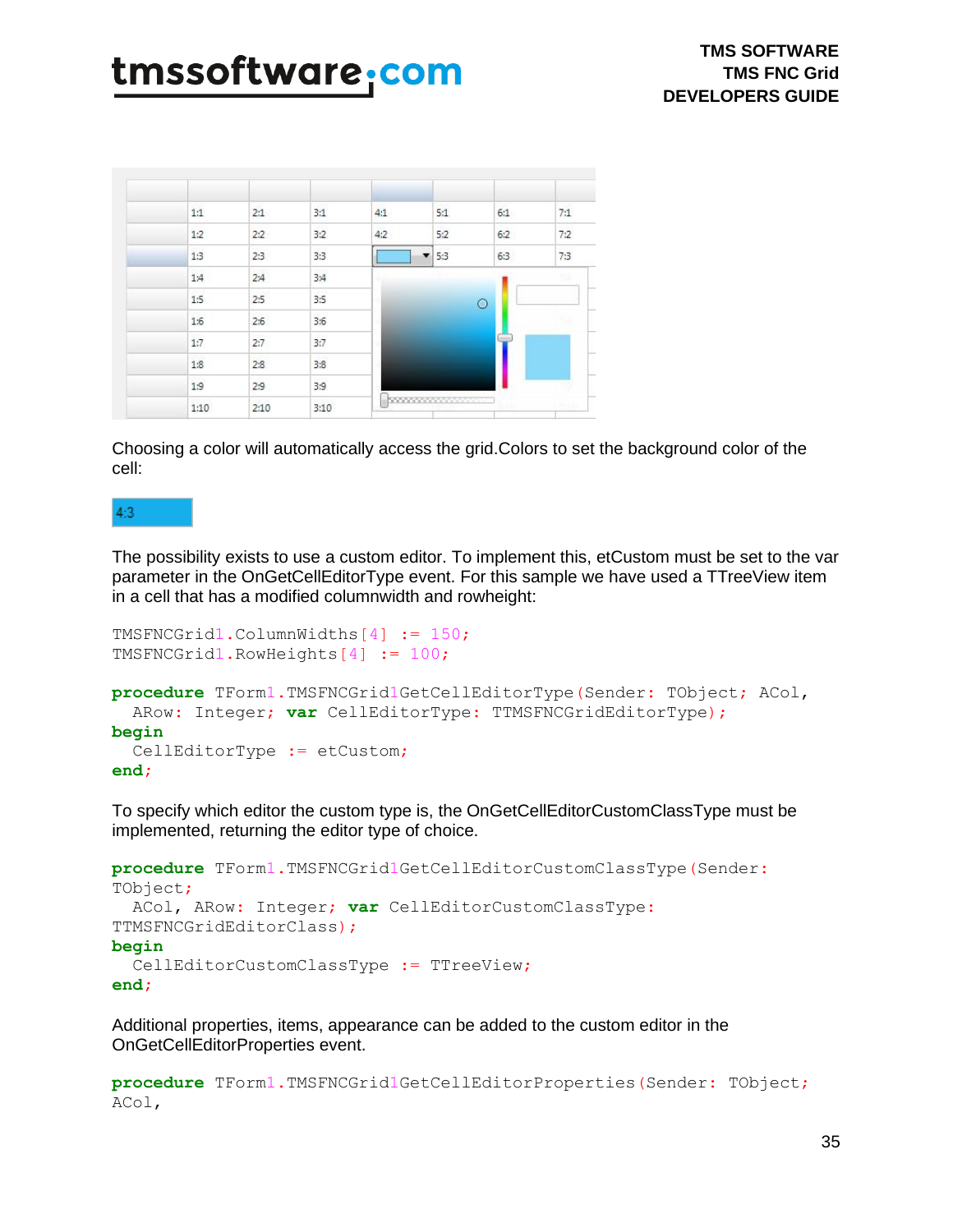**TMS SOFTWARE TMS FNC Grid DEVELOPERS GUIDE**

```
ARow: Integer; CellEditor: TTMSFNCGridEditor);
var
   tParent, tGroup, tItem: TTreeViewItem;
begin
   tParent := TTreeViewItem.Create(CellEditor);
   tParent.Text := 'Fruits';
   CellEditor.AddObject(tParent);
   tGroup := TTreeViewItem.Create(CellEditor);
   tGroup.Text := 'Red Fruits';
   tParent.AddObject(tGroup);
   tItem := TTreeViewItem.Create(CellEditor);
   tItem.Text := 'StrawBerry';
   tGroup.AddObject(tItem);
   tItem := TTreeViewItem.Create(CellEditor);
   tItem.Text := 'Cherry';
   tGroup.AddObject(tItem);
   tGroup := TTreeViewItem.Create(CellEditor);
   tGroup.Text := 'Green Fruits';
   tParent.AddObject(tGroup);
   tItem := TTreeViewItem.Create(CellEditor);
  tItem.Text := 'Apple';
   tGroup.AddObject(tItem);
   tItem := TTreeViewItem.Create(CellEditor);
   tItem.Text := 'Lime';
   tGroup.AddObject(tItem);
```
#### **end;**

When clicking in the cell to start the editor, the treeview is shown.



In the OnCellEditDone event, we can set the cell text to the selected item text of the treeview.

```
procedure TForm1.TMSFNCGrid1CellEditDone(Sender: TObject; ACol, ARow:
Integer;
   CellEditor: TTMSFNCGridEditor);
```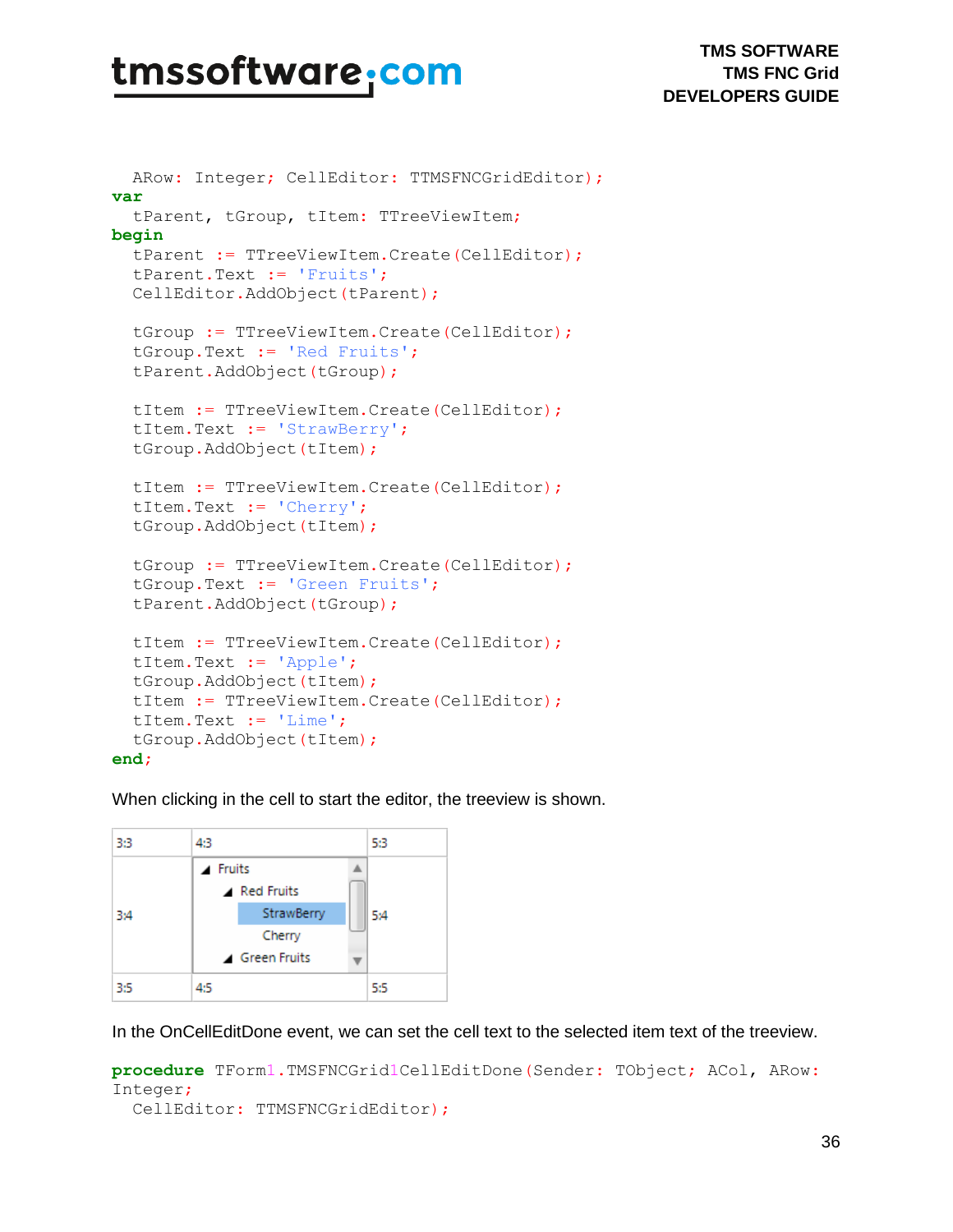#### **begin**

```
 TMSFNCGrid1.Cells[ACol, ARow] := (CellEditor as 
TTreeView).Selected.Text;
end;
```
Intercepting the value from and setting the value in the edit can be done with the OnCellEditGetData, OnCellEditSetData and OnCellEditValidateData.

With the OnCellEditGetData, the data can be intercepted that is passed from the cell to the edit box to set a different text, or append additional text to the cellstring.

```
procedure TForm1.TMSFNCGrid1CellEditGetData(Sender: TObject; ACol,
  ARow: Integer; CellEditor: TTMSFNCGridEditor; var CellString:
string);
begin
  CellString := 'hello world !';
end;
```

| -3:8 | hello world 5:8 |  |
|------|-----------------|--|
|------|-----------------|--|

When the editing is finished the OnCellEditValidateData is called, which can be used to allow / disallow the value to be added in the cell or make additional modifications before the cellstring is allow to be inserted in the cell.

After the validation is true, the OnCellEditSetData is called, which actually inserts the data in the cell. Again, the cellstring can be modified before the string is inserted in the cell.

Editing can be started by calling grid.Edit. The Focused cell will then be set in edit mode and the chosen editor will be shown. To stop editing call grid.StopEdit to persist the value in the cell or call grid.CancelEdit to revert the value back to the value before editing started.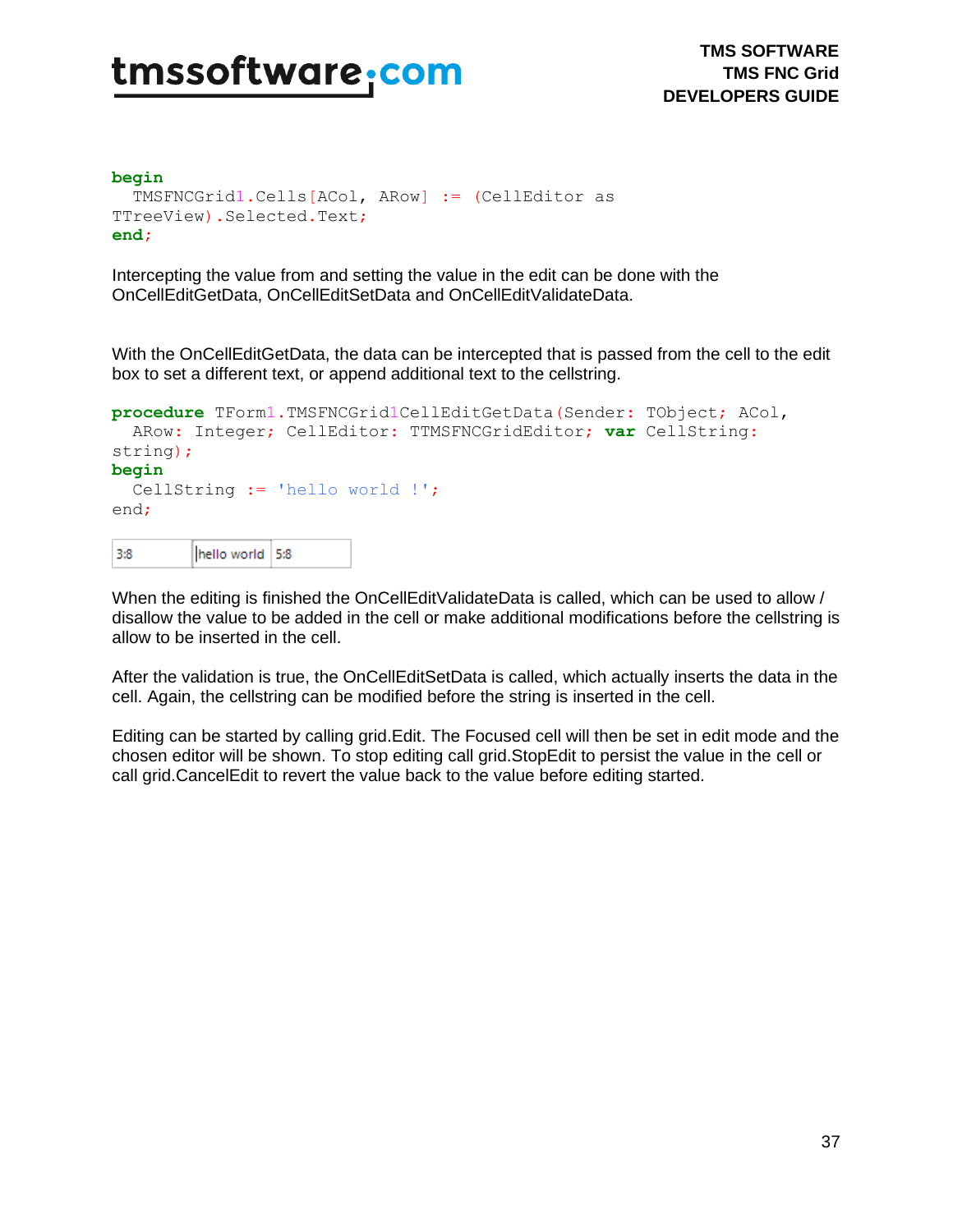### **Selection**

The selection in the grid is controlled by the property TTMSFNCGrid.Options.Selection.Mode. This property determines how cells can be selected in the grid with the mouse and keyboard. The selection varies from single to multiple cells, column and row selections, disjunct selections.

*smNone*: Hides selection, all other interaction remains active

*smSingleCell*: Selects a single cell. When changing selection, the previous cell state returns to normal.

*smSingleRow*: Selects a complete row. When changing selection, the previous row state returns to normal.

*smSingleColumn*: Selects a complete column. When changing selection, the previous column state returns to normal.

*smCellRange*: Enables selecting multiple cells. When performing a shift-click, the range between the previous cell and current cell is selected. A range of cells can also be selected when holding and dragging the mouse over the grid.

*smRowRange*: Enables selecting multiple rows. When performing a shift-click, the range between the previous row and current row is selected. A range of rows can also be selected when holding and dragging the mouse over the grid.

*smColumnRange*: Enables selecting multiple columns. When performing a shift-click, the range between the previous column and current column is selected. A range of columns can also be selected when holding and dragging the mouse over the grid.

*smDisjunctRow*: Has the same functionality as smRowRange, and with the ability to distinct select rows with the ctrl key.

*smDisjunctColumn*: Has the same functionality as smColumnRange and with the ability to distinct select columns with the ctrl key.

*smDisjunctCell*: The ability to distinct select cells with the ctrl key.

For the selection modes smSingleCell, smSingleRow, smSingleColumn, smCellRange, the property grid.Selection: TCellRange gets or sets the current selected cells. To select for example in the mode smCellRange the cells range 2,2 to 4,4, this can be programmatically set with:

TMSFNCGrid1.Selection := MakeCellRange(2,2,4,4);

To select a single cell in the mode smSingleCell, the selected cell can be set with:

TMSFNCGrid1.Selection := MakeCellRange(3,3,3,3);

When the Options.Selection.Mode property is smDisjunctRow, two ways are possible to get and set the selected rows:

property grid.RowSelect[RowIndex]: Boolean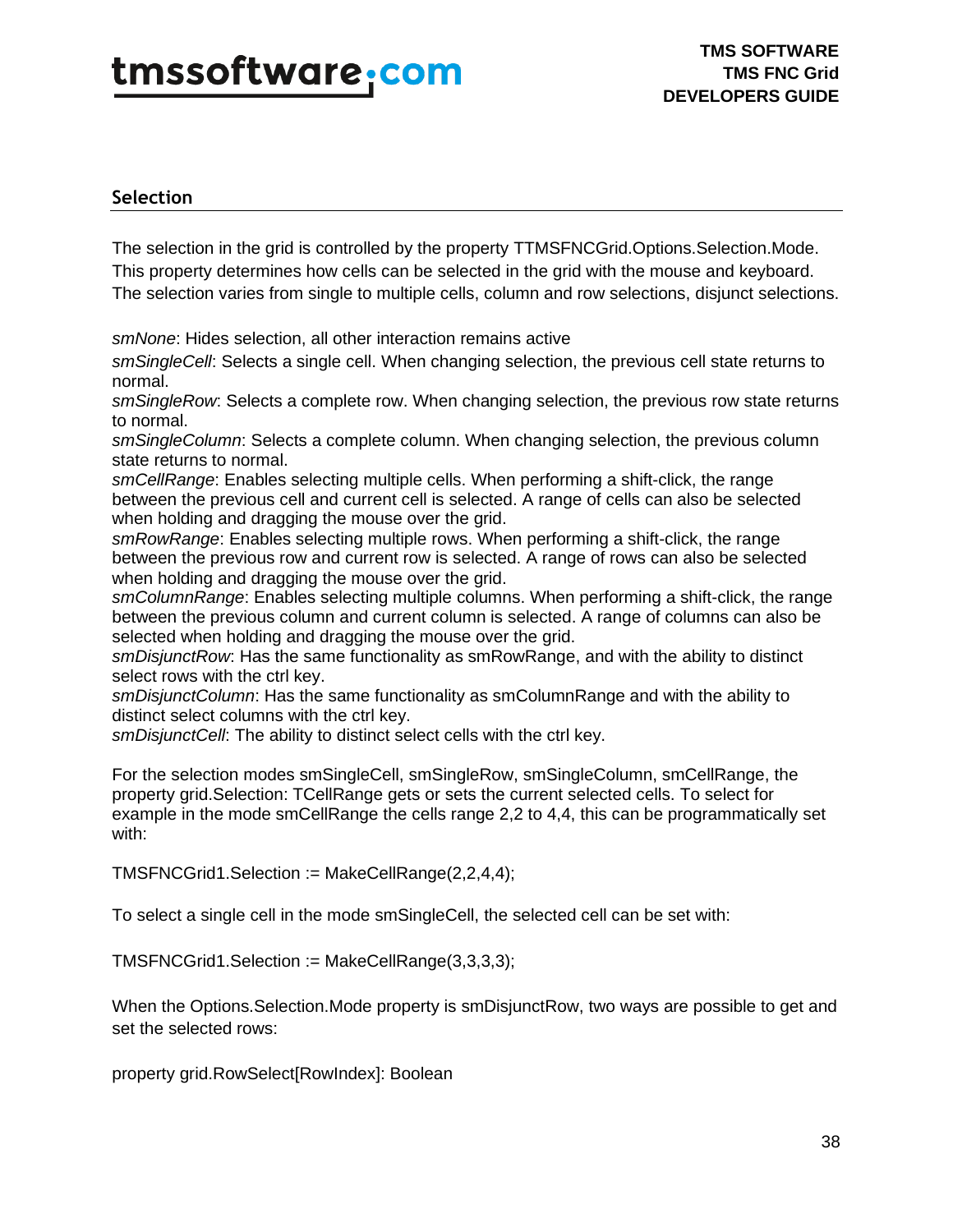With this property, the selected state of row RowIndex is get or set. A possible way to test for all selected rows as such is:

```
var
   i: integer;
begin
  for i := 0 to TMSFNCGrid1.RowCount - 1 do
  begin
    if TMSFNCGrid1.RowSelect[i] then
      // do something with the selected row
   end;
end;
```
The property grid. RowSelectionCount returns the total number of selected rows in smDisjunctRow selection mode.

An alternative way to get the list of selection rows is by looping through grid. RowSelectionCount and check the index of the selected row returned with grid.

The code to handle this is:

```
var
  i: integer;
begin
  for i := 0 to TMSFNCGrid1.RowSelectionCount - 1 do
  begin
     rowindex := TMSFNCGrid1.SelectedRow[i];
     // do something with the selected row rowindex here
   end;
end;
```
The same applies when the selection mode is smDisjunctColumn with properties grid.ColumnSelect[columnindex]: Boolean, grid.ColumnSelectionCount: integer and grid.SelectedColumn[index]: integer.

Finally, for the selection mode smDisjunctCell, the selection state of a particular cell is returned with grid.CellSelect[col,row: integer]: Boolean;

The total number of selected cells is returned via grid.CellSelectionCount: integer and it is also possible to loop through the list of all selected cells via grid.SelectedCell[Index: integer]: TCell. In this case, to loop through all selected cells becomes:

```
var
  i: integer;
  c: TCell;
begin
   for i := 0 to TMSFNCGrid1.CellSelectionCount - 1 do
```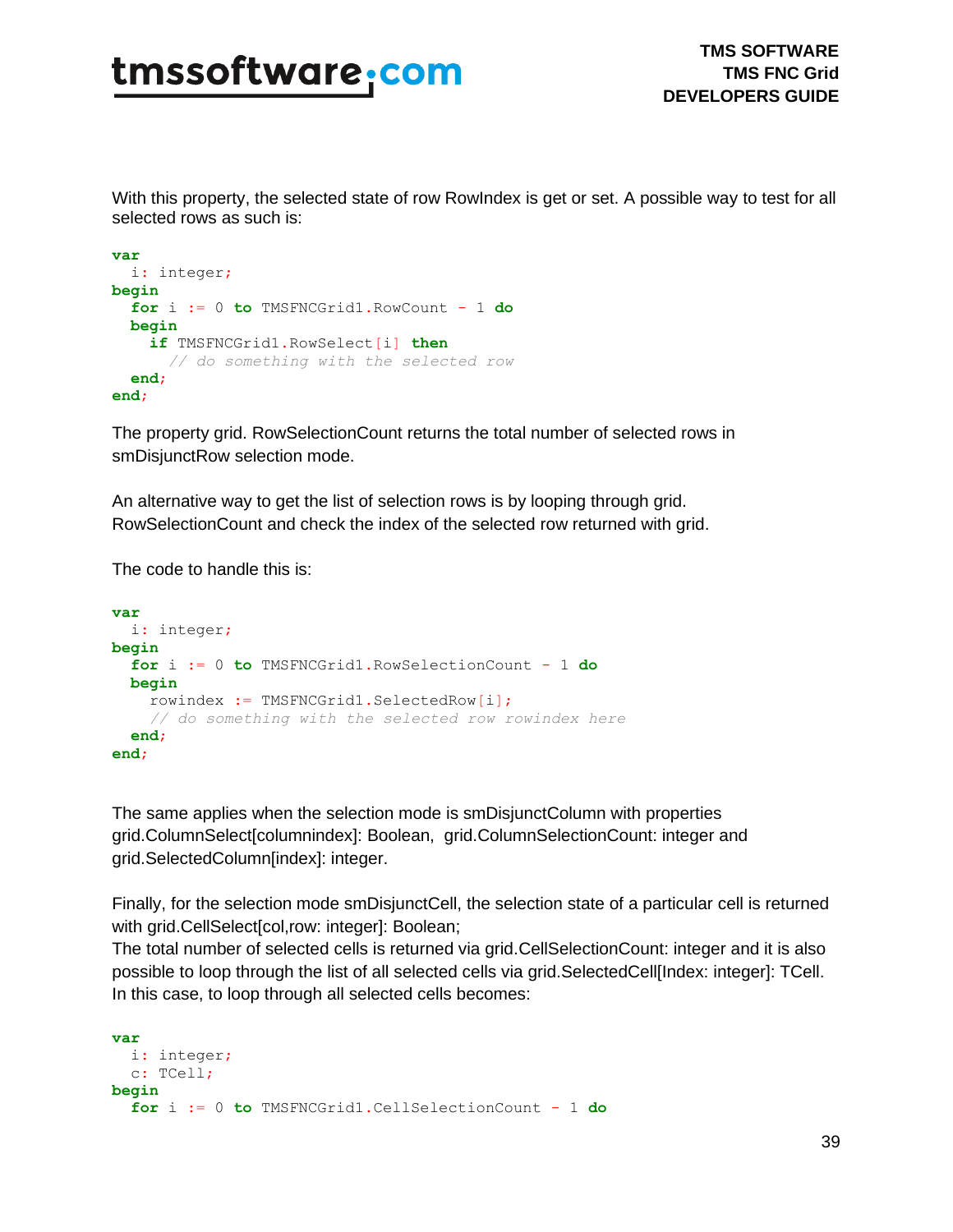```
 begin
     c := TMSFNCGrid1.SelectedCell[i];
     // do something with the selected cell
     TMSFNCGrid1.Cells[c.Col, c.Row] := TMSFNCGrid1.Cells[c.Col, c.Row] + '*';
   end;
end;
```
In combination with the Options.Selection.Mode, the grid also supports selection when clicking / dragging on the fixed cells. This can be enabled with grid.Options.Mouse.FixedCellSelection.

fcsAll: Enables clicking on the left top most fixed cell and selects all cells in the grid in combination with smCellRange.

fcsRow: Enables clicking and dragging on the fixed columns / fixed right columns in combination with smSingleRow.

fcsColumn: Enables clicking and dragging on the fixed rows / fixed footer rows in combination with smSingleColumn.

fcsRowRange: Enables clicking and dragging on the fixed columns / fixed right columns in combination with smRowRange.

fcsColumnRange: Enables clicking and dragging on the fixed rows / fixed footer rows in combination with smColumnRange.

If columndragging, rowdragging or sorting is enabled, the fixed cell selection mode is automatically disabled.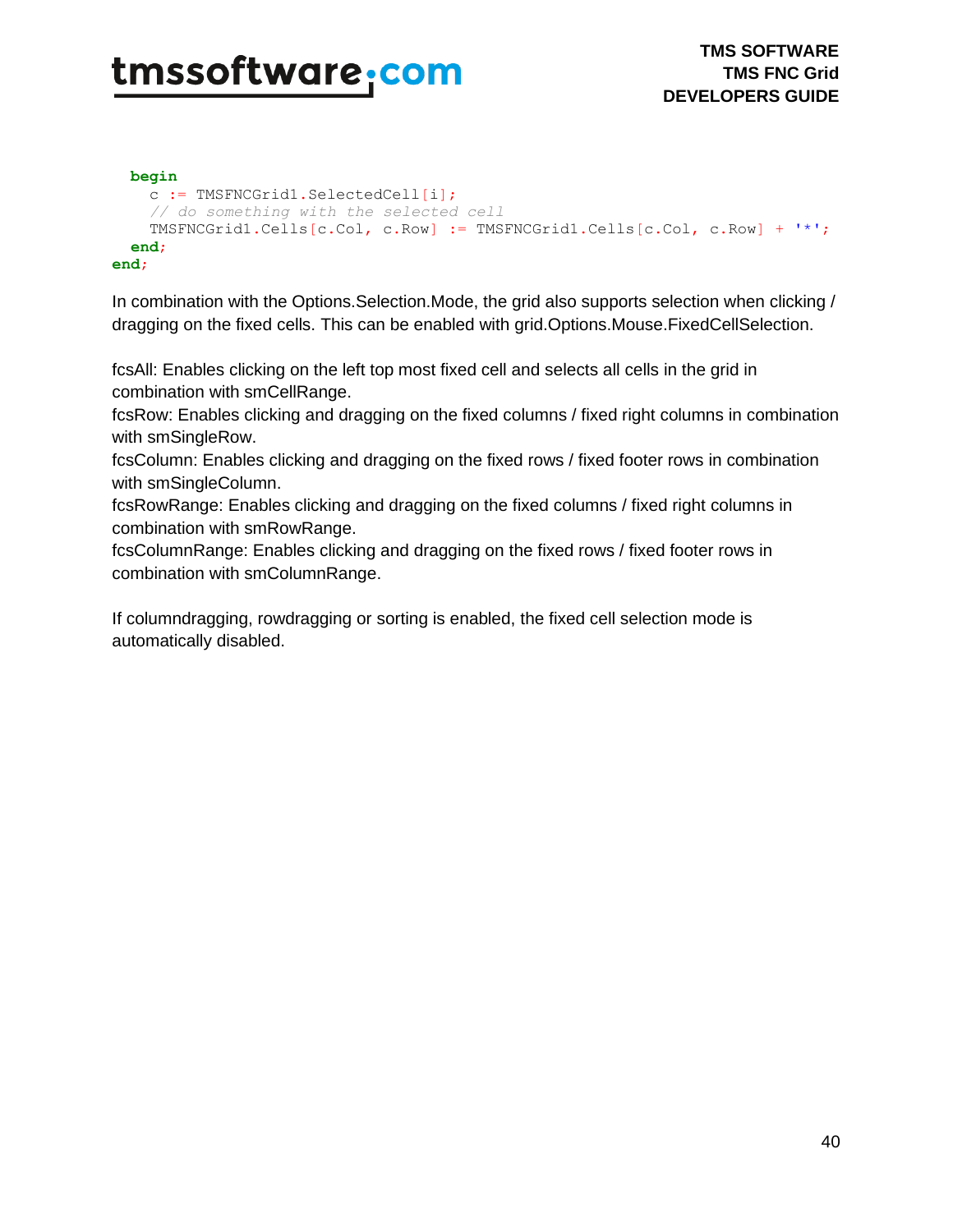### **Calculations**

The grid has built-in methods to perform calculations. Functions are available to perform calculations on all rows or a selected range of rows within a column. These functions generate a result when called. Another type of built-in calculations are column calculations for which the result is displayed in a footer row and for which results are updated as soon as a cell's value changes through editing.

Built-in column calculation functions:

TMSFNCGrid.ColumnSum(ACol: integer; FromRow: integer = -1; ToRow: Integer = -1): Double; Calculate the sum of values in a column. By default, the sum of all normal cell values is calculated. When the FromRow/ToRow parameters are used, a selected range of rows can be choosen.

TMSFNCGrid.ColumnAvg(ACol: integer; FromRow: integer = -1; ToRow: Integer = -1): Double; Calculates the average cell value of cells within a column.

TMSFNCGrid.ColumnMin(ACol: integer; FromRow: integer = -1; ToRow: Integer = -1): Double; Calculates the minimum cell value of cells within a column.

TMSFNCGrid.ColumnMax(ACol: integer; FromRow: integer = -1; ToRow: Integer = -1): Double; Calculates the maximum cell value of cells within a column.

TMSFNCGrid.ColumnDistinct(ACol: integer; FromRow: integer = -1; ToRow: Integer = -1): Double;

Counts the number of distinct cell valuess within a column.

TMSFNCGrid.ColumnStdDev(ACol: integer; FromRow: integer = -1; ToRow: Integer = -1): Double;

Calculates the number of standard deviation of cell values within a column.

TMSFNCGrid.ColumnCustomCalc(ACol: integer; FromRow: integer = -1; ToRow: Integer = -1): Double;

Performs a custom calculation of values in a column. Calling this method triggers the event OnColumnCalc that should return a result via the var parameter Res.

Built-in automatic column calculations in the footer row:

With the property ColumnCalculation[Col], it can be set what type of calculation result should be displayed in a fixed footer row cell. Possible values are:

ccNone: no result should be displayed in the fixed footer cell

ccSum: column sum should be displayed in the fixed footer cell

ccAvg: column average should be displayed in the fixed footer cell

ccCount: column's row count should be displayed in the fixed footer cell

ccMin: column's minimum value should be displayed in the fixed footer cell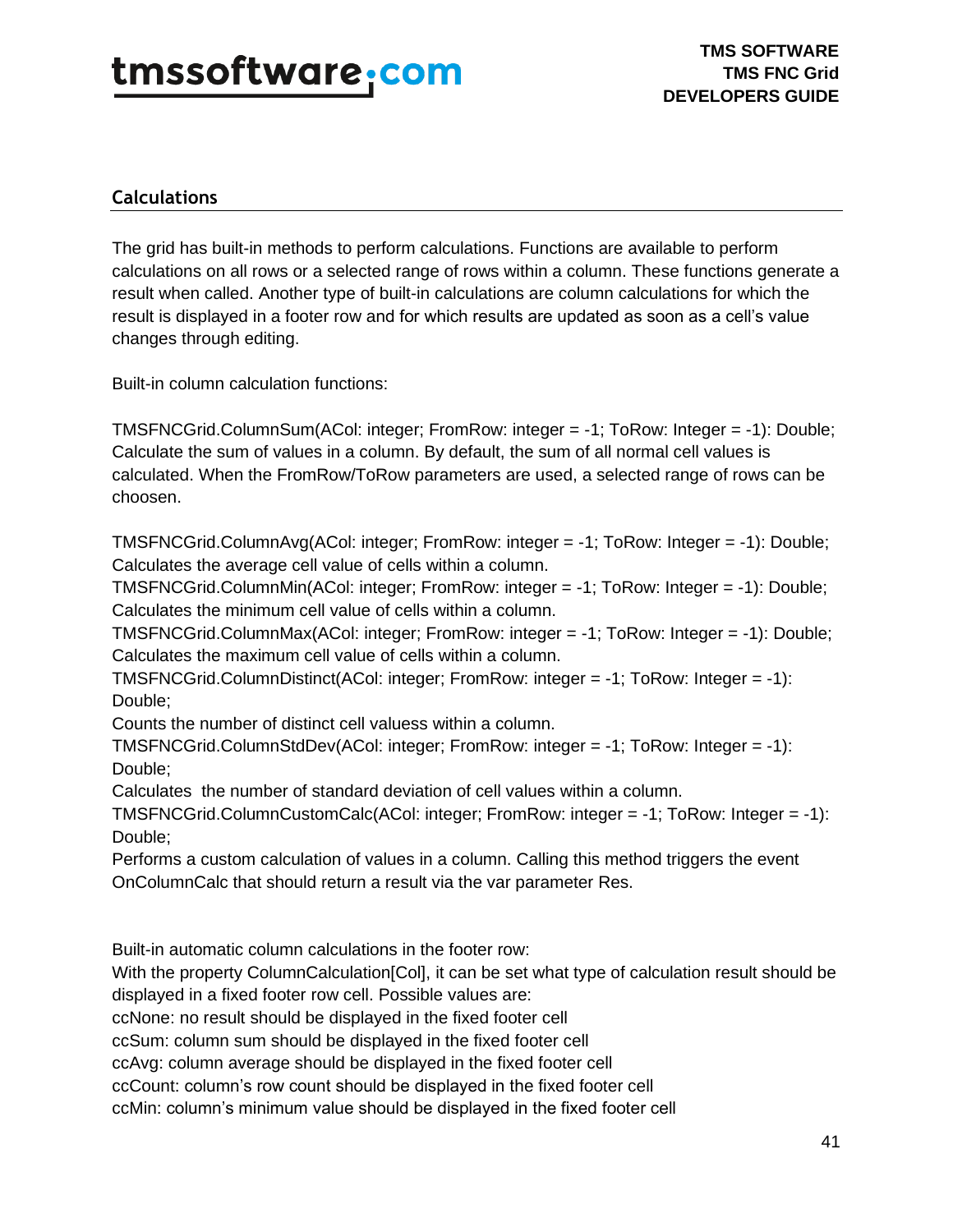ccMax: column's maximum value should be displayed in the fixed footer cell ccCUSTOM: a custom column calculation result should be displayed in the fixed footer cell ccDistinct: number of distinct values in the column should be displayed in the fixed footer cell ccStdDev: column standard deviation should be displayed in the fixed footer cell

When the cell values are updated programmatically, the column calculations can be programmatically updated for one column or for all columns. This can be done with:

TMSFNCGrid.UpdateCalculations; TMSFNCGrid.UpdateCalculation(ColumnIndex: integer);

Example:

The grid is initialized with:

#### **begin**

```
 TMSFNCGrid1.RowCount := 20;
   TMSFNCGrid1.FixedFooterRows := 1;
   TMSFNCGrid1.RandomFill(false,100);
   TMSFNCGrid1.ColumnCalculation[1] := ccSUM;
   TMSFNCGrid1.ColumnCalculation[2] := ccAVG;
   TMSFNCGrid1.ColumnCalculation[3] := ccMIN;
  TMSFNCGrid1.ColumnCalculation[4] := ccMAX;
  TMSFNCGrid1.UpdateCalculations;
end;
```
#### and shows upon starting the application:

|     |             |    |    | ▴ |
|-----|-------------|----|----|---|
| 27  | 10          | 2  | 50 |   |
| 13  | 72          | 91 | 51 |   |
| 12  | 21          | 42 | 95 |   |
| 87  | 57          | 81 | 55 |   |
| 23  | 79          | 58 | 65 |   |
| 90  | 31          | 94 | 28 |   |
| 38  | 73          | 33 | 21 |   |
| 40  | 21          | 22 | 90 |   |
| 40  | 28          | 10 | 93 |   |
| 887 | 49.88888882 |    | 95 |   |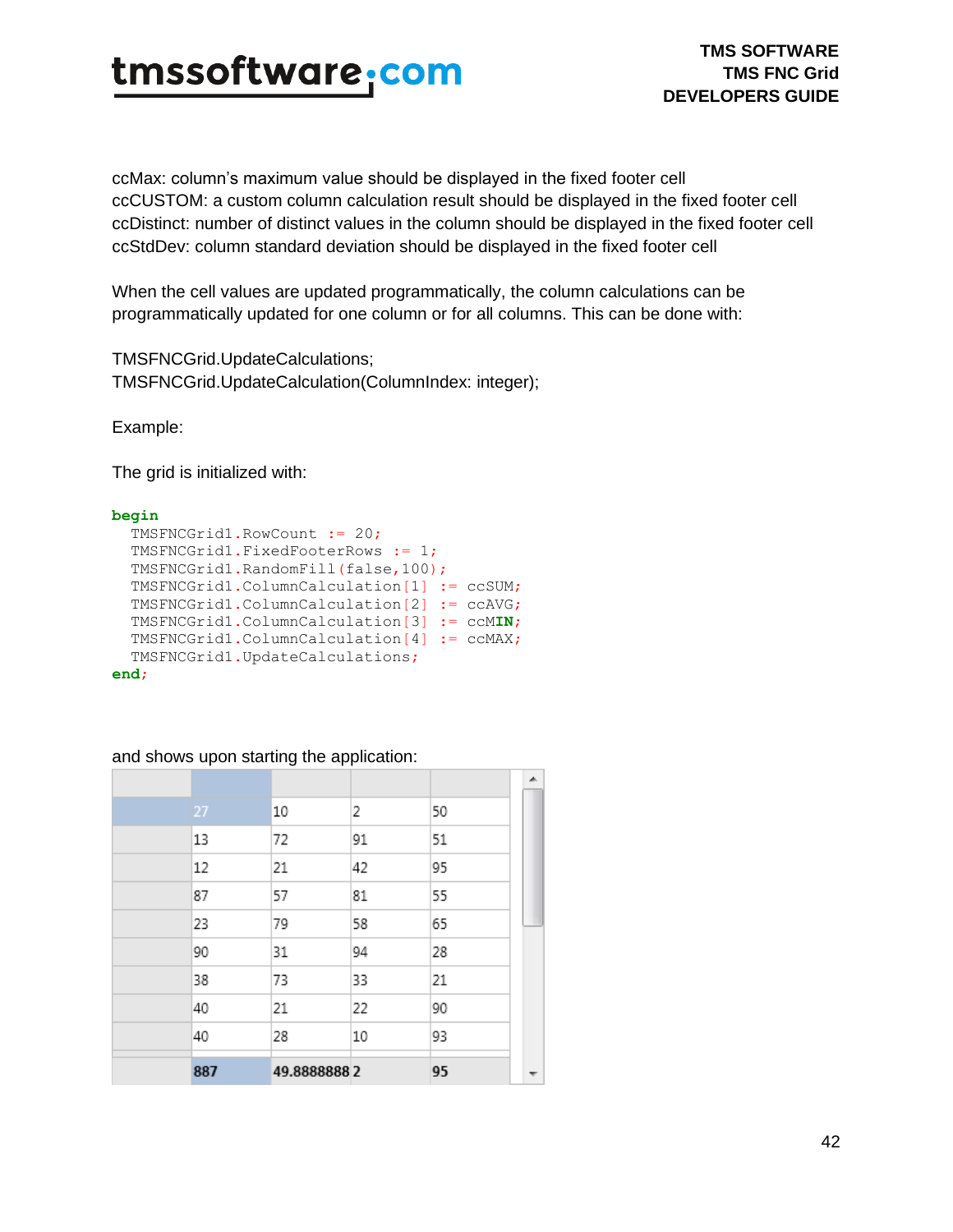

When performing editing in the grid cells, the column calculations in the fixed footer row will be automatically updated.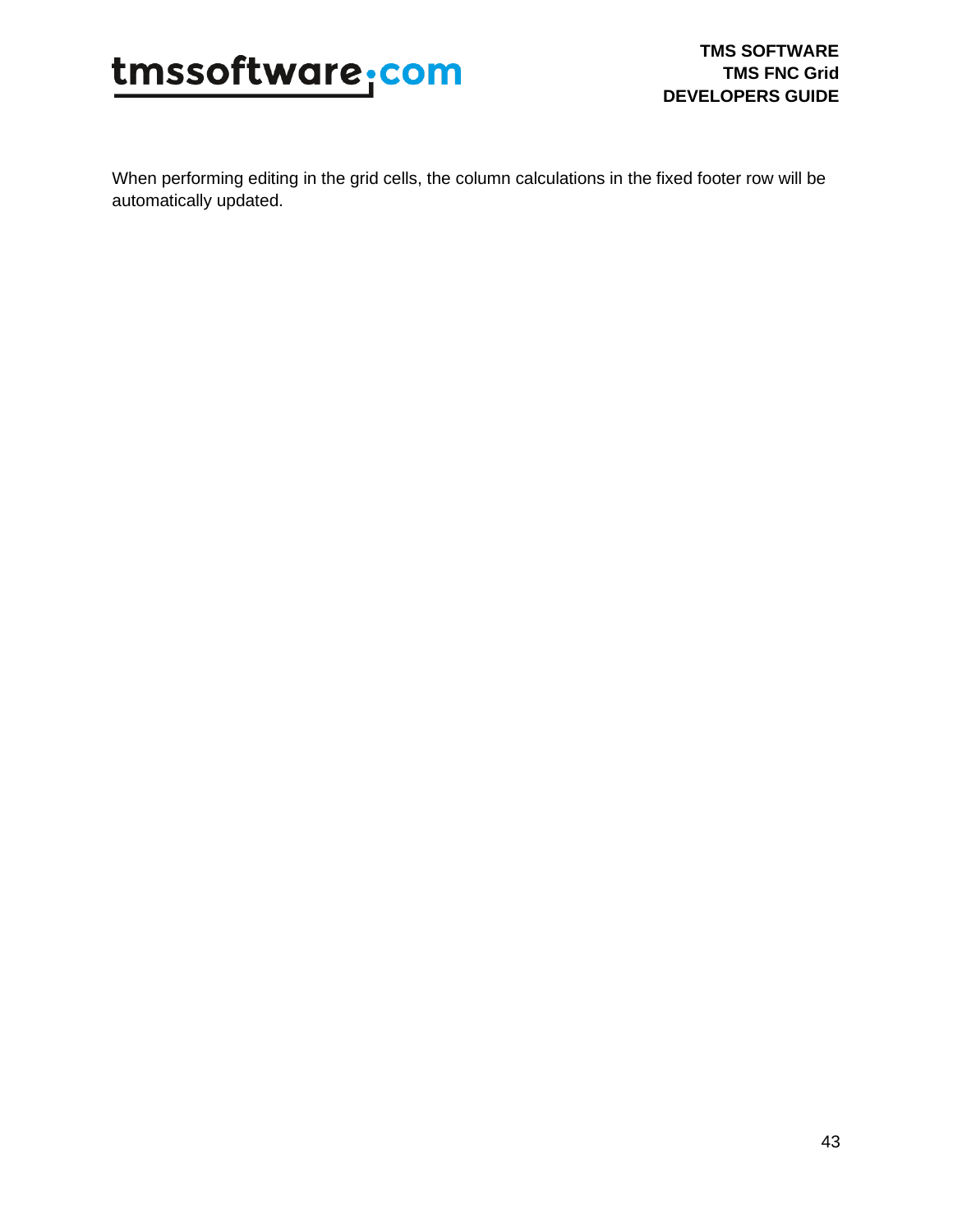### **Import / Export**

The grid can save and load its data in many different formats explained here:

internal: Saves and loads grid cell data and column widths in a proprietary format CSV: Saves and loads grid cell data in comma separated file XLS: Saves and loads grid cell data to an Excel file (Windows and macOS only) XML: Saves the grid cell data to XML file PDF: Saves the grid cell data to PDF file ASCII: Saves cell data to ASCII file Fixed: Saves and loads the cell data to fixed length column text files HTML Saves the cell data to a HTML file stream: Saves and loads cell data to a stream

#### **Files**

```
procedure SaveToFile(FileName: String; Unicode: boolean = true);
procedure LoadFromFile(FileName: String);
```
SaveToFile saves cell data and column widths to a proprietary file format. LoadFromFile loads cell data and column widths from a proprietary file format. When Unicode  $=$  true, the file generated has the BOM marker of a unicode file.

#### **Streams**

```
procedure SaveToStream (Stream: TStream) ;
procedure LoadFromStream (Stream: TStream) ;
```
SaveToStream saves cell data and column widths to a stream. LoadFromStream loads cell data and column widths from a stream.

Example: copying grid information from grid 1 to grid 2 through a memorystream:

```
var
   ms: TMemoryStream;
begin
   ms := TMemoryStream.Create;
  Grid1.SaveToStream(ms);
   ms.Position := 0; // reset stream pointer to first position
   Grid2.LoadFromStream(ms);
   ms.Free;
end;
```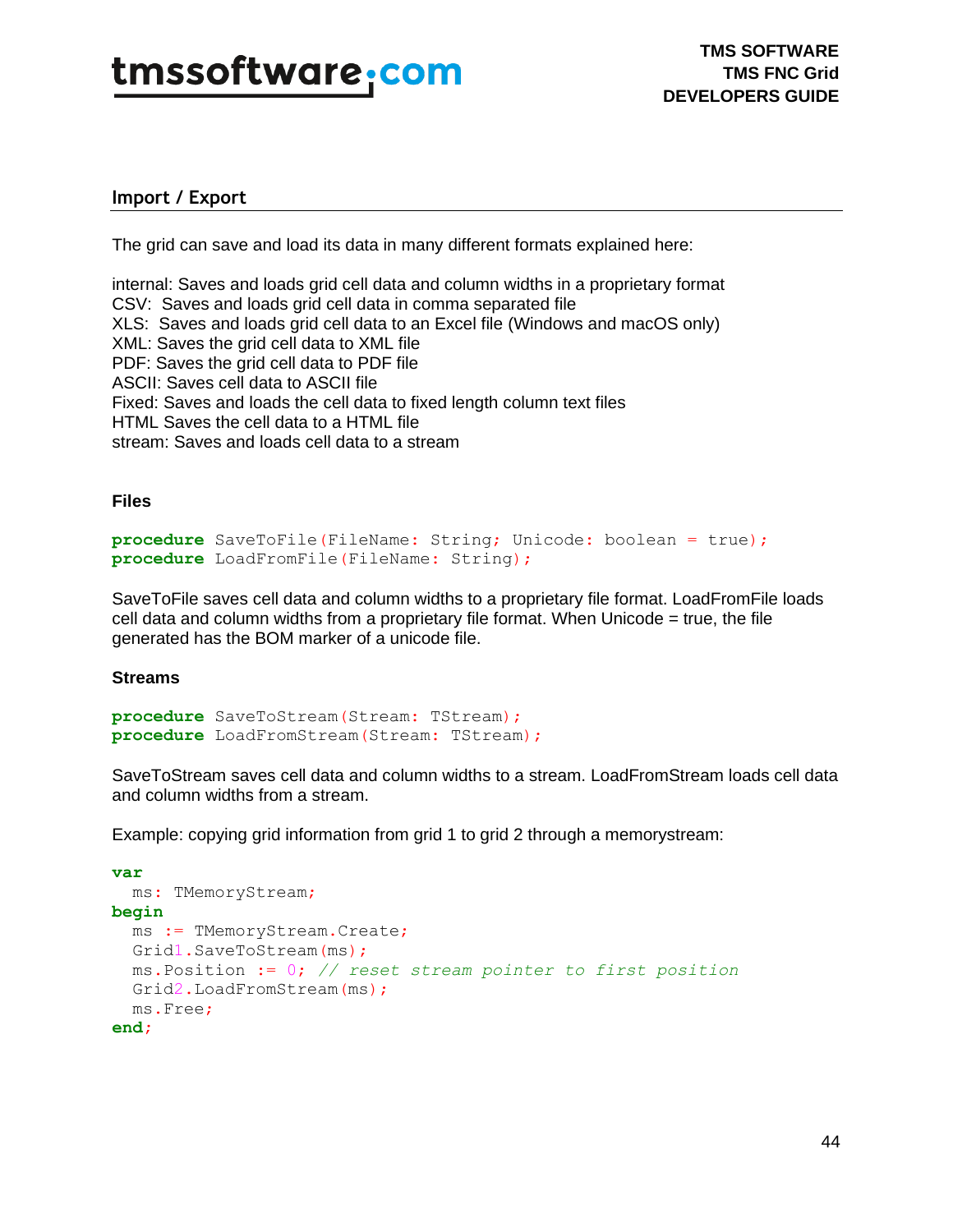#### **CSV files**

```
procedure SaveToCSV(FileName: String; Unicode: boolean = true);
procedure LoadFromCSV(FileName: String; MaxRows: integer= -1);
procedure AppendToCSV(FileName: String);
procedure InsertFromCSV(FileName: String; MaxRows: integer= -1);
```
SaveToCSV saves cell data to a CSV file. LoadFromCSV loads cell data from a CSV file. AppendToCSV appends cell data to an existing CSV file. InsertFromCSV inserts cell data loaded from the CSV file as extra rows in the grid. Note that LoadFromCSV & InsertFromCSV have a default parameter MaxRows. Without this parameter, all rows in the CSV file are loaded in the grid. When the 2nd parameter MaxRows is used, this sets the maximum number of rows that will be loaded.

Several properties affect the CSV methods:

#### Grid.Options.IO.Delimiter: Char;

This specifies the delimiter to use for saving and loading with CSV files. By default the Delimiter is set to #0. With Delimiter equal to #0, an automatic delimiter guess is used to load data from the CSV file. To save to a CSV file, the ; character is used as separator when delimiter is #0. Setting the delimiter to another character than #0 forces the CSV functions to operate with this delimiter only

#### . Grid.Options.IO.QuoteEmptyCells: Boolean;

When true, an empty cell in the CSV file is saved as "", otherwise no characters are written to the CSV file.

#### Grid.Options.IO.AlwaysQuotes: Boolean;

When true, every cell value is saved with prefix and suffix quotes, otherwise quotes are only used if the cell data contains the delimiter character. Note that when the cell data contains quotes, the data is written with doubled quotes to the file.

By default, when loading data in the grid, data is being loaded from the first normal cell, i.e. by default this is cell 1,1 (as by default there is one fixed row and one fixed column). To override this default behavior and make the grid load data at any arbitrary cell, this can be done with the public property

TMSFNCGrid.IOOffset: TPoint

As such, to start loading data from the first cell 0,0, set

TMSFNCGrid.IOOffset := Point(0,0)

before calling the LoadFromCSV method.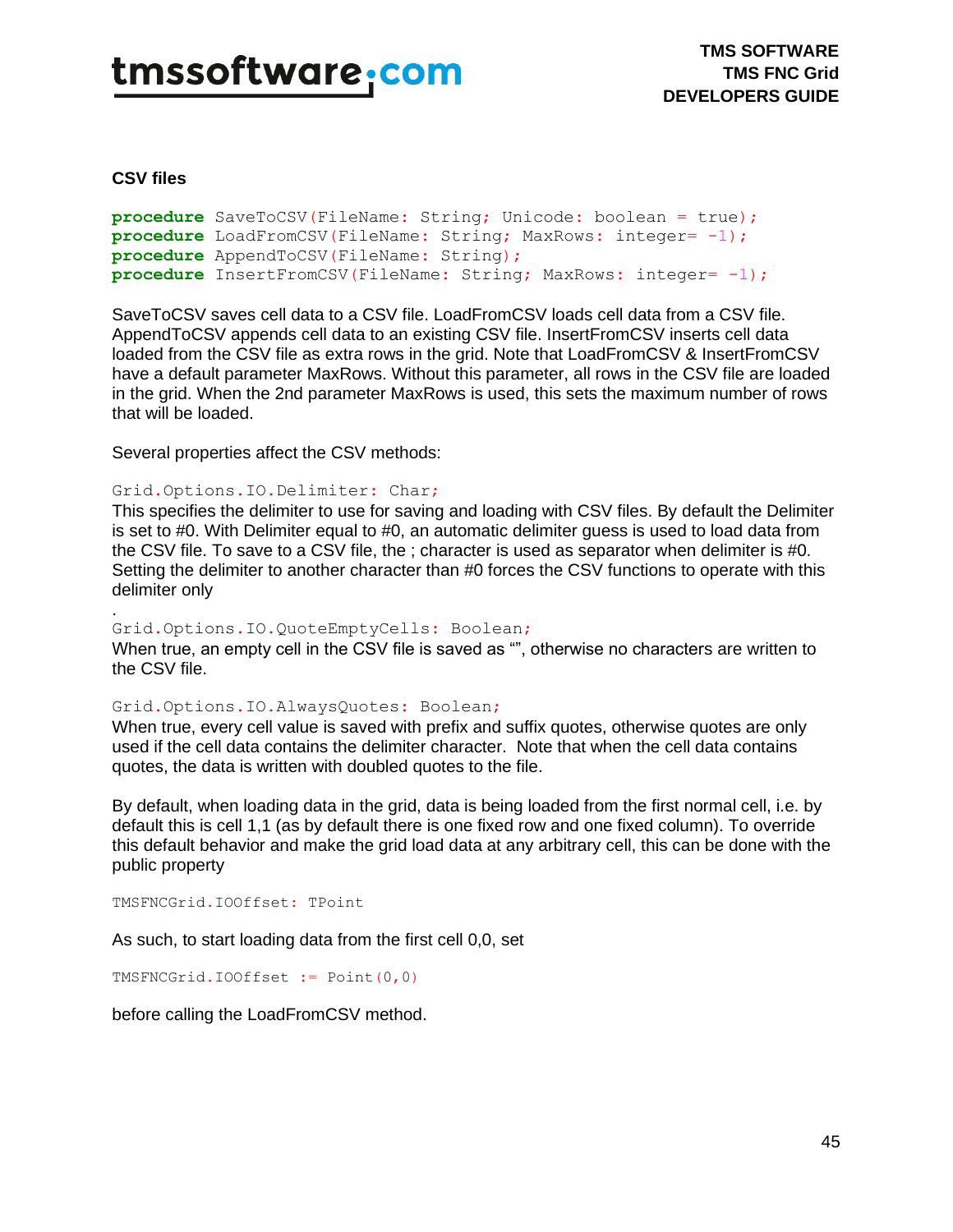#### **Fixed column width text files**

```
procedure SaveToFixed(FileName: string;positions: TIntList);
procedure LoadFromFixed(FileName:string;positions:TIntList; DoTrim:
boolean = true; MaxRows: integer = -1);
```
SaveToFixed saves cell data and column widths to a text file with fixed column lengths. LoadFromFixed loads cell data and column widths from a text file with fixed column lengths. The TIntList parameter is a list of integer values specifying the character offsets where a column starts in the file.

Example: loading from a fixed file

```
var
   Il: TIntList;
begin
  Il := TIntList.Create(0,0);
   Il.Add(0); // first column offset
   Il.Add(15); // second column offset
   Il.Add(30); // third column offset
   Il.Add(40); // fourth column offset
   Grid.LoadFromFixed("myfile.txt",il);
   Il.Free;
end;
```
Note that LoadFromFixed has two additional default parameters: DoTrim & MaxRows. When DoTrim is false, spaces before or after words are not removed. Without MaxRows, all rows in the text file are loaded in the grid. When the last parameter MaxRows is used, this sets the maximum number of rows that will be loaded.

### **HTML files**

```
procedure SaveToHTML(FileName: String);
procedure AppendToHTML(FileName: String);
```
SavetoHTML saves the cell data to a HTML file and uses the grid.Options.HTML for various settings that control the export. The cell data is saved to a HTML table. AppendToHTML appends the cell data to an existing HTML file.

### **PDF Files**

Drop a TTMSFNCGridPDFIO component on the form and connect the TTMSFNCGrid to this non-visual component's Grid property.

### *Export*

Simply call: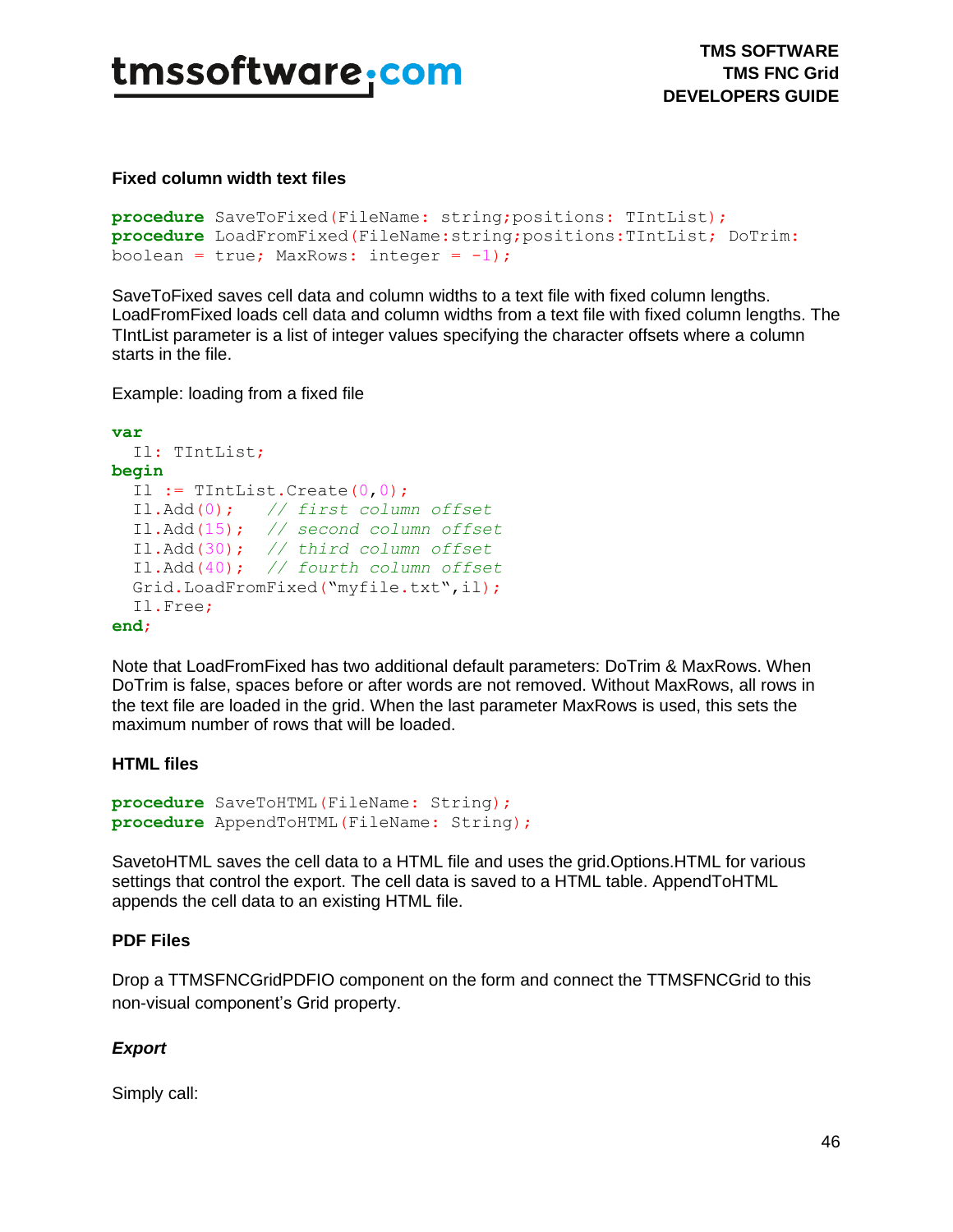

**TMS SOFTWARE TMS FNC Grid DEVELOPERS GUIDE**

TMSFNCGridPDFIO.Save(FileName);

Alternatively the TMSFNCGridPDFIO component is able to save to a stream. Simply call the Save method with a TStream instance.

Additionally, the TMSFNCGridPDFIO component is capable of configuring the margins, header, footer as well as PDF meta-data such as the creator, author title and keywords. These properties are found under Options and Information.

#### **XML files**

```
procedure SaveToXML(FileName: String; ListDescr, 
RecordDescr:string;FieldDescr:TStrings);
```
Saves the cell data in an XML file with following structure:

```
<ListDescr>
<RecordDescr>
<FieldDescr[0]>Cell 0,0</FieldDescr[0]>
<FieldDescr[1]>Cell 1,0</FieldDescr[1]>
<FieldDescr[2]>Cell 2,0</FieldDescr[2]>
</RecordDescr>
<RecordDescr>
<FieldDescr[0]>Cell 0,1</FieldDescr[0]>
<FieldDescr[1]>Cell 1,1</FieldDescr[1]>
<FieldDescr[2]>Cell 2,1</FieldDescr[2]>
</RecordDescr>
</ListDescr>
```
#### Example:

This code snippet save a grid with 5 columns to XML and uses the text in the column headers as field descriptors in the XML file:

```
var
   sl: TStringList;
  i: integer;
begin
   sl := TStringList.Create;
   for i := 0 to grid.ColCount – 1 do
     sl.Add(grid.Cells[I,0]);
  grid.SaveToXML("mygrid.xml", "xmllist", "xmlrecord", sl);
   sl.Free;
end;
```
A extra property that is used for exporting to XML file is grid.Options.IO.XMLEncoding that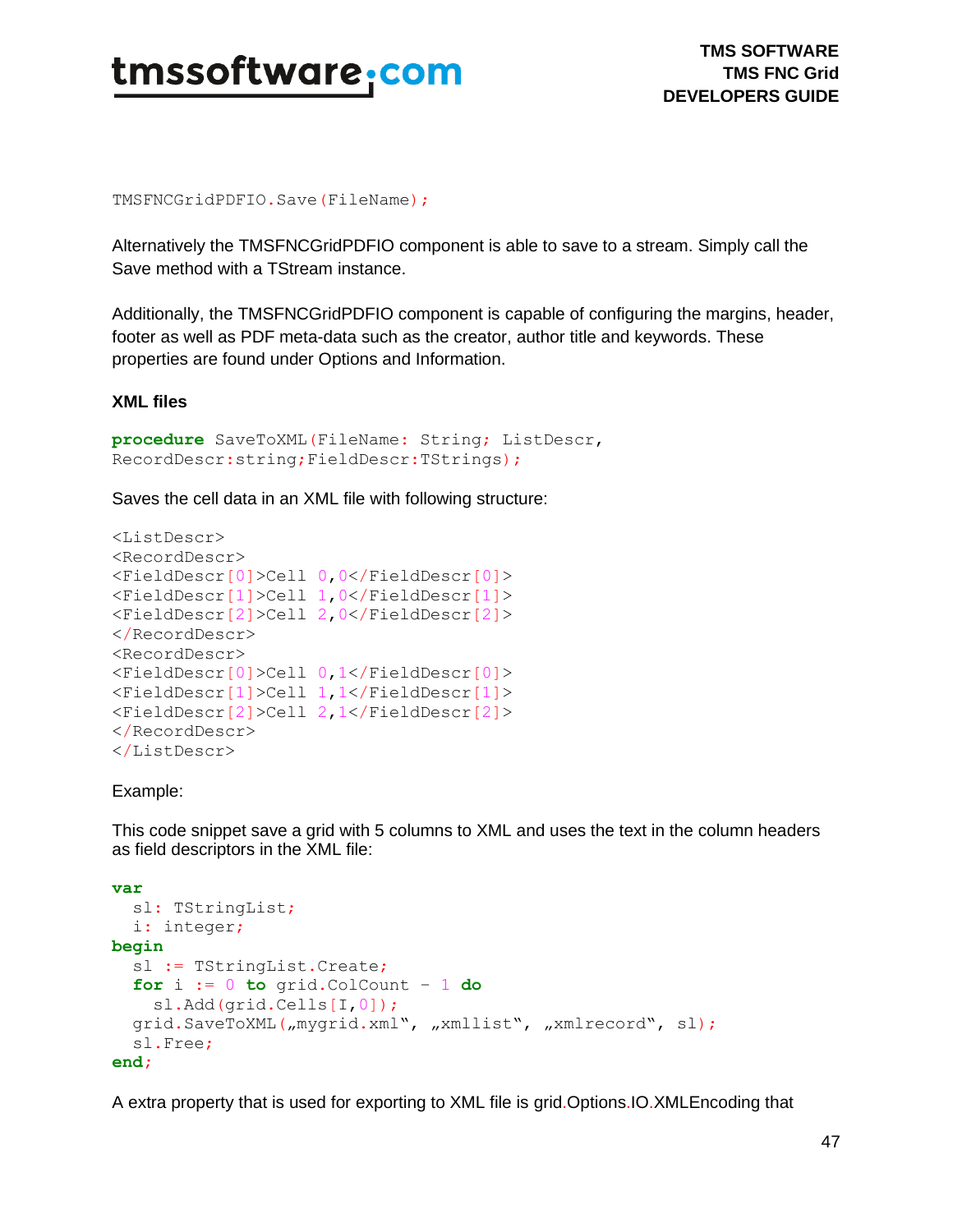defaults to 'ISO-8859-1'. This property can be used to set a different XML encoding attribute that is saved to the XML file.

#### **ASCII files**

```
procedure SaveToASCII(FileName: string);
procedure AppendToASCII(FileName: String);
```
SaveToASCII saves the cell data to an ASCII file, automatically using column widths to fit the widest data in cells available. A difference with fixed column width files is also that SaveToASCII will correctly split cell contents across multiple lines. AppendToASCII is identical to SaveToASCII, except that it appends the data to an existing file.

#### **XLS files (Windows and macOS only)**

With the TTMSFNCGridExcelIO component directly reading and writing Excel .XLS files without the need to have Excel installed on the machine is easier than ever.

To use TTMSFNCGridExcelIO for XLS file import or export, follow these steps:

- drop TTMSFNCGrid on a form as well as the component TTMSFNCGridExcelIO
- Assign the instance of TTMSFNCGrid to the Grid property of the TTMSFNCGridExcelIO component
- You can set TTMSFNCGridExcelIO properties to control the Excel file read / write behaviour but in most cases default settings will be ok.
- To import an Excel file, use:

TMSFNCGridExcelIO.XLSImport(FileName);

or

TMSFNCGridExcelIO.XLSImport(FileName,SheetName);

● To export the contents of TTMSFNCGrid to an XLS file use:

```
TMSFNCGridExcelIO.XLSExport(Filename);
```
or

TMSFNCGridExcelIO.XLSExport(FileName,SheetName);

#### **Properties of TTMSFNCGridExcelIO**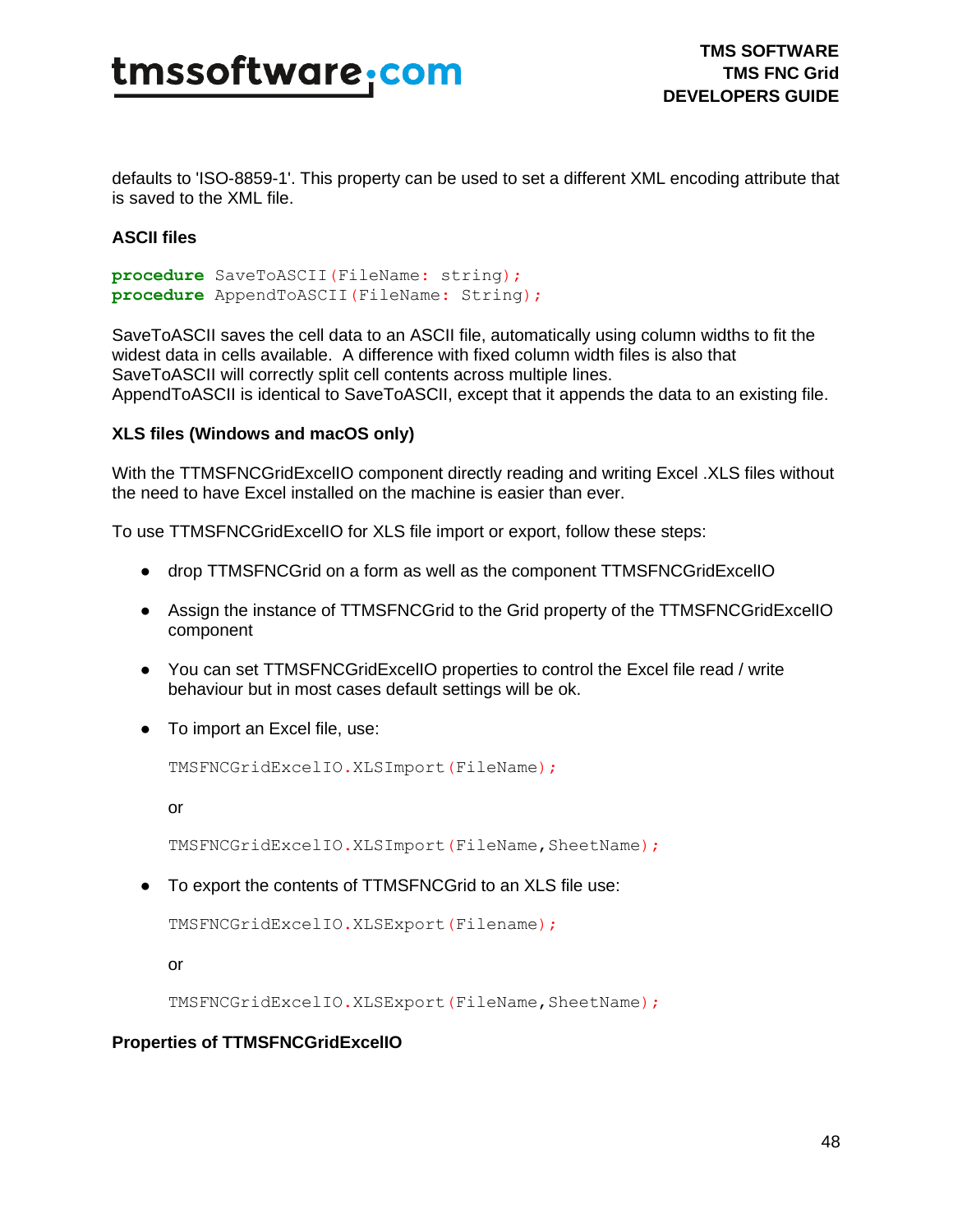Many properties are available in TTMSFNCGridExcelIO to customize importing & exporting of Excel files in the grid.

AutoResizeGrid: Boolean;

When true, the dimensions of the grid (ColCount, RowCount) will adapt to the number of imported cells.

DateFormat: string;

Sets the format of dates to use for imported dates from the Excel file. When empty, the default system date formatting is applied.

GridStartCol, GridStartRow: integer; Specifies from which top/left column/row the import/export happens

Options.ExportCellFormats: Boolean; When true, cell format (string, integer, date, float) is exported, otherwise all cells are exported as

strings.

Options.ExportCellMargings: Boolean; When true, the margins of the cell are exported

Options.ExportCellProperties: Boolean; When true, cell properties such as color, font, alignment are exported

Options.ExportCellSizes: Boolean; When true, the size of the cells is exported

Options.ExportFormulas: Boolean; When true, the formula is exported, otherwise the formula result is exported

Options.ExportHardBorders: Boolean; When true, cell borders are exported as hard borders for the Excel sheet

Options.ExportHiddenColumns: Boolean; When true, hidden columns are also exported

Options.ExportHTMLTags: Boolean; When true, HTML tags are also exported, otherwise all HTML tags are stripped during export

Options.ExportImages: Boolean; When true, images in the grid are also exported

Options.ExportOverwrite: Boolean; Controls if existing files should be overwritten or not during export

Options.ExportOverwriteMessage: Boolean; Sets the message to show warning to overwrite existing files during export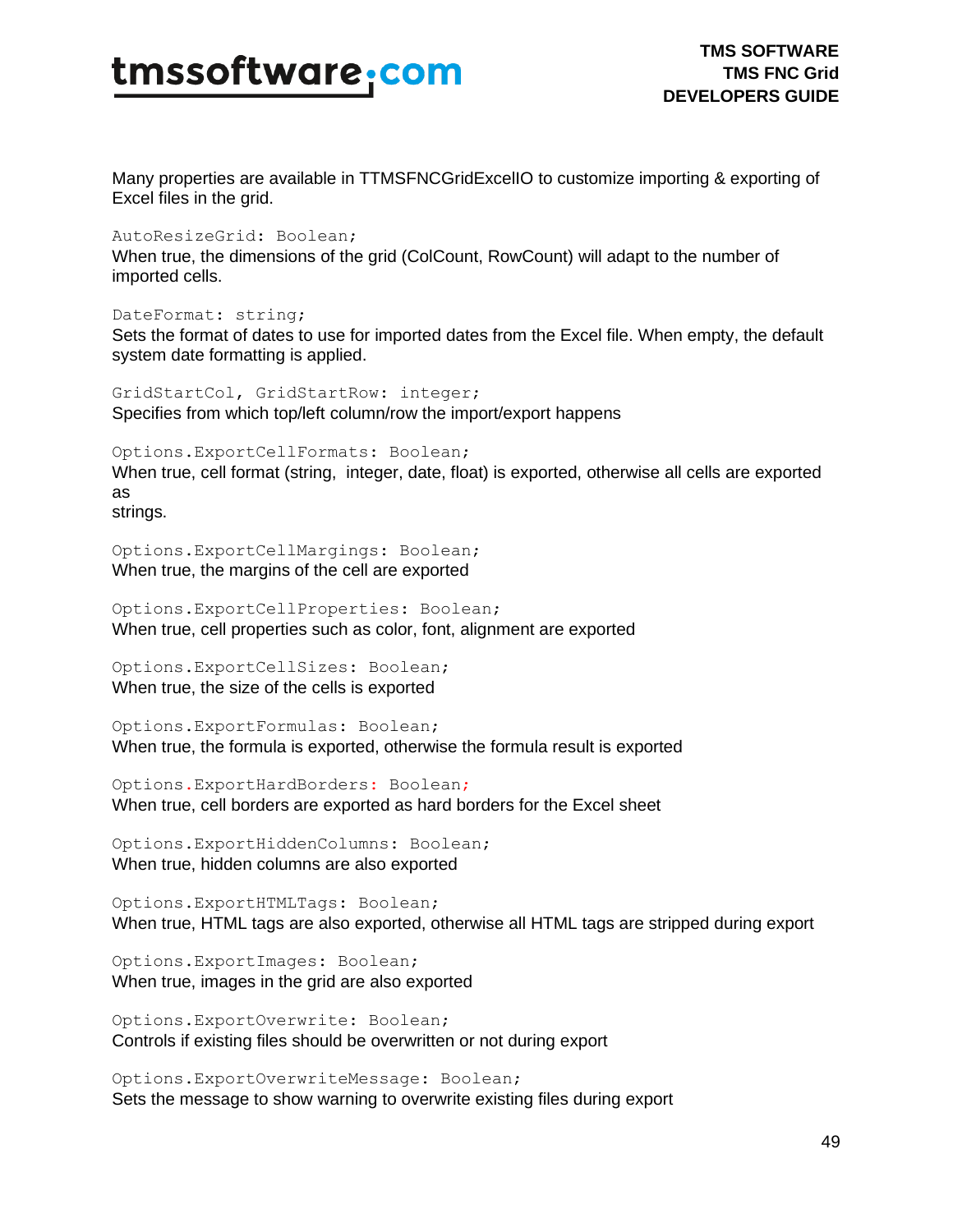**TMS SOFTWARE TMS FNC Grid DEVELOPERS GUIDE**

Options.ExportPrintOptions: Boolean; When true, the print options are exported to the XLS file

Options.ExportShowGridLines: Boolean; When true, grid line setting as set in TAdvStringGrid is exported to the XLS sheet

Options.ExportShowInExcel: Boolean; When true, the exported file is automatically shown in the default installed spreadsheet after export.

Options.ExportSummaryRowBelowDetail: Boolean; When true, summary rows are shown below detail rows in the exported XLS sheet

Options.ExportWordWrapped: Boolean; When true, cells are exported as wordwrapped cells

Options.ImportCellFormats: Boolean; When true, cells are imported with formatting as applied in the XLS sheet

Options.ImportCellProperties: Boolean; When true, cell properties such as color, font, alignment are imported

Options.ImportCellSizes: Boolean; When true, the size of cells is imported

Options.ImportClearCells: Boolean; When true, it will clear all existing cells in the grid before the import is done

Options.ImportFormulas: Boolean; When true, the formula is imported, otherwise only a formula result is imported

Options.ImportImages: Boolean; When true, images from the XLS sheet are imported

Options.ImportLockedCellsAsReadOnly: Boolean; When true, cells that are locked in the XLS sheet will be imported as read-only cells

Options.ImportPrintOptions: Boolean; When true, print settings as defined in the XLS sheet will be imported as grid.PrintSettings

Options.UseExcelStandardColorPalette: Boolean; When true, colors will be mapped using the standard Excel color palette, otherwise a custom palette will be included in the XLS sheet.

TimeFormat: string;

Sets the format of cells with a time. When no format is specified, the default system time format is applied.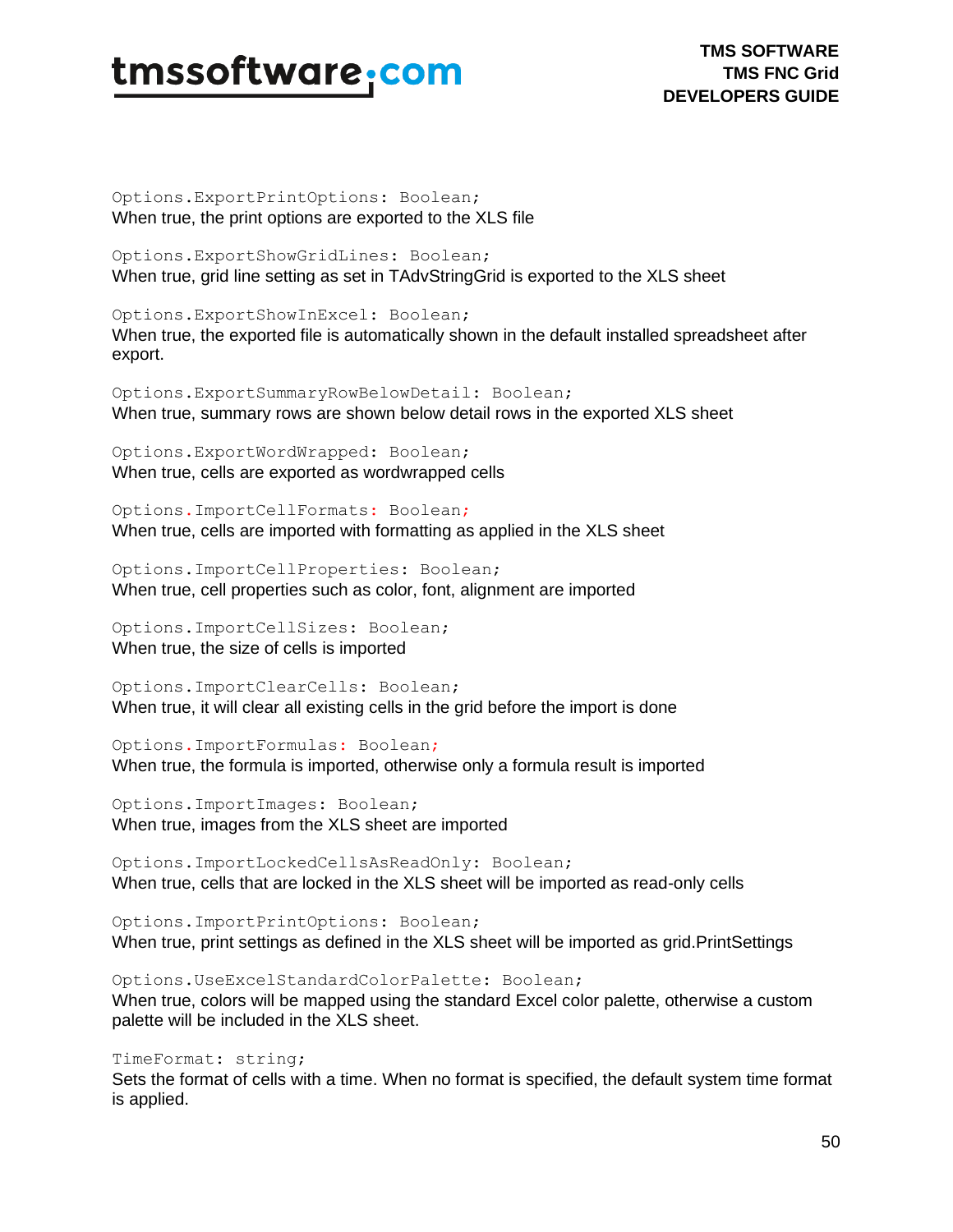

XlsStartCol, XlsStartRow: integer; Sets the top/left cell from where the import/export should start

#### **Advanced topics on exporting & importing**

To apply transformations on cell data for loading and saving it is easy to create a descendent class from TTMSFNCGrid and override the SaveCell and LoadCell methods. In these overridden methods a transformation such as encryption or decryption can be applied. The basic technique is:

```
TEncryptedGrid = class(TTMSFNCGrid)
protected
  function SaveCell(ACol, ARow: Integer): string; override;
  procedure LoadCell(ACol,ARow: Integer; Value: string); override;
end;
function TEncryptedGrid.SaveCell(ACol,ARow: Integer): string;
begin
  Result := Encrypt(GridCells[ACol,ARow]);
end;
procedure TEncryptedGrid.LoadCell(ACol,ARow: Integer; Value: string);
begin
  GridCells[ACol,ARow] := Decrypt(Value);
end;
```
As such, when using methods like SaveToCSV, SaveToASCII, … the information will be exported in encrypted format automatically.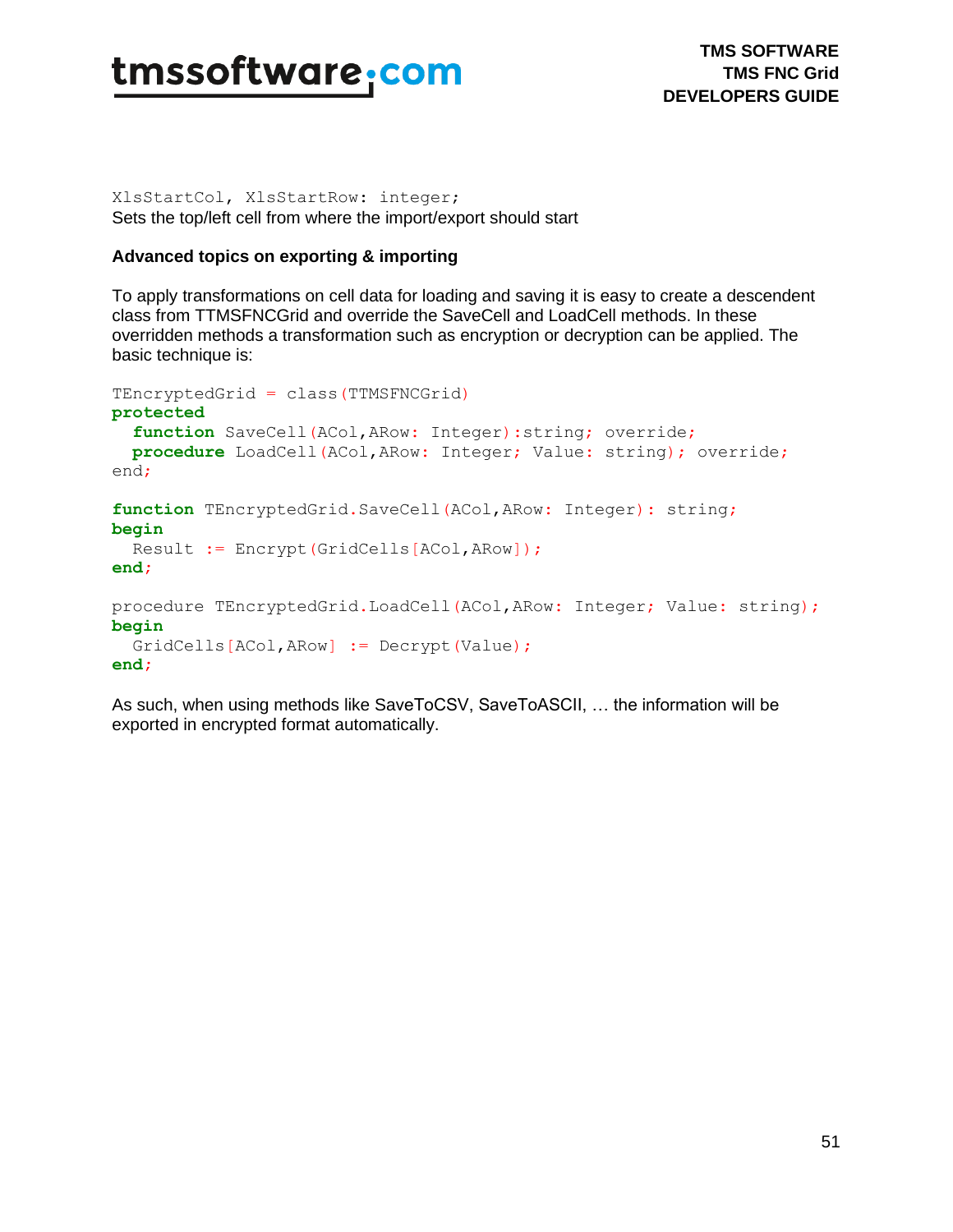#### **Sorting**

The grid supports 2 types of sorting: normal sorting and indexed sorting. In normal sorting mode, the grid sorts the data ascending or descending on a specified column. In indexed sorting multiple columns can be marked and sorted ascending or descending. In both modes, the sorted column is marked with a triangle that is displayed with a number in indexed mode. The sort column can be set programmatically or by clicking on a fixed column header cell.

By default sorting is disabled. Enabling sorting can be done by setting the mode:

grid.Options.Sorting := gsmNormal;

or

grid.Options.Sorting := gsmIndexed;

In normal mode, when clicking on a column, or setting grid.SortColumn := 3 an indicator appears that indicates a column is sorted in ascending order.

| <br>34<br> | 2  | 67 | 40 |
|------------|----|----|----|
| 97         | 15 | 44 | 48 |
| 43         | 18 | 86 | 23 |
| 0          | 43 | 86 | 20 |
| 86         | 45 | 97 | 87 |
| 88         | 47 | 47 | 13 |
| 60         | 57 | 31 | 50 |

Clicking the same column again, changes the order to descending.

| <br>30<br>************************************* | 85 | 60 | 66 |
|-------------------------------------------------|----|----|----|
| 64                                              | 77 | 63 | 61 |
| 60                                              | 57 | 31 | 50 |
| 88                                              | 47 | 47 | 13 |
| 86                                              | 45 | 97 | 87 |
| 0                                               | 43 | 86 | 20 |
| 43                                              | 18 | 86 | 23 |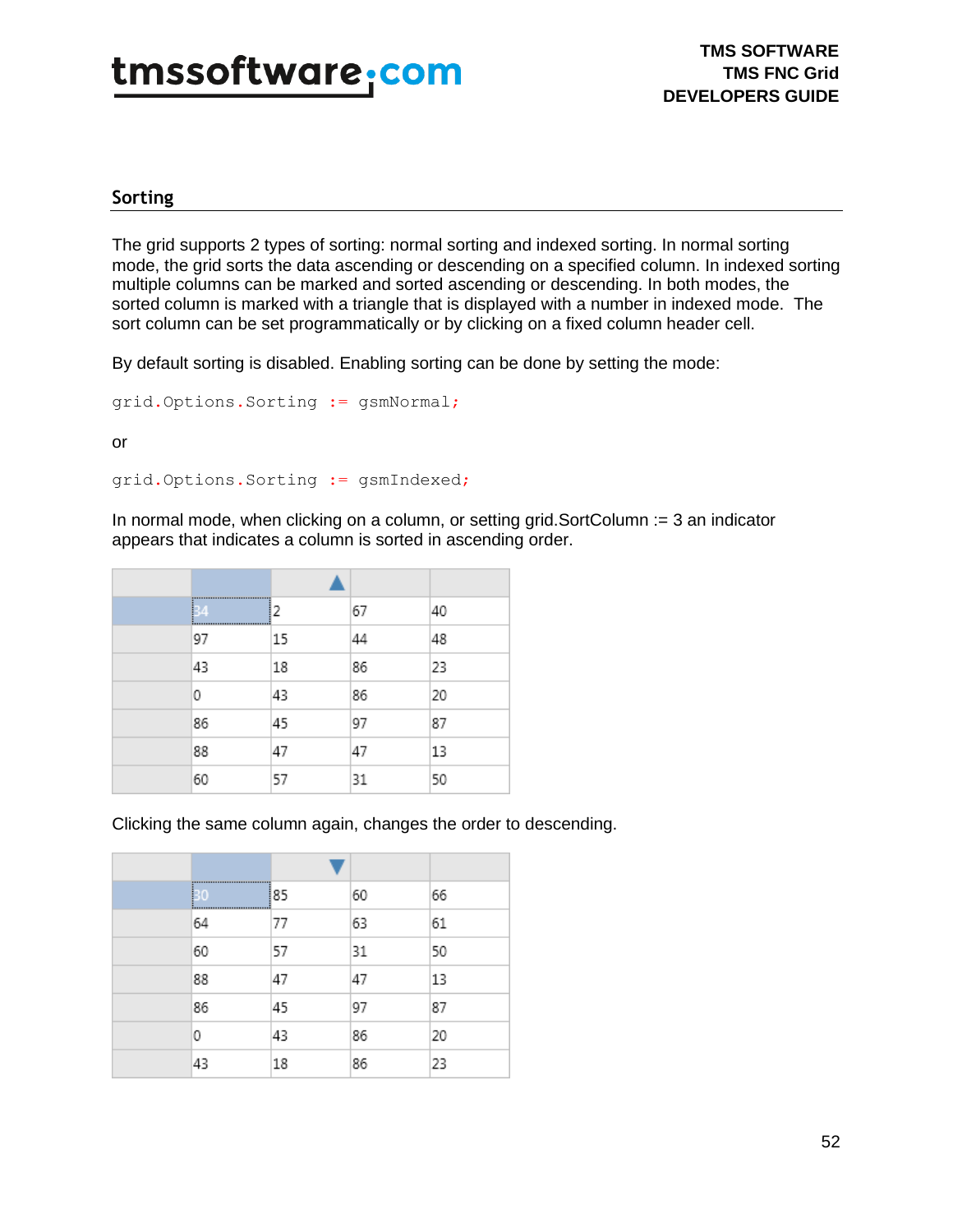Setting the sorting mode to gsmIndexed will show a yellow triangle with an index number instead of a blue rectangle.

By default, the grid will automatically guess the data format of a cell to determine the compare method to use. It will detect regular strings, numbers and dates. Additional control over the compare methods to use per column is available via the event OnSortFormat:

```
TTMSFNCGridSortFormatEvent = procedure(Sender: TObject; Col: Integer;
var SortFormat: TSortFormat; var APrefix, ASuffix: string) of object;
```
The TSortFormat type is:

ssAutomatic: try to automatically guess the column data type to control the compare method ssAlphabetic: cells contain text, compare with case sensitivity

ssAlphabeticNoCase: cells contain text, compare without case sensitivity

ssNumeric: cells in column contain a number, sort based on numeric comparisons

ssDate: cells in column contain a date, sort based on date comparisons

ssHTML: cells in column contain HTML formatted text, compare cells based on text without HTML tags

ssCheckBox: cells in column contain checkboxes, using compare of boolean values ssCustom: a custom compare will be performed via the event OnCustomCompare ssRaw: a custom compare will be performed via the event OnRawCompare.

The parameters APrefix, ASuffix allow to set a text as either prefix or suffix that will be ignored in the comparison. If the cell text is for example displaying a currency symbol like: 125.00\$, by setting ASuffix to '\$', the comparison can be based just on the numeric data 125.00.

#### **Custom sorts**

Two events, OnCustomCompare and OnRawCompare are used to allow implementing custom compare routines when the sort format style is specified as ssCustom or ssRaw.

The OnCustomCompare is triggered for each compare of two string values and expects the result to be set through the Res parameter with values:

-1: Str1 < Str2  $0: Str1 = Str2$ 1: Str1 > Str2

The OnRawCompare event is defined as:

```
TRawCompareEvent = procedure(Sender:TObject; ACol,Row1,Row2: Integer;
var Res: Integer) of object;
```
It allows comparing grid cells [ACol,ARow1] and [ACol,ARow2] in any custom way and returning the result in the Res parameter in the same way as for the OnCustomCompare event.

Example: comparing cell objects instead of cell text with OnRawCompare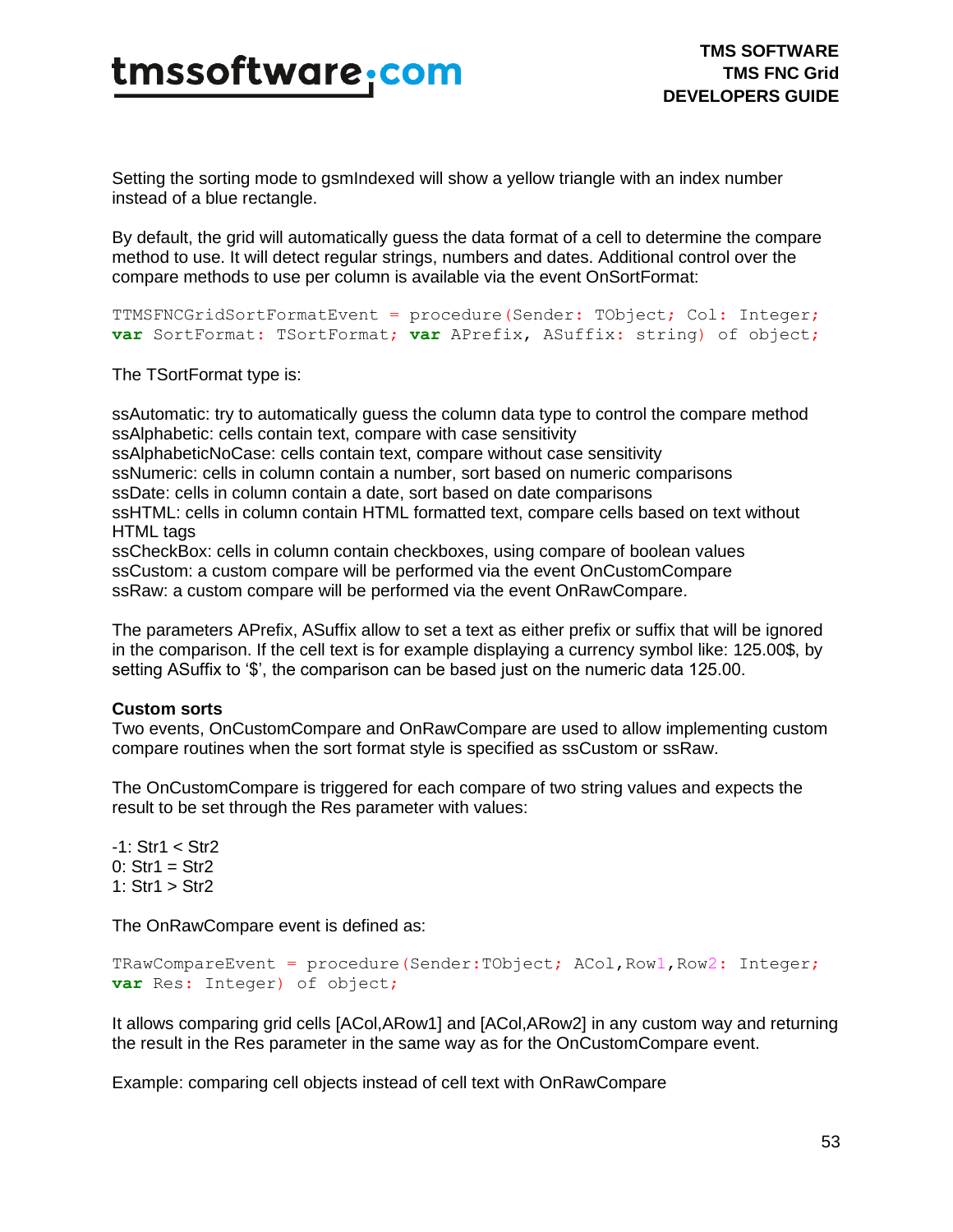As for each cell, an object can be assigned with the grid.Objects[Col,Row]: TObject property, it is easy to associate a number with each cell through:

```
Grid.Cells[Col,Row] := "I am text"; // cell text
Grid.Objects[Col,Row] := TObject(1234); // associated number
```
Through the OnRawCompare event, a sort can be done on this associated number instead of the cell text.

```
procedure TTMSFNCGridOnRawCompare(Sender: TObject; ACol, Row1, Row2:
Integer; var Res: Integer);
var 
  c1,c2: Integer;
begin
   c1 := integer(TMSFNCGrid1.Objects[ACol,Row1]);
   c2 := integer(TMSFNCGrid1.Objects[ACol,Row2]);
  if (c1 = c2) thenRes := 0 else 
  if (c1 > c2) then
     Res := 1
  else 
    Res := -1;end;
```
Finally, two events that can be useful for sorting are: OnCanSortColumn and OnCellSortClick. The event OnCanSortColumn is triggered when a fixed column header cell is clicked just before an actual sort is performed. The event informs about the column clicked and passes the parameter Allow. By setting it to false, no actual sort is performed. The event OnCellSortClick is triggered after the sort on a specific column is done. While sorts in average sized grids is mostly instantanous, note that these two events could be used to set for example the mouse cursor as wait cursor from the OnCanSortColumn event and reset it to default cursor from the OnCellSortClick event when sorting very large grids.

To perform indexed sorting programmatically, add the columns that will be used as sort criteria to the grid.SortIndexes list. The first added column to the list is the first sort criteria, the second column added is the second criteria etc. For each sort column added, the sort order can be set with the second parameter of the AddIndex method. Call grid.SortIndexed after filling the SortIndexes list to perform the sorting.

```
 TMSFNCGrid1.SortIndexes.Clear;
 TMSFNCGrid1.SortIndexes.AddIndex(3, sdAscending);
 TMSFNCGrid1.SortIndexes.AddIndex(4, sdDescending);
 TMSFNCGrid1.SortIndexed;
```
To perform sorting on a single column click on the fixed column header of choice.To perform indexed sorting from the UI, click the first fixed column header cell to set the primary sort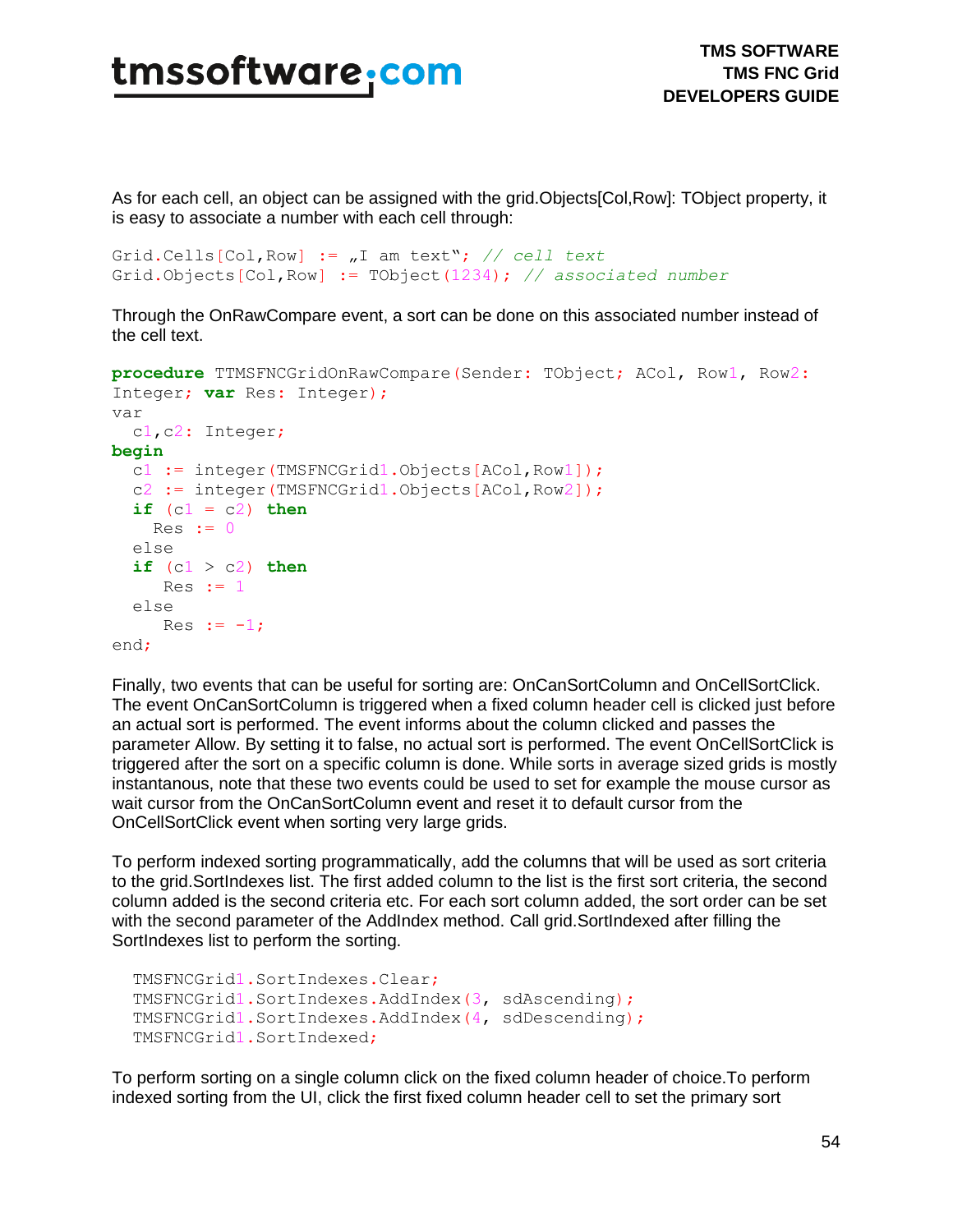column and after this, hold shift and click on the additional columns a sort criteria needs to be set for. A regular click removes all the indexes and sets the primary sort column again.

| 9  |      | 39 | 8  |
|----|------|----|----|
| 34 | <br> | 55 | 67 |
| 3  | 20   | 6  | 72 |
| 33 | 40   | 49 | 50 |
| 84 | 56   | 26 | 49 |

Note that when the grid is grouped, the sorting is automatically performed within groups. Sorting within groups can be based on a single column or can use indexed sorting as well. If it is needed that groups itself are resorted, perform an ungroup, perform the sort wanted and then regroup. To programmatically perform a sort in a grouped grid, call

TMSFNCGrid.SortGrouped(Column, Direction). To programmatically perform an indexed sort in a grouped grid, add the indexes of columns to sort on first to the SortIndexes collection and then call TMSFNCGrid.SortGroupedIndex;

```
 TMSFNCGrid1.SortIndexes.Clear;
 TMSFNCGrid1.SortIndexes.AddIndex(5, sdDescending);
 TMSFNCGrid1.SortIndexes.AddIndex(2, sdAscending);
 TMSFNCGrid1.SortGroupedIndexed;
```
### **Grouping**

TTMSFNCGrid has built-in single level automatic grouping and grouped sorting. This makes it easy to add grouping features with a few lines of code. Grouping means that identical cells within the same column are removed and shown as a grouping row for the other cells in the rows.

Example:

| United States New York 205000 |        |
|-------------------------------|--------|
| United States Chicago         | 121200 |
| <b>United States Detroit</b>  | 250011 |
| Köln                          | 420532 |
| Frankfurt                     | 122557 |
| <b>Berlin</b>                 | 63352  |
|                               |        |

Grouped on the first column this becomes:

- United states New York 205000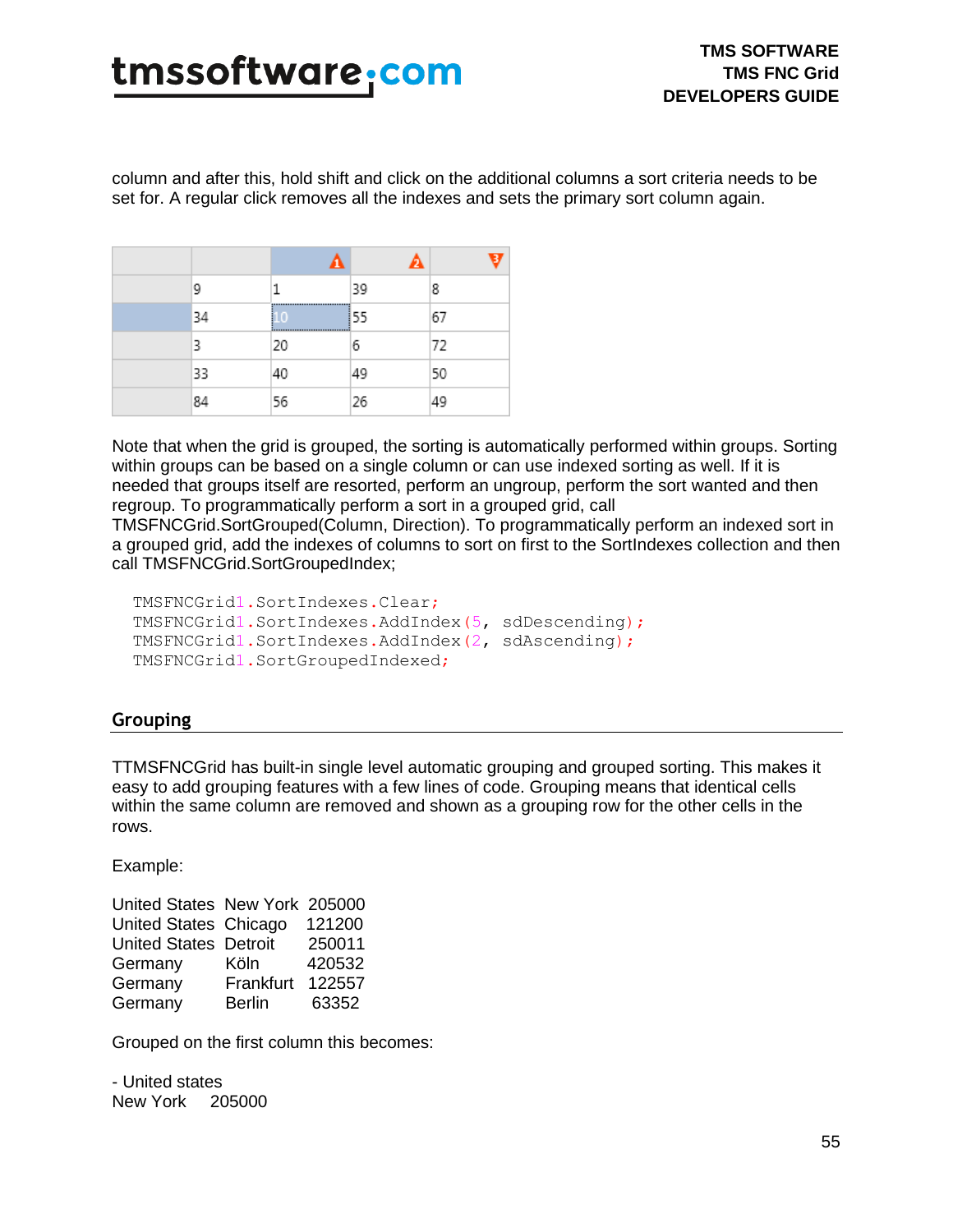Chicago 121200 Detroit 250011 - Germany Köln 420532 Frankfurt 122557 Berlin 63352

Grouped sorting on the first column becomes:

- United states Chicago 121200 Detroit 250011 New York 205000 - Germany Berlin 63352 Frankfurt 122557 Köln 420532

This is an overview of the grouping methods:

```
procedure Group(ColIndex:integer);
procedure UnGroup;
```
The Group method groups based on the column ColIndex. It automatically adds the expand / contract nodes. When expand / contract nodes are available, the normal sort when a column header is clicked changes to inter group sorting. Note that the column for grouping can only start from column 1, since column 0 is the

placeholder for the expand / contract nodes.

To undo the effect of grouping, the UnGroup method can be used.

Example: loading a CSV file, applying grouping and performing a grouped sort

```
// loading CSV file in normal cells 
TMSFNCGrid1.LoadFromCSV('cars.csv');
TMSFNCGrid1.ColWidths[0] := 20;
```

```
// do grouping on column 1
TMSFNCGrid1.Group(1);
```
*// apply grouped sorting on (new) column 1* TMSFNCGrid1.SortGrouped(1, sdAscending);

When a grouped view is no longer necessary, it can be removed by:

TMSFNCGrid.UnGroup;

**Extra grouping features**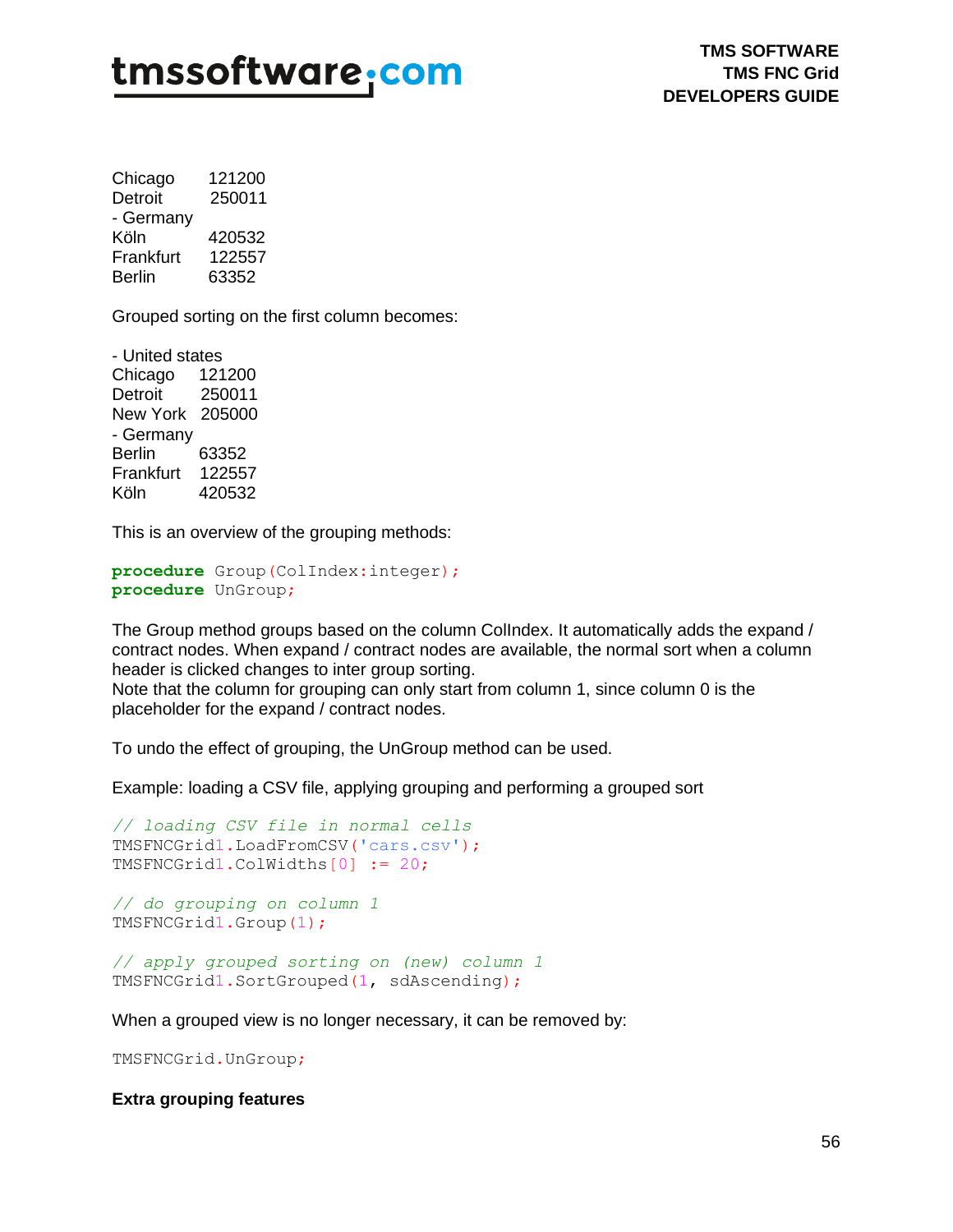

Some extra capabilities for more visually appealing grouping can be set through the property grid.Options.Grouping. Through this property it can be enabled that group headers are automatically set in a different color and that cells from a group header are automatically merged. In addition, a group can also have a summary line. A summary line is an extra row below items that belong to the same group. This summary line can be used to put calculated group values in. The color for this summary line can also be automatically set as well as cell merging performed on this. See the grid.Options.Grouping description for all details.

#### **Group calculations**

TTMSFNCGrid has built-in function to automatically calculate group sums, average, min, max, count. The group results are set in the group header row if no summary row is shown, otherwise the group summary row is used by default. Group calculations are performed per column.

Available functions:

grid.GroupSum(AColumn: Integer); Calculates column sums per group

grid.GroupAvg(AColumn: Integer); Calculates column averages per group

grid.GroupMin(AColumn: Integer); Calculates column minimum per group

grid.GroupMax(AColumn: Integer); Calculates column minimum per group

grid.GroupCount(AColumn: Integer); Calculates number of rows in a group for each group

grid.GroupDistinct(AColumn: Integer); Calculates number of distinct rows in a group for each group

grid.GroupStdDev(AColumn: Integer); Calculates standard deviation of values in column AColumn within a group for each group

grid.GroupCustomCalc(AColumn: Integer); Allows to perform a custom calculation of group data with the event OnGroupCalc

If there is a need for a special group calculation that is not available in the standard group calculation functions, the method grid.GroupCustomCalc can be used. For each group in the grid, this will trigger the event

```
grid.OnGroupCalc(Sender: TObject; ACol, FromRow, ToRow: Integer; var
Res: Double);
```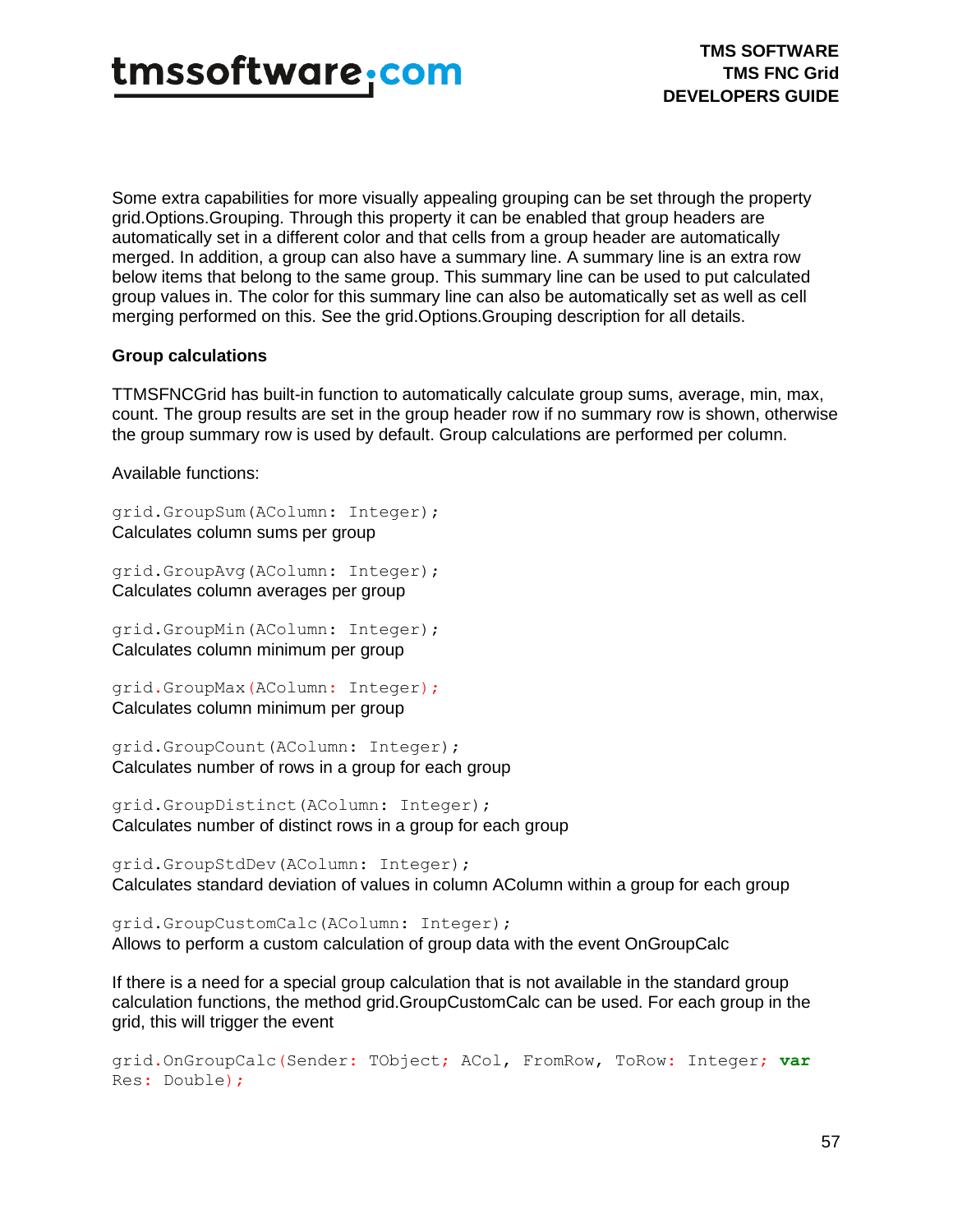The meaning of the parameters is: ACol : column to perform calculation for FromRow: first row in the group ToRow: last row in the group Res: variable parameter to use to set the result In this sample, the grid is initialized with random number, is grouped on column 1 and for the first column in the grouped grid the standard deviation is calculated:

```
procedure TForm1.TMSFNCGrid1GroupCalc(Sender: TObject; ACol, FromRow,
ToRow: Integer; var Res: Double);
var
  i: integer; d, m, sd: double;
begin
  // calculate mean 
m := 0;for i := FromRow to ToRow do
begin
  m := m + TMSFNCGrid1.Floats[ACol,i];
end;
m := m / (ToRow - FromRow + 1);
// calculate standard deviation
sd := 0;for i := FromRow to ToRow do
begin
 sd := sd + sqr(TMSFNCGrid1.Floads[ACol,i] - m);end;
sd := sd / (ToRow - FromRow);
Res := sqrt(sd);
end;
```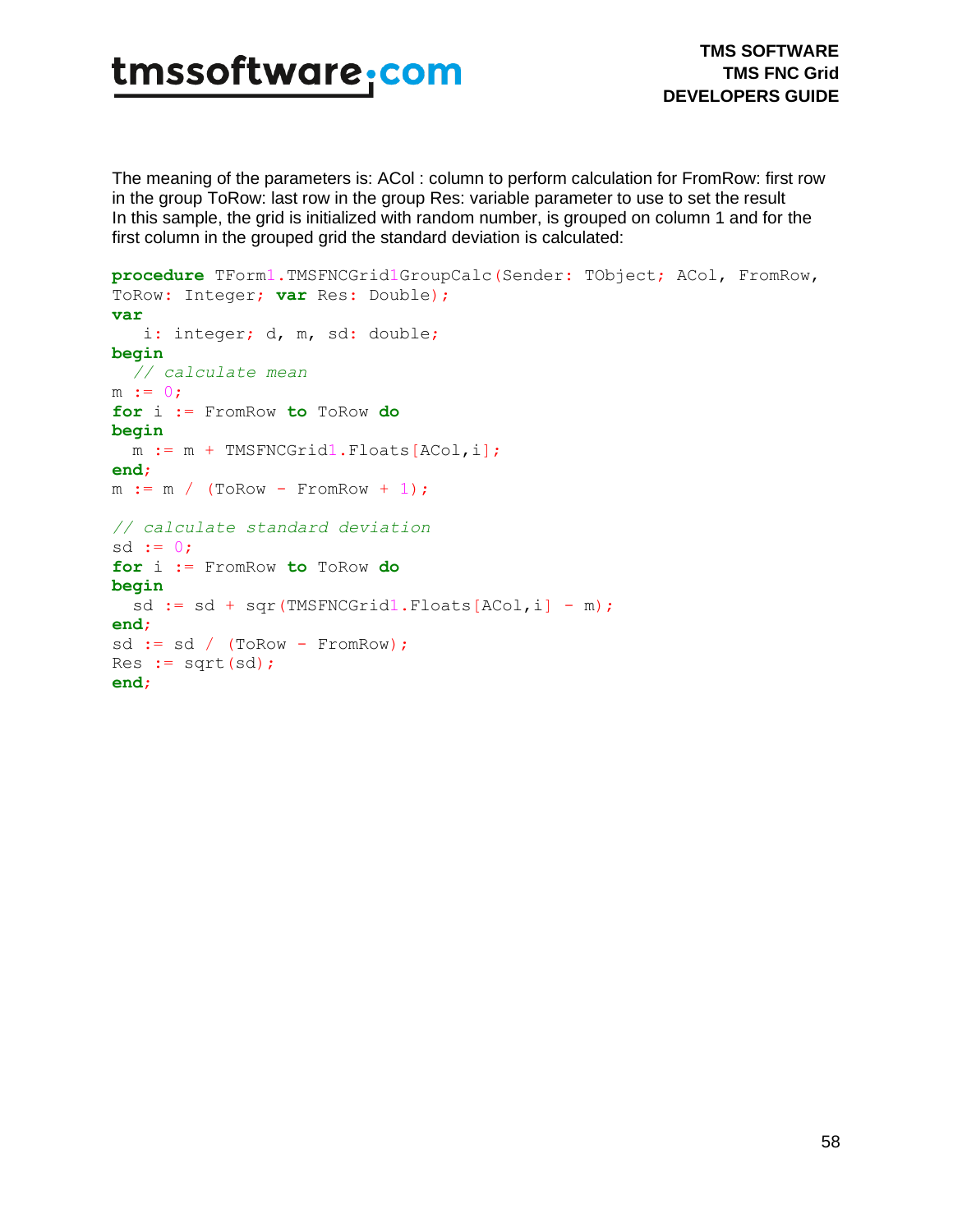## tmssoftware.<u>com</u>

### **Column persistence**

The grid offers various helper functions to deal in code with moving columns & sizing columns from the UI and persisting column width, column position and column visibility.

Following methods are available for this:

### **procedure SetColumnOrder;**

It is important to note that all column movement tracking is done with respect to a reference column ordering. The reference column ordering is assumed to be the order of the columns when grid.SetColumnOrder is called. This internally initializes the sequence of the columns as the first column being column 0, the  $2^{nd}$  column being column 1, etc... All further column moving will be tracked against this ordering. As such, call grid.SetColumnOrder when the grid is initialized with data and the required grid.ColumnCount is set.

### **procedure ResetColumnOrder;**

Calling grid.ResetColumnOrder moves the columns back to the initial sequence, i.e. the sequence when grid.SetColumnOrder was called. Irrespective of how the user moved columns via column drag & drop, it will reset the grid to the original column sequence. This will not affect the column widths.

### **function ColumnStatesToString: string;**

This returns the states of each column as a string. This string can be easily stored in a registry or INI file or database for example. This string represents the current column ordering, the widths of the columns and the column visibility. The states of the columns returned via ColumnStatesToString is the state relative to the reference order determined at the time grid.SetColumnOrder was called. As such, a typical scenario is to call grid.ColumnStatesToString before the application closes and store this. With this stored value, the sequence and width of the columns can be restored to the state when the user left the application when it is restarted.

### **procedure StringToColumnStates(States: string);**

Assuming the grid is in reference column order (if not call grid.ResetColumnOrder), a previously stored state of columns can be restored by calling StringToColumnStates with the string that represents the state as parameter.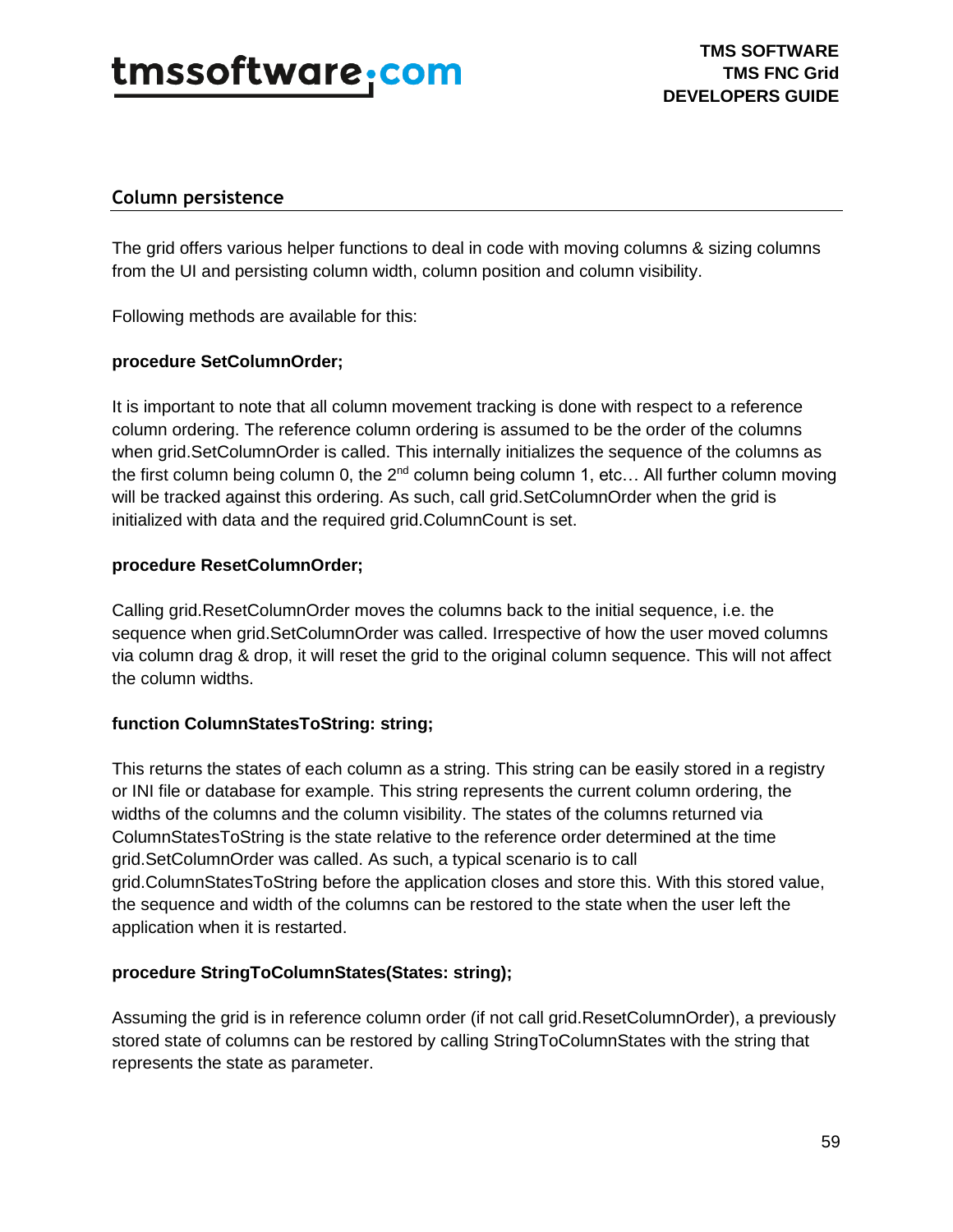

#### **function Columnposition(ACol: integer): integer;**

When the reference column order is set, the function ColumnPosition() can be used to get the position of a specific column after the user moved columns around with drag & drop.

### **function ColumnAtPosition(APosition: integer): integer;**

When the reference column order is set, the function ColumnAtPosition can be used to return the index of the column in its reference order that is at a specific position after a user moved the columns around.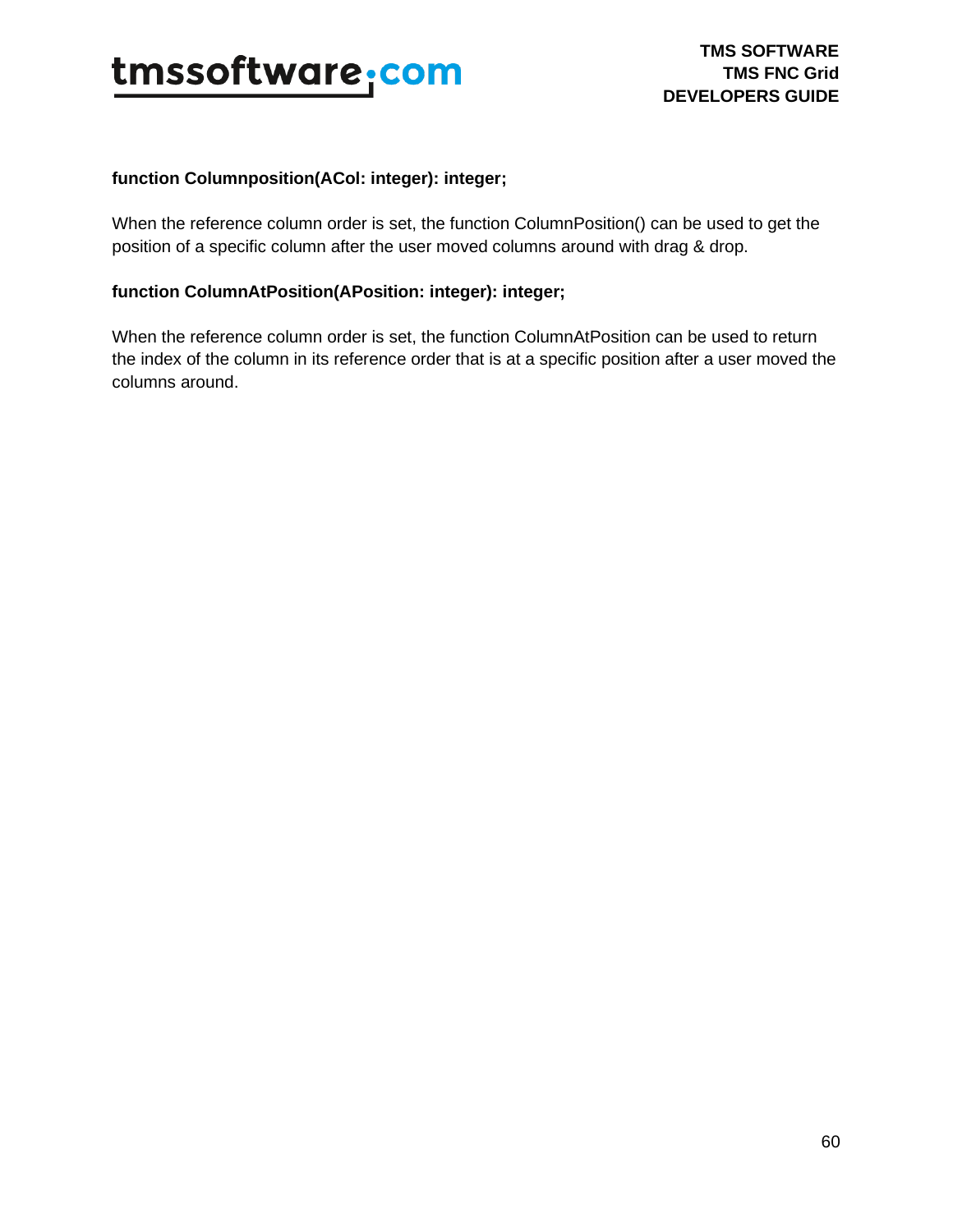### **Columns**

The Columns collection manages designtime and runtime grid cell layout, types and behaviour as well as cell interaction capabilities such as sorting and editing. This behaviour is default and is controlled with the public UseColumns property.

When using combinations of dynamically created checkboxes at runtime and checkbox columns at designtime with the columns collection the preference is given to the dynamically created checkboxes.

Below are the properties that can be used to configure a grid column. All properties that are related to appearance / layout of a cell are applied only to normal cells. Other cell types are configured dynamically through one of the events that can be used to modify the cell layout.

**BorderColor: TTMSFNCGraphicsColor**: Border color of a column grid cell in normal state. **BorderWidth: Single**: Border width of a column grid cell in normal state.

**Color: TTMSFNCGraphicsColor**: Color of a column grid cell in normal state.

**ColumnType: TTMSFNCGridColumnType**: Identifies the type of the column. A column can be configured to show checkbox, radiobutton, button or progressbar cell types. The ColumnType property has a default value which is a normal grid cell type.

**ComboItems: TStringList:** Used in combination with the Editor property. The ComboItems property is a stringlist that is assigned to the CellComboBox internally used for editing, when the editor type is etComboBox or etComboEdit.

**Editor: TTMSFNCGridEditorType**: The editor type used to define the inplace editor that is used for editing and is identical to the editor type retrieved through the OnGetCellEditorType. Used in combination with the ComboItems property in case of etComboBox or etComboEdit. **Fixed: Boolean**: Sets the complete column as a fixed column. The cell type will be modified to

a fixed cell type and therefore all layout properties such as Color, BorderColor and FontColor are ignored.

**FontColor: TTMSFNCGraphicsColor**: The color of the font of a column grid cell in normal state.

**Font: TFont**: The font of a column grid cell in normal state.

**HorzAlignment: TTMSFNCGraphicsTextAlign**: The horizontal alignment of a column grid cell text in normal state.

**ID: String**: A unique identifier for each column to make sure each column can be accessed with this unique identifier after a column has been swapped, inserted or deleted.

**ReadOnly: Boolean**: Sets the complete column readonly. The cells for that column remain normal cell types but are not editable.

**SortFormat: TSortFormat**: The sorting format type of the column when sorting is applied ("Sorting" chapter). The property values can be set to ssAutomatic which will automatically identify the content of the column cells, a specific value such as ssAlphabetic,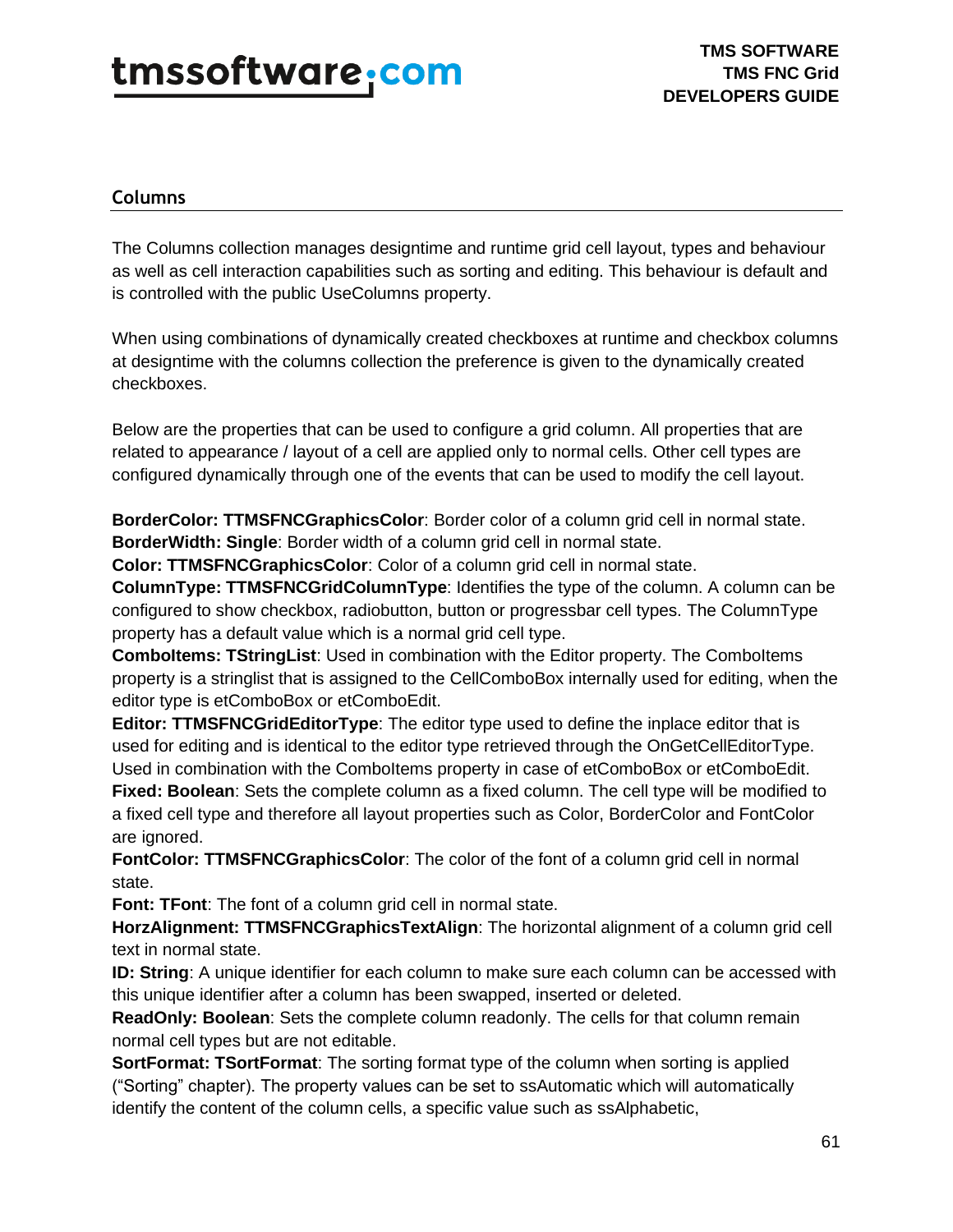# tmssoftware<sub>:</sub>com

ssAlphabeticNoCase, ssNumeric, ssDate, ssHTML, ssCheckBox, ssRaw (OnRawCompare) or ssCustom (OnCustomCompare).

**SortSuffix: string:** A sorting suffix used for additional sorting customization.

**SortPrefix: string:** A sorting prefix used for additional sorting customization.

**Tag: integer**: A second unique identifier that can be used in a similar way as the ID property.

**VertAlignment: TTMSFNCGraphicsTextAlign**: The vertical alignment of a column grid cell text in normal state.

**WordWrap: Boolean**: The wordwrap of a column grid cell text in normal state.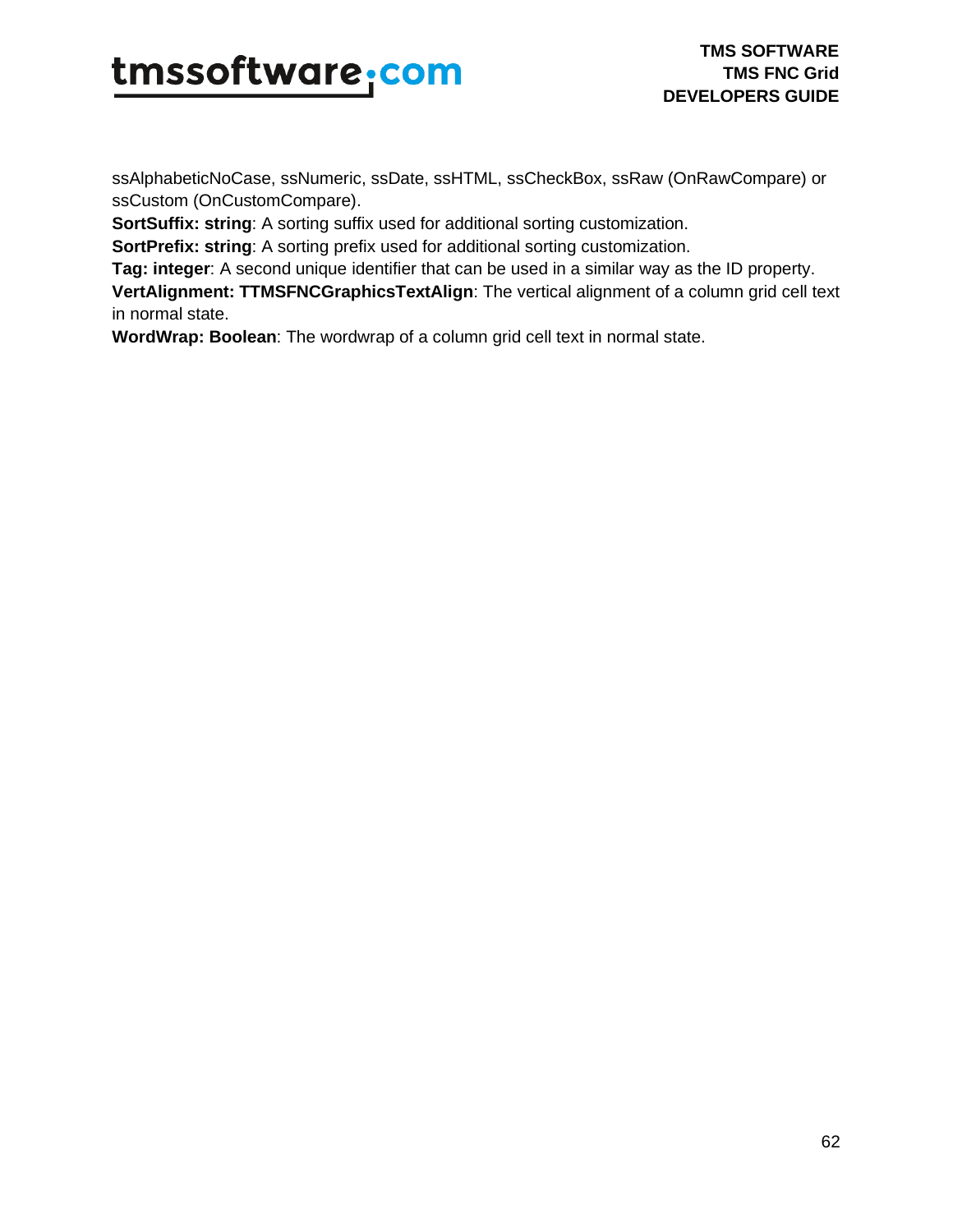### **Filtering**

The TTMSFNCGrid also supports built-in filtering. Filtering can be done programmatically or via the user interface when enabling the dropdown button on a fixed column header cell. When the dropdown button is visible, the dropdown list is automatically filled with unique values from the column. When selecting an item from the dropdown list, the grid is filtered based on the value you have selected:

```
TMSFNCGrid1.Options.Filtering.DropDown := True;
TMSFNCGrid1.LinearFill(True);
```

| 0:0 | 1:0 | $\overline{2:0}$ |            | $\overline{\phantom{a}}$ 3:0 | 4:0 |
|-----|-----|------------------|------------|------------------------------|-----|
| 0:1 | 1:1 | 2:1              | 2:1        |                              | ┻   |
| 0:2 | 1:2 | 2:2              | 2:2<br>2:3 |                              |     |
| 0:3 | 1:3 | 2:3              | 2:4        |                              |     |
| 0:4 | 1:4 | 2:4              | 2:5        |                              |     |
| 0:5 | 1:5 | 2:5              | 2:6        |                              |     |
| 0:6 | 1:6 | 2:6              |            | 3:6                          | 4:6 |

By default, when setting grid.Options.Filtering.DropDown = true, all normal column header cells get a dropdown button. With the OnNeedFilterDropDown, the dropdown button / filtering can be enabled / disabled per column. When a dropdown filter button is displayed, this dropdown list is automatically filled with the unique values in the column but the OnNeedFilterDropDownData event is triggered and this allows to alter the data that is displayed in the dropdown list.

```
procedure TForm1.TMSFNCGrid1NeedFilterDropDownData(Sender: TObject;
Col,
```

```
 Row: Integer; AValues: TStrings);
```
#### **begin**

```
 AValues.Add('Hello World !');
```

```
end;
```

| 0:0 | 1:0 | 2:0 | $\parallel$ 3:0<br>4:0 |
|-----|-----|-----|------------------------|
| 0:1 | 1:1 | 2:1 | ᆂ<br>2:5               |
| 0:2 | 1:2 | 2:2 | 2:6<br>2:7             |
| 0:3 | 1:3 | 2:3 | 2:8                    |
| 0:4 | 1:4 | 2:4 | 2:9                    |
| 0:5 | 1:5 | 2:5 | Hello World!           |
| 0.6 | 1.6 | 2.6 | 4.6<br>3.6             |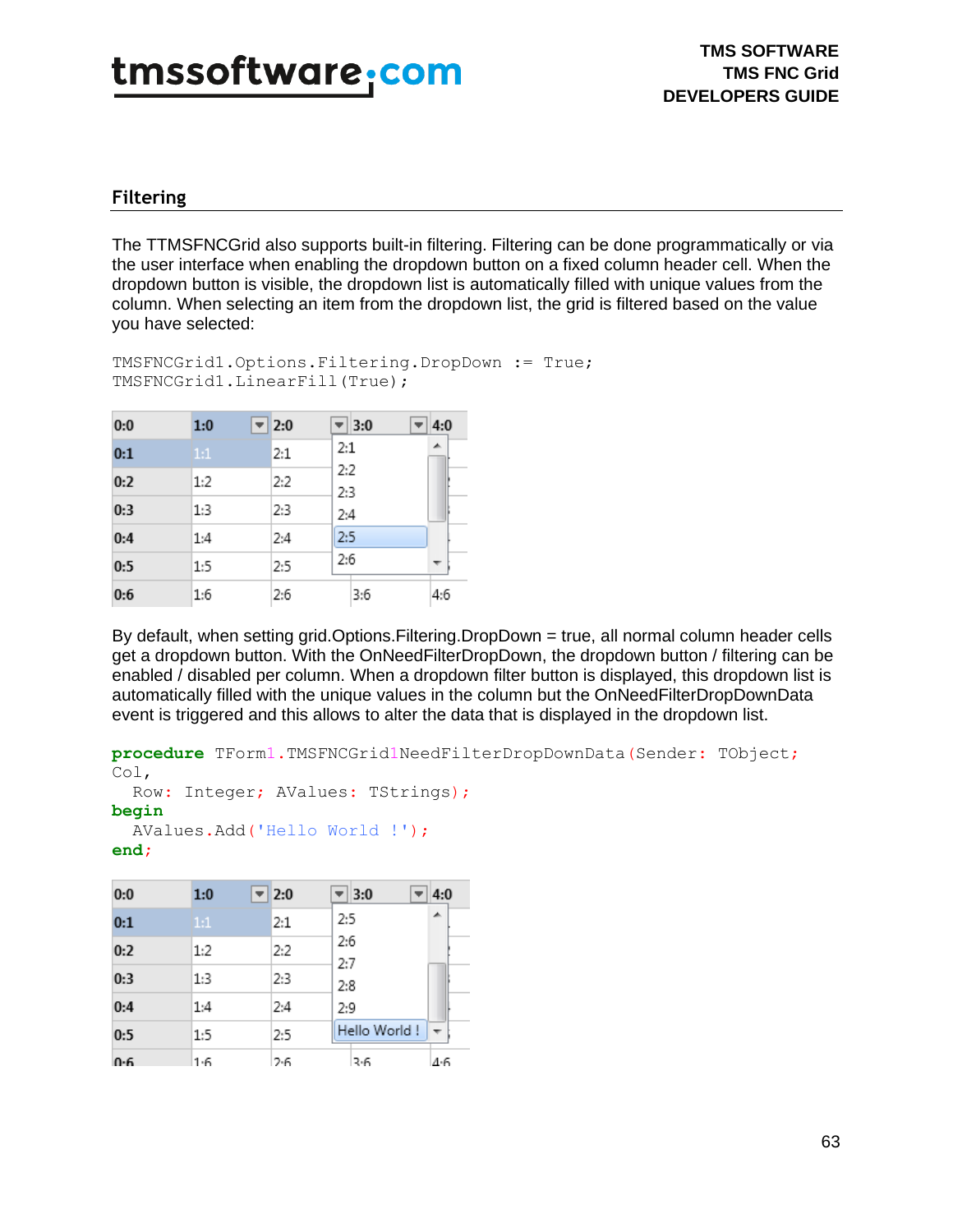When an item from the filter dropdown is selected, this triggers the OnFilterSelect event. This returns the column and the selected filter condition and also allows to dynamically change the condition.

As the filter dropdown is filled automatically with unique values of a column, it is by default not possible to undo a filter from the user-interface. With the help of the OnNeedFilterDropDownData and the OnFilterSelect event, an item can be added to the dropdown that will undo the filtering.

Add the (All) options to the dropdown:

```
procedure TForm1.TMSFNCGrid1NeedFilterDropDownData(Sender: TObject; Col,
  Row: Integer; AValues: TStrings);
begin
  AValues.Add('(All)');
end;
```
When the (All) option is selected, set the condition to accept all values:

```
procedure TForm1.TMSFNCGrid1FilterSelect(Sender: TObject; Col: Integer;
  var Condition: string);
begin
 if Condition = '(All)' then
  begin
  Condition := '*';
  end;
end;
```
Programmatically, a filter condition can be added to the filter list, and the list is filtered when applying the filter with grid.ApplyFilter;

```
with TMSFNCGrid1.Filter.Add do
begin
 Condition := '2:4';Column := 2;end;
```
TMSFNCGrid.ApplyFilter;

To remove the filter again at a later time, call TMSFNCGrid.RemoveFilter;

The TTMSFNCGridFilterData type in the Filter collection has following properties:

Column: integer : sets the column the filter condition applies to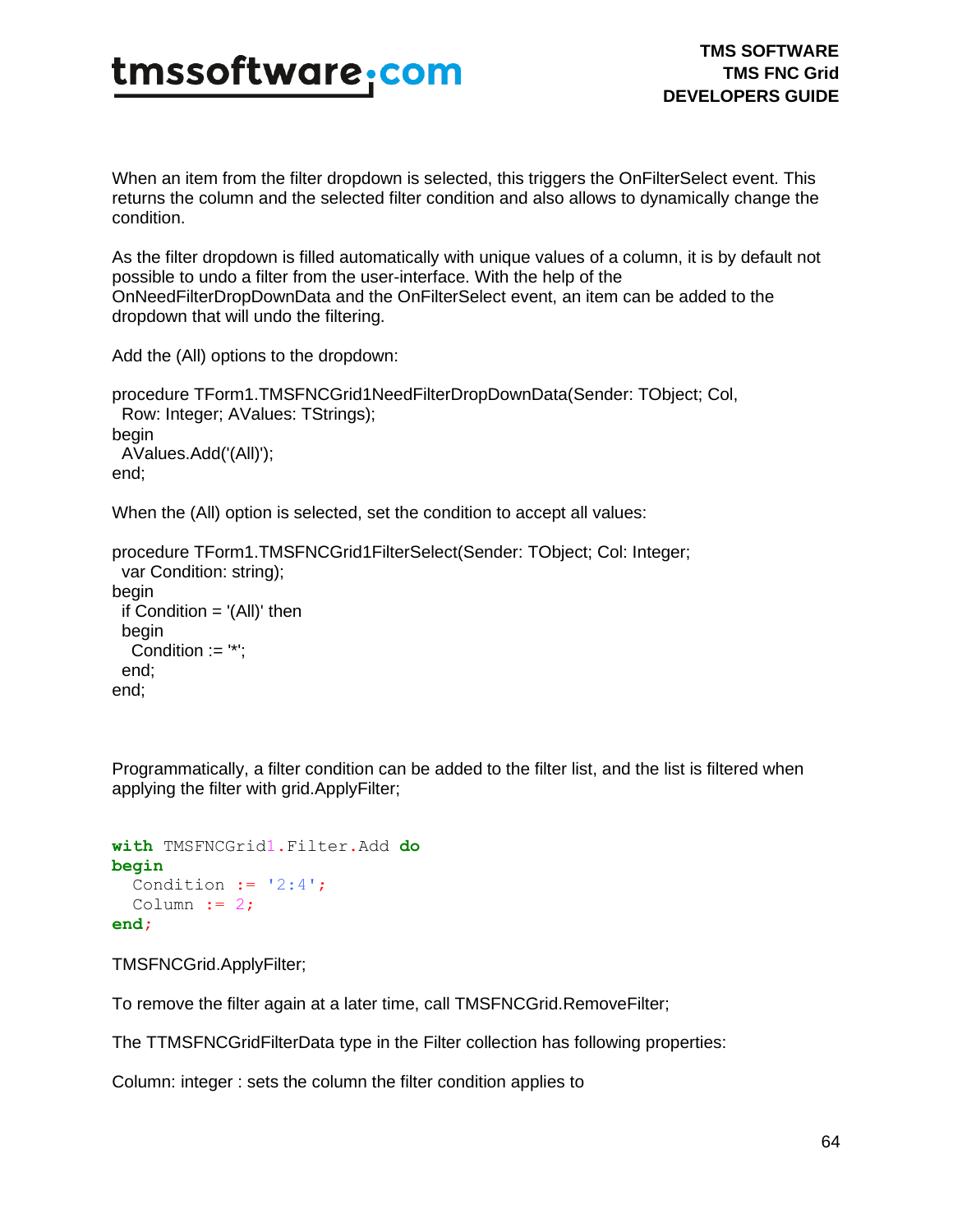Condition: string : holds the condition, this is a string value including the use of  $\langle 0, 8, 0 \rangle$ , \*, ? specifiers

CaseSensitive: Boolean : defines whether the condition is case sensitive or not Data: TFilterCells: specifies on what data the filter condition is applied. By default this is the cell text (fcNormal) Prefix: string: part of the cell text that should be ignored (at start of the cell text)

Suffix: string: part of the cell text that should be ignored (at end of the cell text)

Operation: TFilterOperation :defines the logical operation between the filter condition and the previous filter condition.

The definition of TFilterOperation is:

foSHORT: short circuit Boolean evaluation foNONE: no logical operation (typical for first filter condition) foAND: logical AND foXOR: logical XOR foOR: logical OR

Example:

When a column contains numbers formatted like:

50.00USD 75.00USD 25.00USD 60.00USD

The filter to get values larger than 60, could be :

fd: TTMSFNCGridFilterData; fd :=grid.Filter.Add;  $fd$ .Column  $:= 1$ ; fd.Suffix := 'USD' fd.Condition  $:=$  '>50';

To specify a filter that would retrieve values less than 30 or bigger than 60, this could be specified as:

fd: TTMSFNCGridFilterData;

fd :=grid.Filter.Add;  $fd$ .Column := 1; fd.Suffix := 'USD' fd.Condition  $:=$  '>60'; fd :=grid.Filter.Add; fd.Column  $:= 1$ ;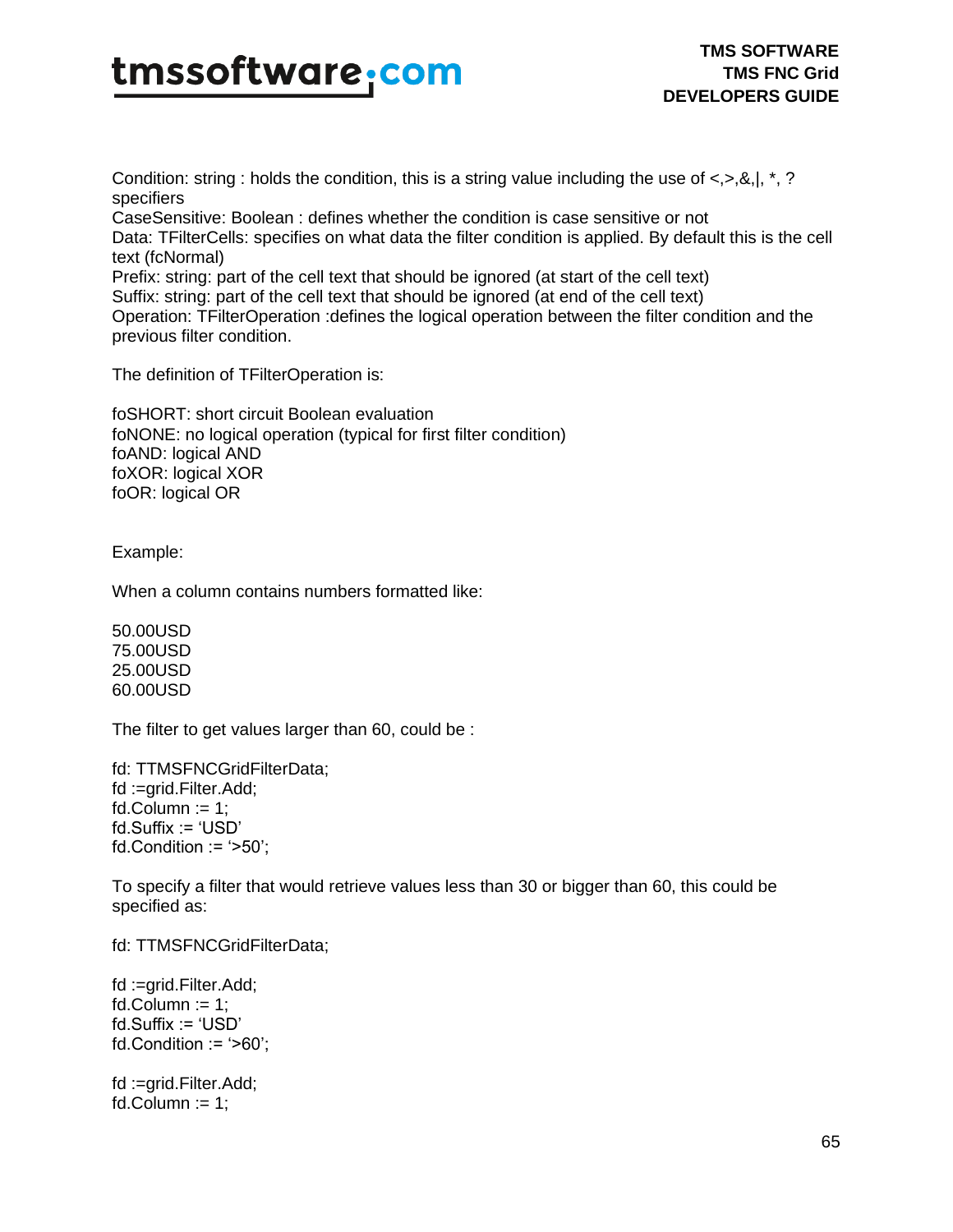**TMS SOFTWARE TMS FNC Grid DEVELOPERS GUIDE**

fd.Suffix := 'USD' fd.Condition  $:=$  '<30'; fd.Operation :=  $foOR$ ;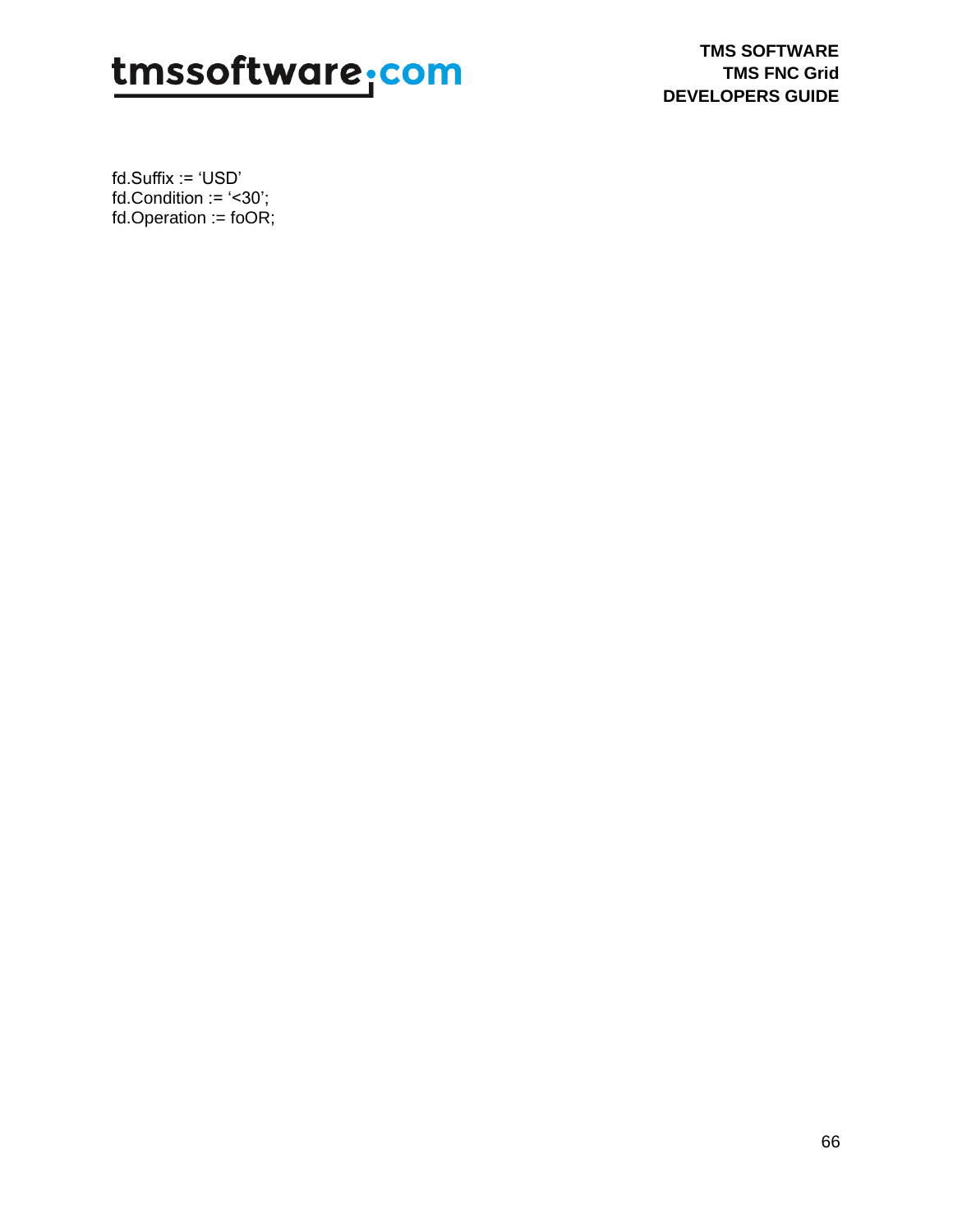

### **HTML formatted text, cell anchors, highlighting and marking in cells**

The grid supports HTML formatted strings in cells. This is based on a small & fast HTML rendering engine. This engine implements a subset of the HTML standard to display formatted text. It supports following tags :

**B : Bold tag** <B> : start bold text </B> : end bold text

Example : This is a <B>test</B>

**U : Underline tag** <U> : start underlined text </U> : end underlined text

Example : This is a <U>test</U>

**I : Italic tag**  <I> : start italic text </I> : end italic text

Example : This is a <I>test</I>

#### **S : Strikeout tag**

<S> : start strike-through text  $<$ /S $>$ : end strike-through text

Example : This is a <S>test</S>

#### **A : anchor tag**

<A href="value"> : text after tag is an anchor. The 'value' after the href identifier is the anchor. This can be an URL (with ftp,http,mailto,file identifier) or any text. If the value is an URL, the shellexecute function is called, otherwise, the anchor value can be found in the OnAnchorClick event </A> : end of anchor

Examples : This is a <A href= "mailto:myemail@mail.com ">test</A> This is a <A href="http://www.tmssoftware.com">test</A> This is a <A href="somevalue">test</A>

**FONT : font specifier tag**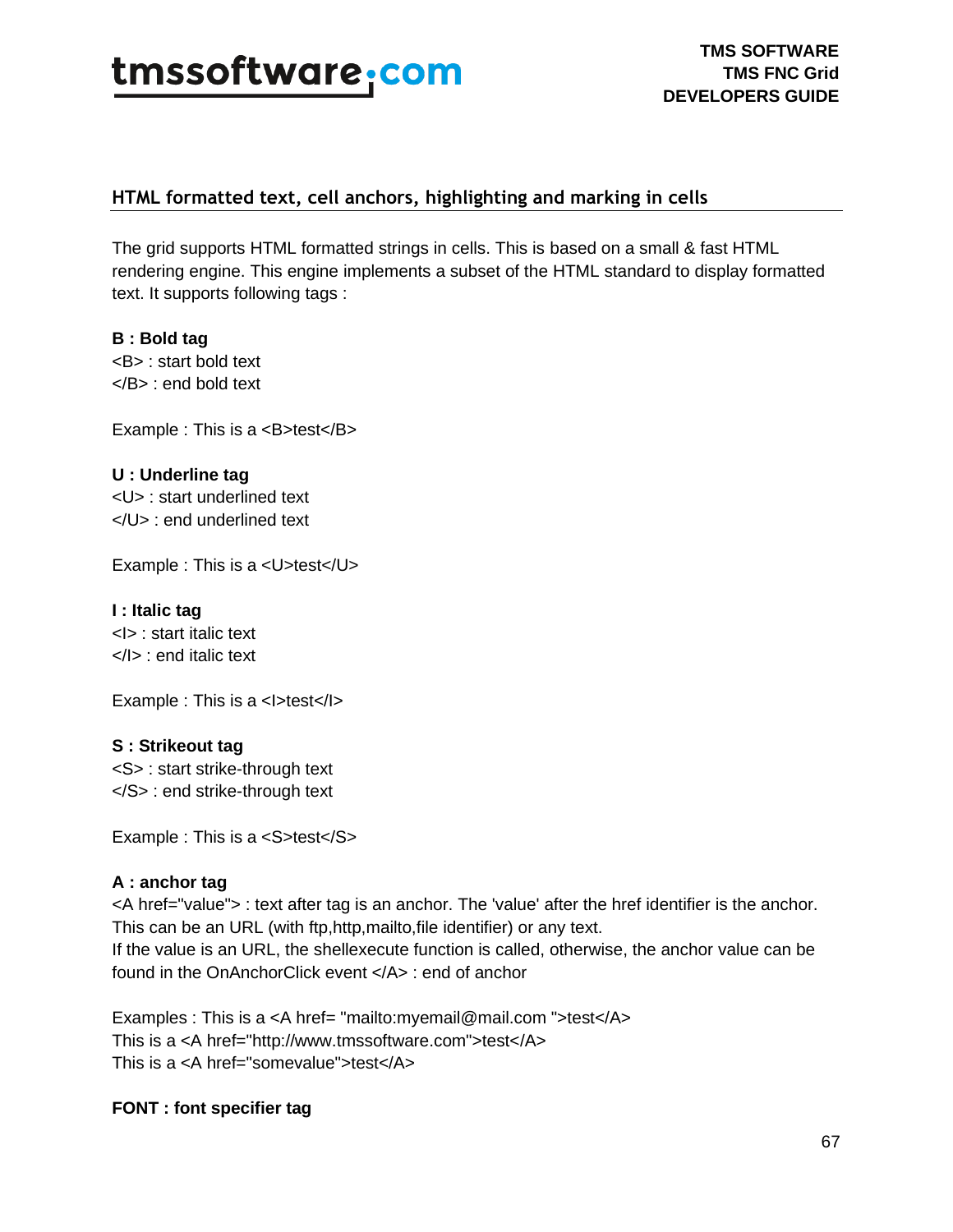<FONT face='facevalue' size='sizevalue' color='colorvalue' bgcolor='colorvalue'> : specifies font of text after tag.

with

- face : name of the font
- size : HTML style size if smaller than 5, otherwise pointsize of the font
- color : font color with either hexidecimal color specification or color constant name, ie gcRed,gcYellow,gcWhite ... etc
- bgcolor : background color with either hexidecimal color specification or color constant name </FONT> : ends font setting

Examples : This is a <FONT face="Arial" size="12" color="gcRed">test</FONT> This is a <FONT face="Arial" size="12" color="#FF0000">test</FONT>

### **P : paragraph**

<P align="alignvalue" [bgcolor="colorvalue"] [bgcolorto="colorvalue"]> : starts a new paragraph, with left, right or center alignment. The paragraph background color is set by the optional bgcolor parameter. If bgcolor and bgcolorto are specified,

a gradient is displayed ranging from begin to end color.

</P> : end of paragraph

Example : <P align="right">This is a test</P> Example : <P align="center">This is a test</P> Example : <P align="left" bgcolor="#ff0000">This has a red background</P> Example : <P align="right" bgcolor="gcYellow">This has a yellow background</P> Example : <P align="right" bgcolor="gcYellow" bgcolorto="gcRed">This has a gradient background</P>\*

### **HR : horizontal line**

<HR> : inserts linebreak with horizontal line

### **BR : linebreak**

<BR> : inserts a linebreak

### **BODY : body color / background specifier**

<BODY bgcolor="colorvalue" [bgcolorto="colorvalue"] [dir="v|h"] background="imagefile specifier"> : sets the background color of the HTML text or the background bitmap file

Example : <BODY bgcolor="gcYellow"> : sets background color to yellow <BODY background="file://c:\test.bmp"> : sets tiled background to file test.bmp <BODY bgcolor="gcYellow" bgcolorto="gcWhite" dir="v"> : sets a vertical gradient from yellow to white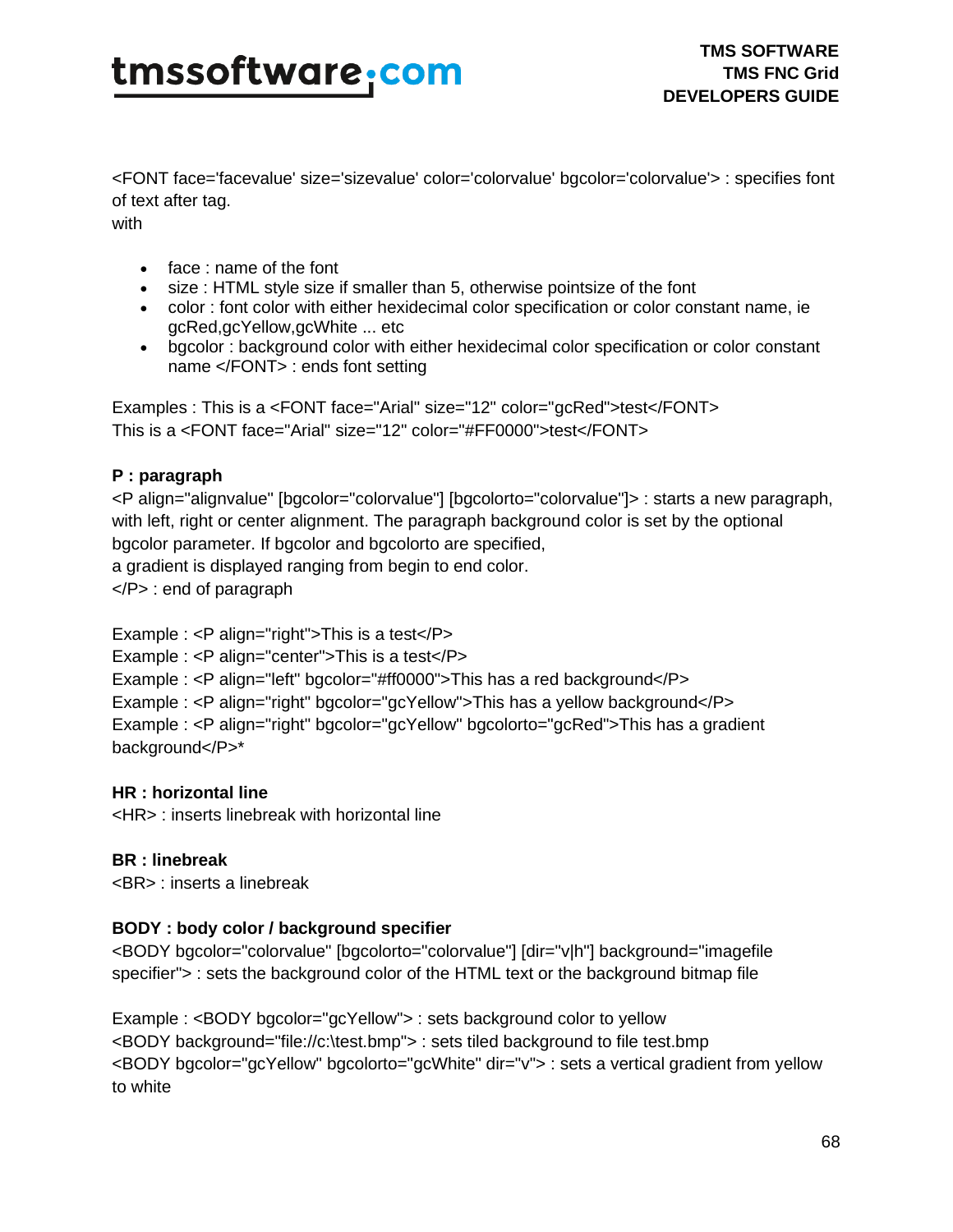#### **IND : indent tag**

This is not part of the standard HTML tags but can be used to easily create multicolumn text <IND x="indent"> : indents with "indent" pixels

Example : This will be <IND x="75">indented 75 pixels.

### **IMG : image tag**

<IMG src="specifier:name" [align="specifier"] [width="width"] [height="height"] [alt="specifier:name"] > : inserts an image at the location

specifier can be: name of image in a BitmapContainer

Optionally, an alignment tag can be included. If no alignment is included, the text alignment with respect to the image is bottom. Other possibilities are: align="top" and align="middle"

The width & height to render the image can be specified as well. If the image is embedded in anchor tags, a different image can be displayed when the mouse is in the image area through the Alt attribute.

Examples : This is an image <IMG src="name">

### **SUB : subscript tag**

<SUB> : start subscript text </SUB> : end subscript text

Example : This is <SUP>9</SUP>/<SUB>16</SUB> looks like 9/16

### **SUP : superscript tag**

<SUP> : start superscript text </SUP> : end superscript text

### **UL : list tag**

<UL> : start unordered list tag </UL> : end unordered list

Example : <UL> <LI>List item 1 <LI>List item 2 <UL>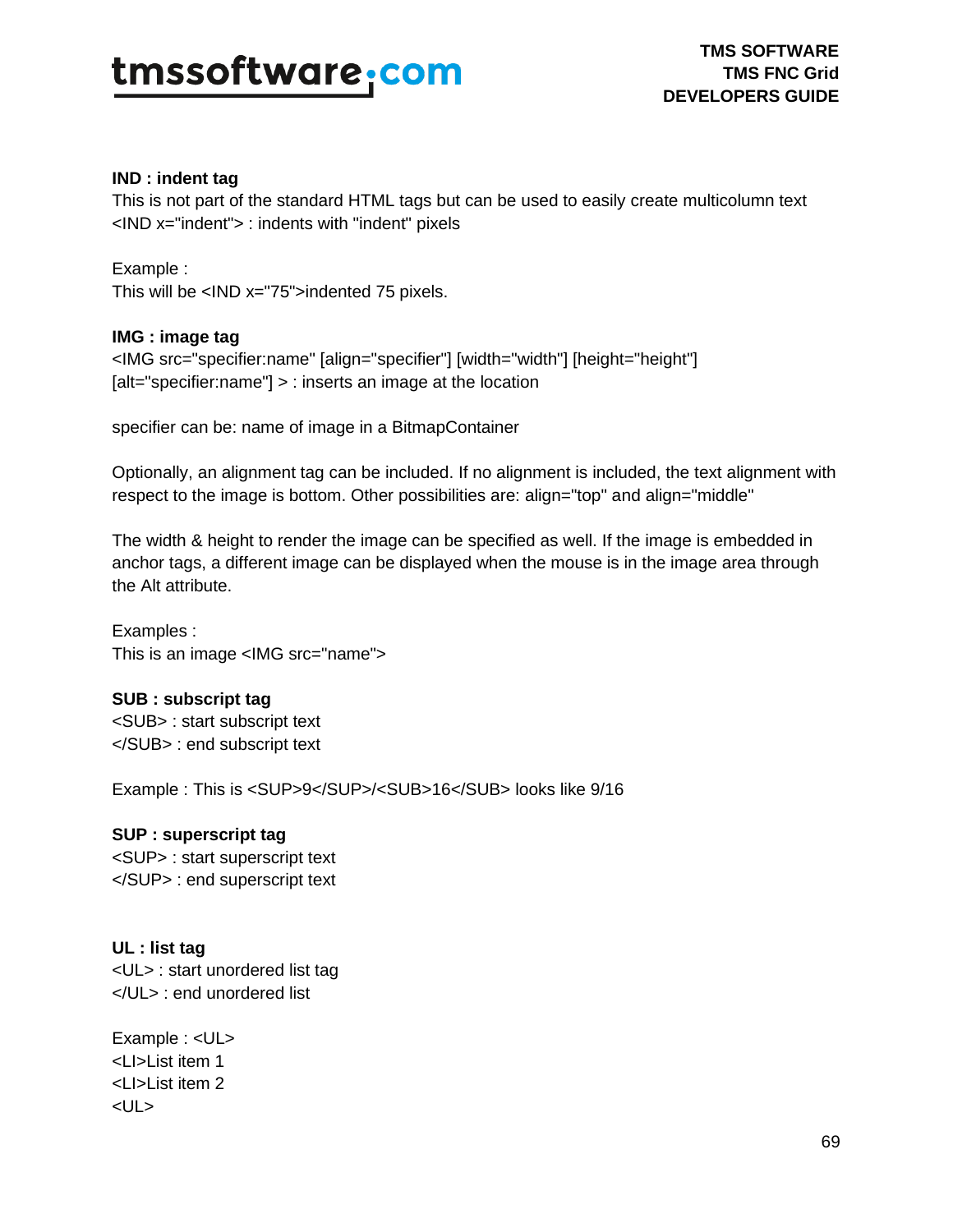<LI> Sub list item A <LI> Sub list item B </UL> <LI>List item 3 </UL>

### **LI : list item**

<LI [type="specifier"] [color="color"] [name="imagename"]>: new list item specifier can be "square", "circle" or "image" bullet. Color sets the color of the square or circle bullet. Imagename sets the PictureContainer image name for image to use as bullet

### **SHAD : text with shadow**

<SHAD> : start text with shadow </SHAD> : end text with shadow

### **Z : hidden text**

<Z> : start hidden text </Z> : end hidden text

### **Special characters**

Following standard HTML special characters are supported :  $8$ lt; : less than : <  $8gt$ ; : greater than : > & amp; : & " : " : non breaking space ™ : trademark symbol & euro; : euro symbol § : section symbol & copy; : copyright symbol ¶ : paragraph symbol

When hyperlinks are specified in grid cells, these hyperlinks are displayed underlined and in blue color. When the hyperlink is clicked, the OnCellAnchorClick event is triggered. Via HTML formatting, the grid also offers highlighting or marking of text in grid cells. This can be used to indicate text that matches a search or to show errors. The following methods are available for marking & highlighting in cells: Examples:

TMSFNCGrid1.HighlightInCol(false,false,2,'156');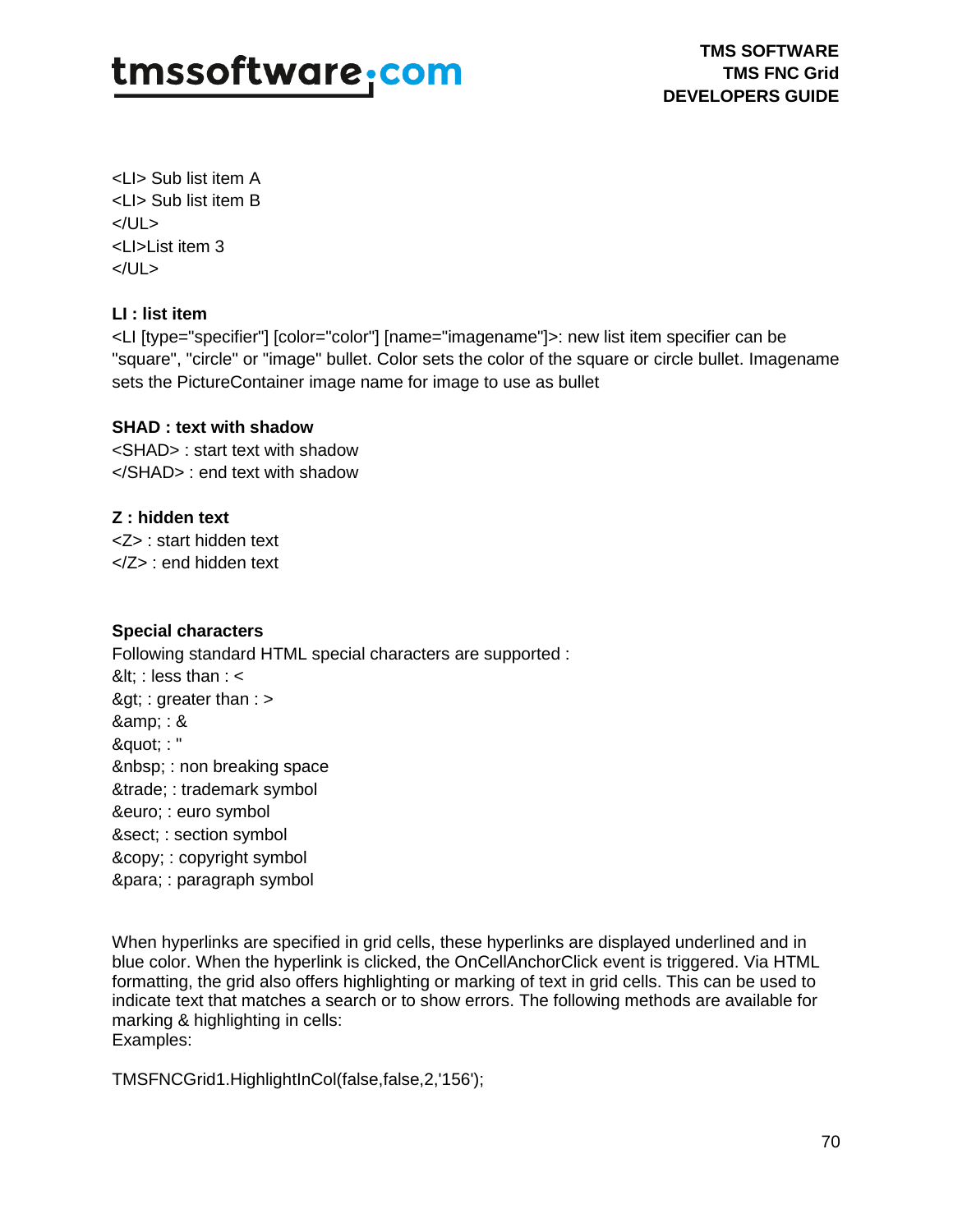|   | <b>Brand</b>           | Type | CC   | Hp  | Cyl |  |
|---|------------------------|------|------|-----|-----|--|
|   | Alfa Romeo 156 1,6TS   |      | 1598 | 88  | 4   |  |
|   | Alfa Romeo 156 1,8TS   |      | 1774 | 106 | 4   |  |
|   | Alfa Romeo 156 2,0TS   |      | 1970 | 114 | 4   |  |
|   | Alfa Romeo 156 2,5     |      | 2492 | 140 | 6   |  |
|   | Alfa Romeo  166 2,0TS  |      | 1970 | 114 | 4   |  |
|   | Alfa Romeo   166 2.0V6 |      | 1996 | 151 | 6   |  |
|   | Alfa Romeo   166 2.5V6 |      | 2492 | 140 | 6   |  |
|   | Alfa Romeo  166 3,0V6  |      | 2959 | 166 | 6   |  |
|   | Alfa Romeo Spider 1,8  |      | 1747 | 106 | 4   |  |
|   | Alfa Romeo Spider 2,0  |      | 1970 | 114 | 4   |  |
| ∢ |                        |      |      |     |     |  |

### TMSFNCGrid1.MarkInCol(false,false,2,'166');

| <b>Brand</b>                | Type       | CC   | Hp  | Cyl |  |
|-----------------------------|------------|------|-----|-----|--|
| Alfa Romeo <b>156 1,6TS</b> |            | 1598 | 88  | 4   |  |
| Alfa Romeo                  | 156 1.8TS  | 1774 | 106 | 4   |  |
| Alfa Romeo  156 2.0TS       |            | 1970 | 114 | 4   |  |
| Alfa Romeo                  | 156 2.5    | 2492 | 140 | 6   |  |
| Alfa Romeo                  | 166 2,0TS  | 1970 | 114 | 4   |  |
| Alfa Romeo                  | 166 2,0V6  | 1996 | 151 | 6   |  |
| Alfa Romeo                  | 166 2,5V6  | 2492 | 140 | 6   |  |
| Alfa Romeo                  | 166 3,0V6  | 2959 | 166 | 6   |  |
| Alfa Romeo                  | Spider 1,8 | 1747 | 106 | 4   |  |
| Alfa Romeo Spider 2,0       |            | 1970 | 114 | 4   |  |
| ∢                           |            |      |     |     |  |

Available methods:

TMSFNCGrid.HighlightInCell(DoCase: Boolean; Col,Row: Integer; HiText: string); Highlight the text HiText with or without case sensitivity in cell Col,Row.

TMSFNCGrid.HighlightInCol(DoFixed,DoCase: Boolean; Col: Integer; HiText: string); Highlight the text HiText with or without case sensitivity in all cells in column Col.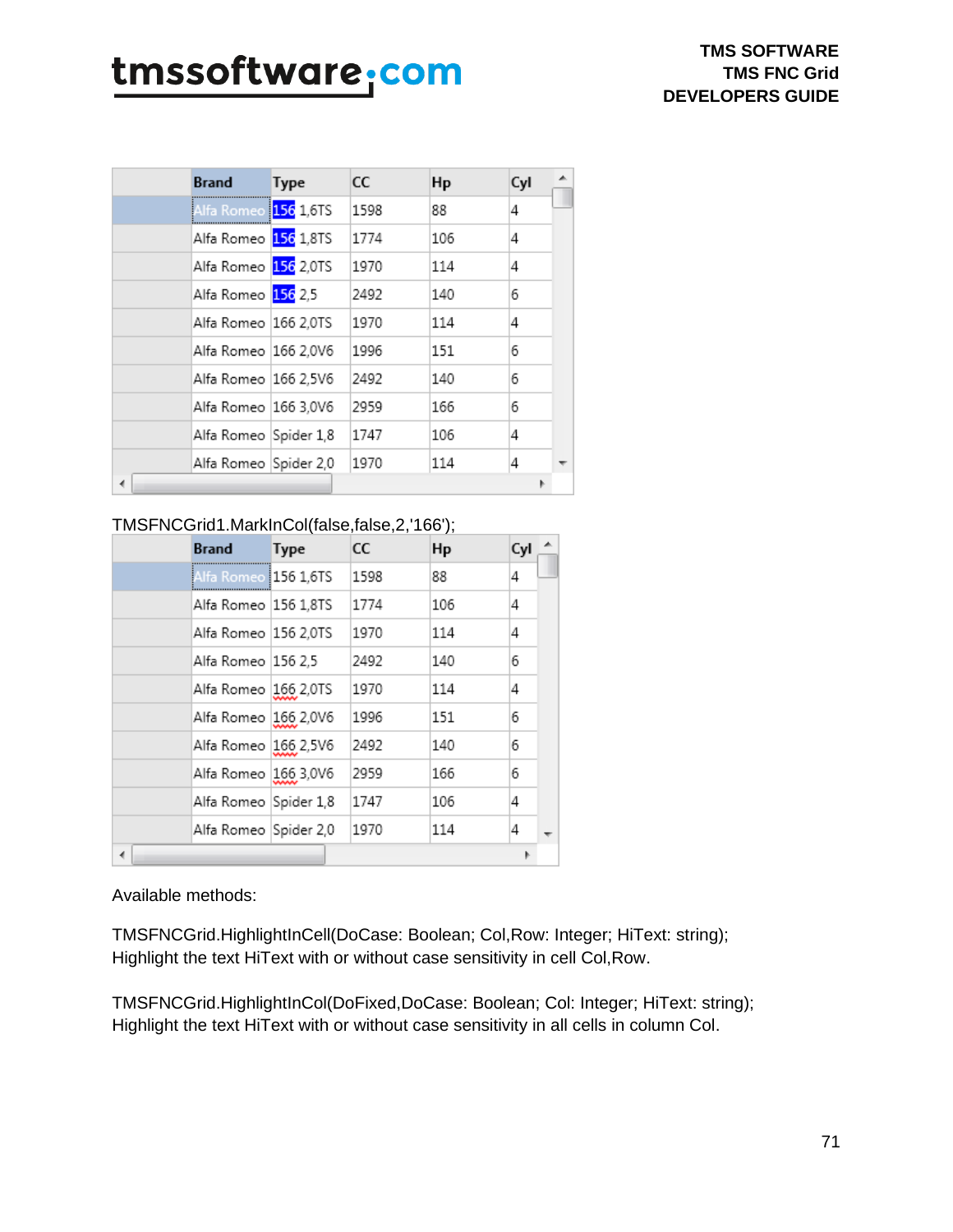TMSFNCGrid.HighlightInRow(DoFixed,DoCase: Boolean; Row: Integer; HiText: string); Highlight the text HiText with or without case sensitivity in all cells in row Row.

TMSFNCGrid.HighlightInGrid(DoFixed,DoCase: Boolean; HiText: string); Highlight the text HiText with or without case sensitivity in all cells in the grid.

TMSFNCGrid.UnHighlightInCell(Col,Row: Integer); Remove the highlighting in cell Col,Row.

TMSFNCGrid.UnHighlightInCol(DoFixed: Boolean; Col: Integer); Remove the highlighting in column Col, with or without fixed cells included.

TMSFNCGrid.UnHighlightInRow(DoFixed: Boolean; Row: Integer); Remove the highlighting in row Row, with or without fixed cells included.

TMSFNCGrid.UnHighlightInGrid(DoFixed: Boolean); Remove the highlighting in normal cells or all cells.

TMSFNCGrid.UnHighlightAll; Remove the highlighting in all cells.

TMSFNCGrid.MarkInCell(DoCase: Boolean; Col,Row: Integer; HiText: string); Mark the text HiText with or without case sensitivity in cell Col,Row.

TMSFNCGrid.MarkInCol(DoFixed,DoCase: Boolean; Col: Integer; HiText: string); Mark the text HiText with or without case sensitivity in all cells in column Col.

TMSFNCGrid.MarkInRow(DoFixed,DoCase: Boolean; Row: Integer; HiText: string); Mark the text HiText with or without case sensitivity in all cells in row Row.

TMSFNCGrid.MarkInGrid(DoFixed,DoCase: Boolean; HiText: string); Mark the text HiText with or without case sensitivity in all cells in the grid.

TMSFNCGrid.UnMarkInCell(Col,Row: Integer); Remove the marking in cell Col,Row. TMSFNCGrid.UnMarkInCol(DoFixed: Boolean; Col: Integer); Remove the marking in column Col, with or without fixed cells included.

TMSFNCGrid.UnMarkInRow(DoFixed: Boolean; Row: Integer); Remove the marking in row Row, with or without fixed cells included.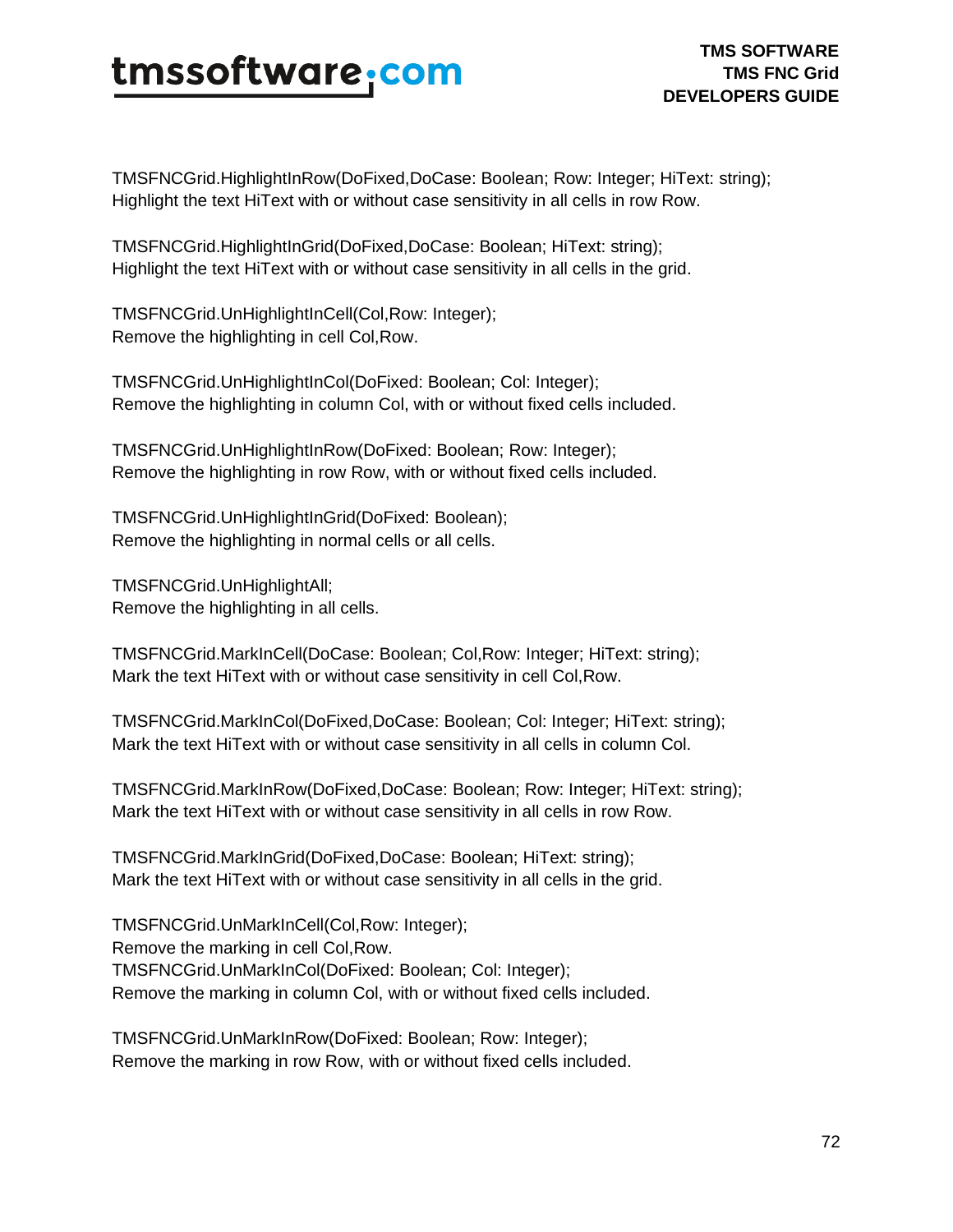TMSFNCGrid.UnMarkInGrid(DoFixed: Boolean); Remove the marking in normal grid cells or all grid cells.

TMSFNCGrid.UnMarkAll; Remove the marking in all grid cells.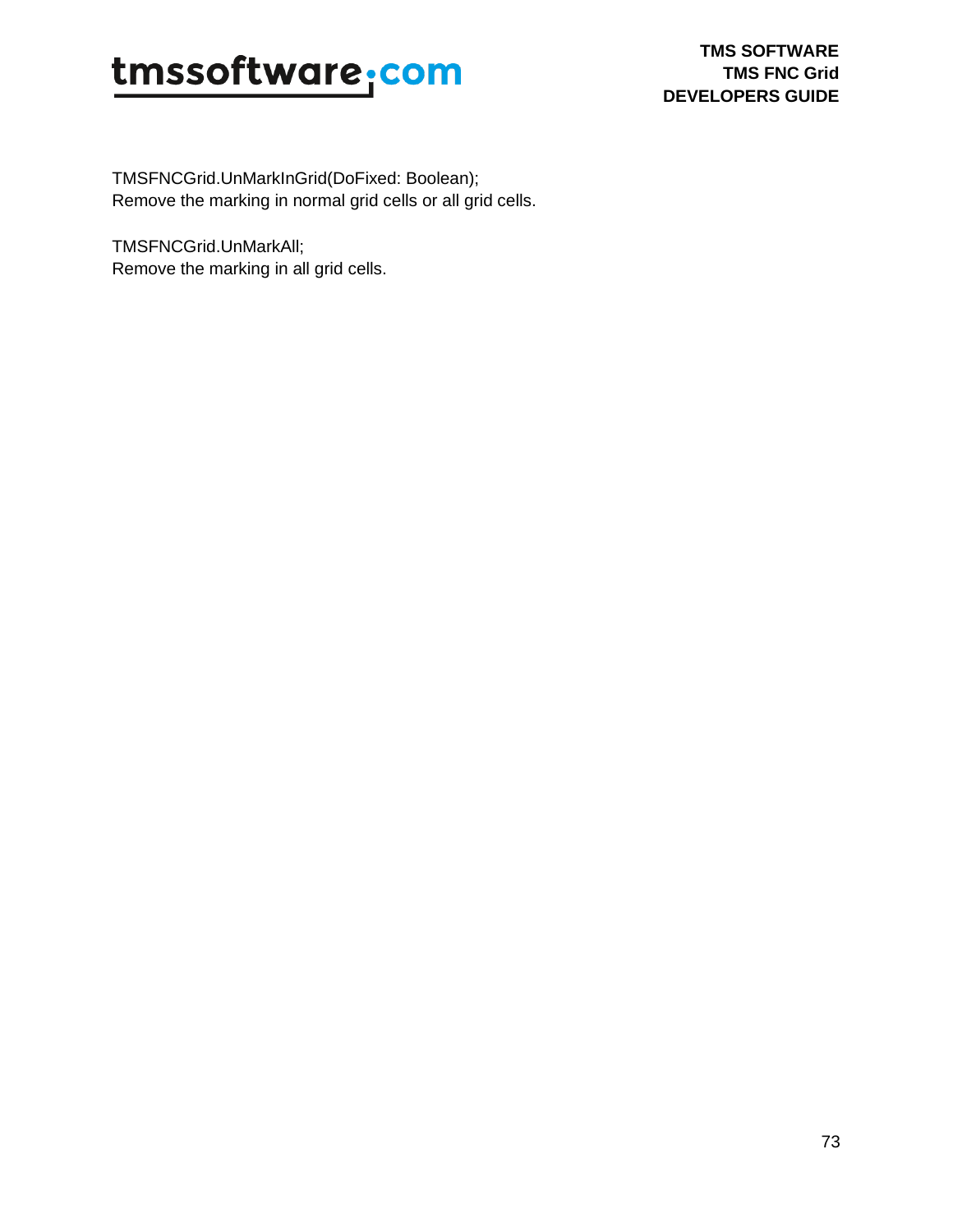### **Databinding**

The TTMSFNCGrid supports databinding via the TTMSFNCGridDatabaseAdapter. This adapter is responsible for connecting to the dataset and for loading, displaying and editing the data. The adapter exposes a set of properties for data visualization and manipulation and a column collection that represents the available fields. Below is an overview of the available properties and events.

**Active**: Activates the adapter and displays the data from the dataset when the dataset is active. **AutoCreateColumns**: When true, automatically retrieves the fields from the dataset and creates columns for each field. The columns in the grid match the columns in the dataset. **AutoRemoveColumns**: When true, automatically removes all columns when the dataset deactivates or changes.

**Columns**: A column collection which is automatically filled with data from the dataset when AutoCreateColumns is true. The column collection contains properties to change the visualization and manipulation of data for each column. The columns collection on adapter level is automatically synchronized with the columns on grid level and work together.

**DataSetType**: The type of dataset (sequential or non-sequential). Automatically preset when DataSetTypeAuto is set to true. The DataSetType property can be set manually when DataSetTypeAuto is set to false.

**DataSetTypeAuto**: When true, automatically determines the type of dataset (sequential or nonsequential) and presets the DataSetType property.

**DataSource**: The datasource, connected to the dataset.

**Grid**: The grid, to display the data from the dataset.

**PostMode**: The post mode when editing an existing or new record. By default, the PostMode is set to apmRow which means that the new information is posted when the row changes. The alternative is apmCell, which means that the new information is posted when the cell changes. To manually handle data posting, set the PostMode to apmNone.

**ShowBooleanFields**: When true, shows a checkbox and tries to convert the value to a Boolean when Boolean information is available.

**ShowMemoFields**: When true, the grid will display the contents of the memo field instead of displaying a placeholder.

**ShowPictureFields**: When true, the grid will display the image from a blob field or graphic field.

At column level, the following properties are available:

**CheckBoxField**: When true, the field is treated as a Boolean field represented by a checkbox. **CheckFalse**: Sets the value of the DB field that corresponds with an unchecked checkbox. **CheckTrue**: Set sthe value of the DB field that corresponds with a checked checkbox. **FieldName**: Sets the fieldname for the dataset field that is displayed in the column.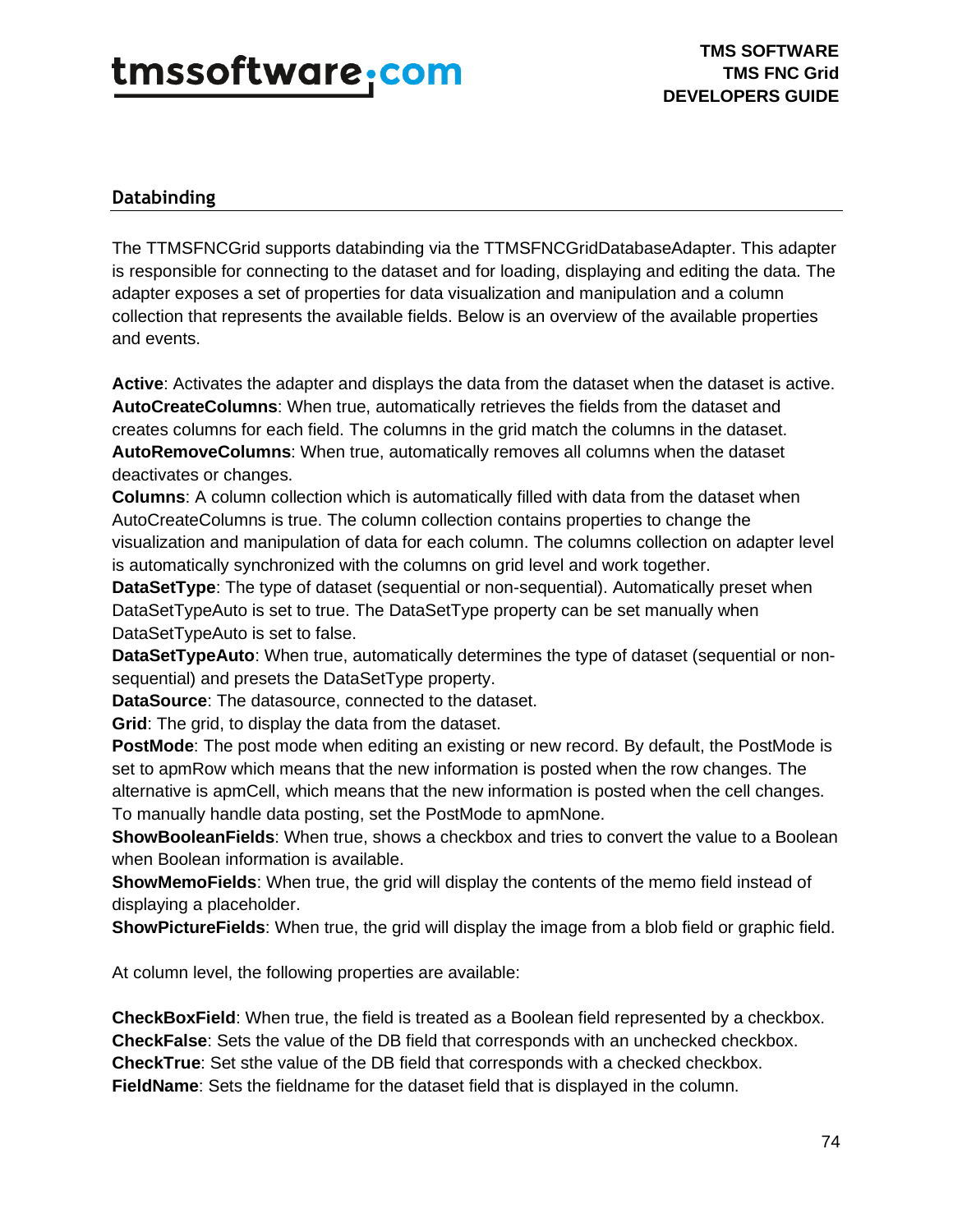**Header**: Sets the column header text. When empty, the FieldName.DisplayLabel is used as a column header text.

**HTMLTemplate**: Sets the HTML template of the column. This allows to display multiple DB fields in one column.

**PictureField**: When true and a blob field is connected to the column, the blob data is treated as an image and displayed.

**ProgressField**: When true, the field value in the column is treated as a value to set the progressbar. Note that this requires that the field value is between 0 and 100. If this is not available in the dataset, a calculated field could be used to generate a value between 0 and 100.

**UseColumnEditor**: Specifies whether to use the editor defined at grid column level or the one automatically determined by the database adapter.

**UseLookupEditor**: Specifies whether to use a lookup editor combobox for the column.

#### **Memo fields, Boolean fields & image blobs**

The TTMSFNCGridDatabaseAdapter can automatically display memo fields, can show Boolean fields as checkboxes in the grid and can display images stored in blob fields. By default, a memo field is displayed as '(MEMO)' and an image blob is displayed as '(GRAPHIC)' just like in the default TGrid or TStringGrid in FMX, VCL and LCL.

To show real contents of memo fields, set global property ShowMemoFields = true. To have the cell sizes automatically sized according to the text in memo fields, it is sufficient to call Grid.AutoSizeRows(false,4) after activating the dataset. By default, a DB field of the type ftBoolean is displayed as value 'true' or 'false".

The adapter can also automatically show such ftBoolean field type as a checkbox. To do this, set ShowBooleanFields = true. One step further is that the adapter can also show checkboxes for DB fields that do not have the type ftBoolean but that can have two values. This can be used with databases that do not support Boolean field types for example where a true condition is stored in a field as one value and false condition is stored as another value. To show checkboxes for such fields, set Columns[columnindex].CheckBoxField = true and set via the properties Columns[columnindex].CheckTrue, DBAdvGrid.Columns[columnindex].CheckFalse the values for a true condition and false condition.

The adapter can also show BMP, GIF, JPEG images that are stored in BLOB fields. By default, such fields are displayed as '(GRAPHIC)'. When setting ShowPictureFields = true, all fields with the type ftGraphic will be displayed as images. In some databases, the field type for an image field will not be ftGraphic but just ftBlob for example. The grid cannot automatically know that the BLOB data should be interpreted as an image though. If a DB field of the type ftBlob holds images, Columns[columnindex].PictureField can be set to true and for this column, the grid will try to display the BLOB data as BMP, GIF or JPEG image.